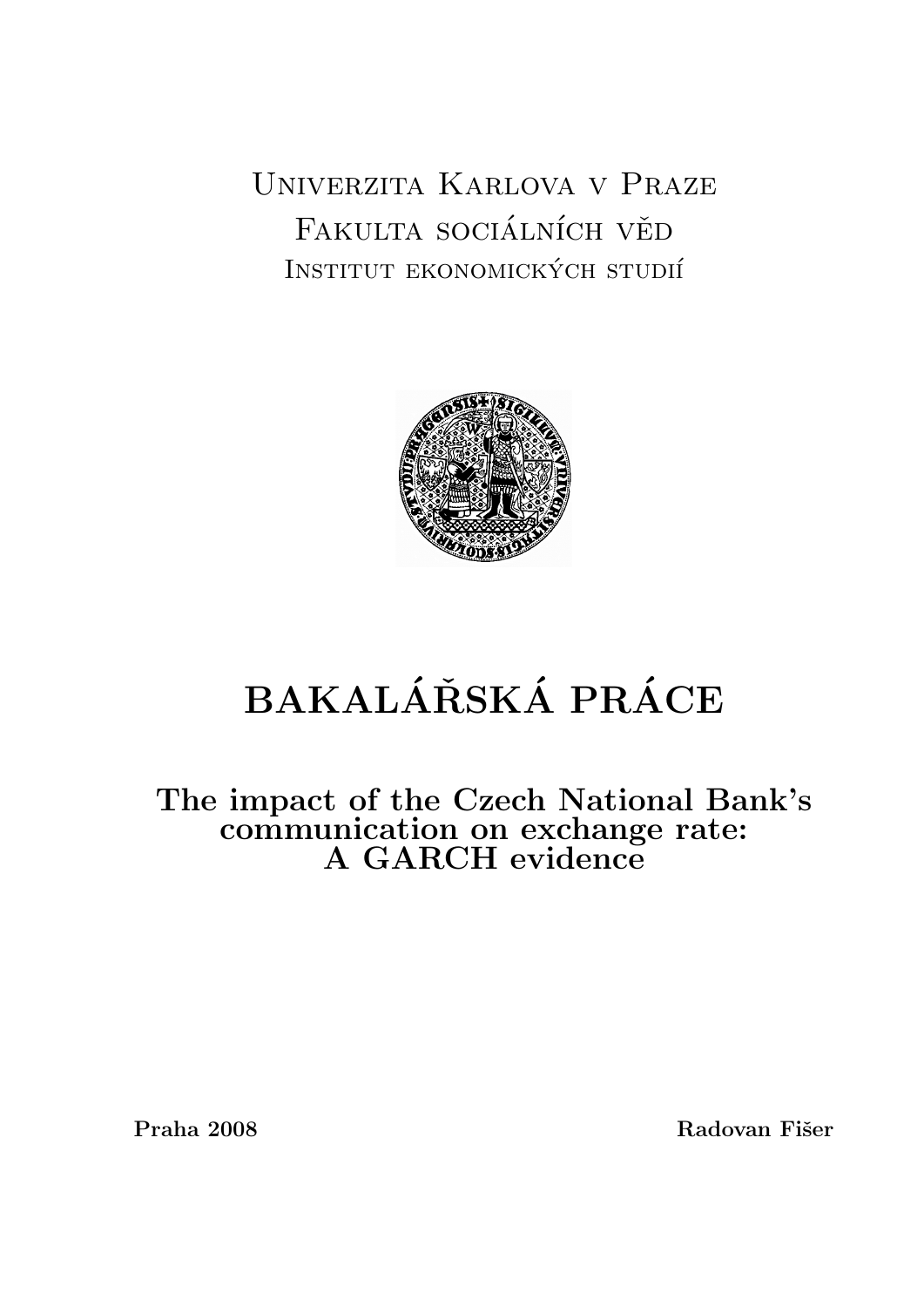Univerzita Karlova v Praze FAKULTA SOCIÁLNÍCH VĚD INSTITUT EKONOMICKÝCH STUDIÍ



# BAKALÁŘSKÁ PRÁCE

The impact of the Czech National Bank's communication on exchange rate: A GARCH evidence

Autor: Radovan Fišer Vedoucí práce: Roman Horváth, M.A., Ph.D. Akademický rok: 2007/2008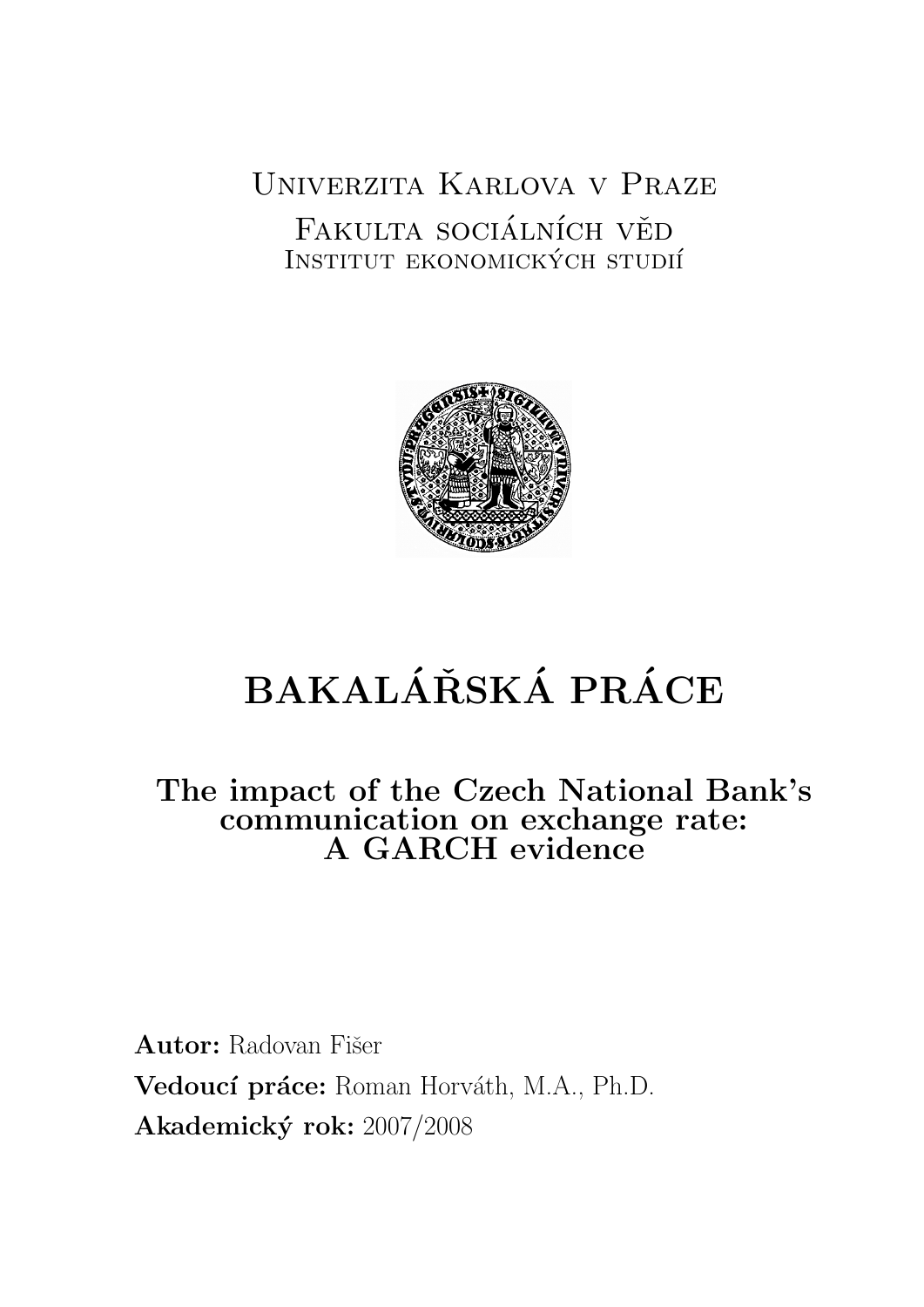## Prohlášení

Prohlašuji, že jsem bakalářskou práci vypracoval samostatně a použil pouze uvedené zdroje.

V Praze dne

podpis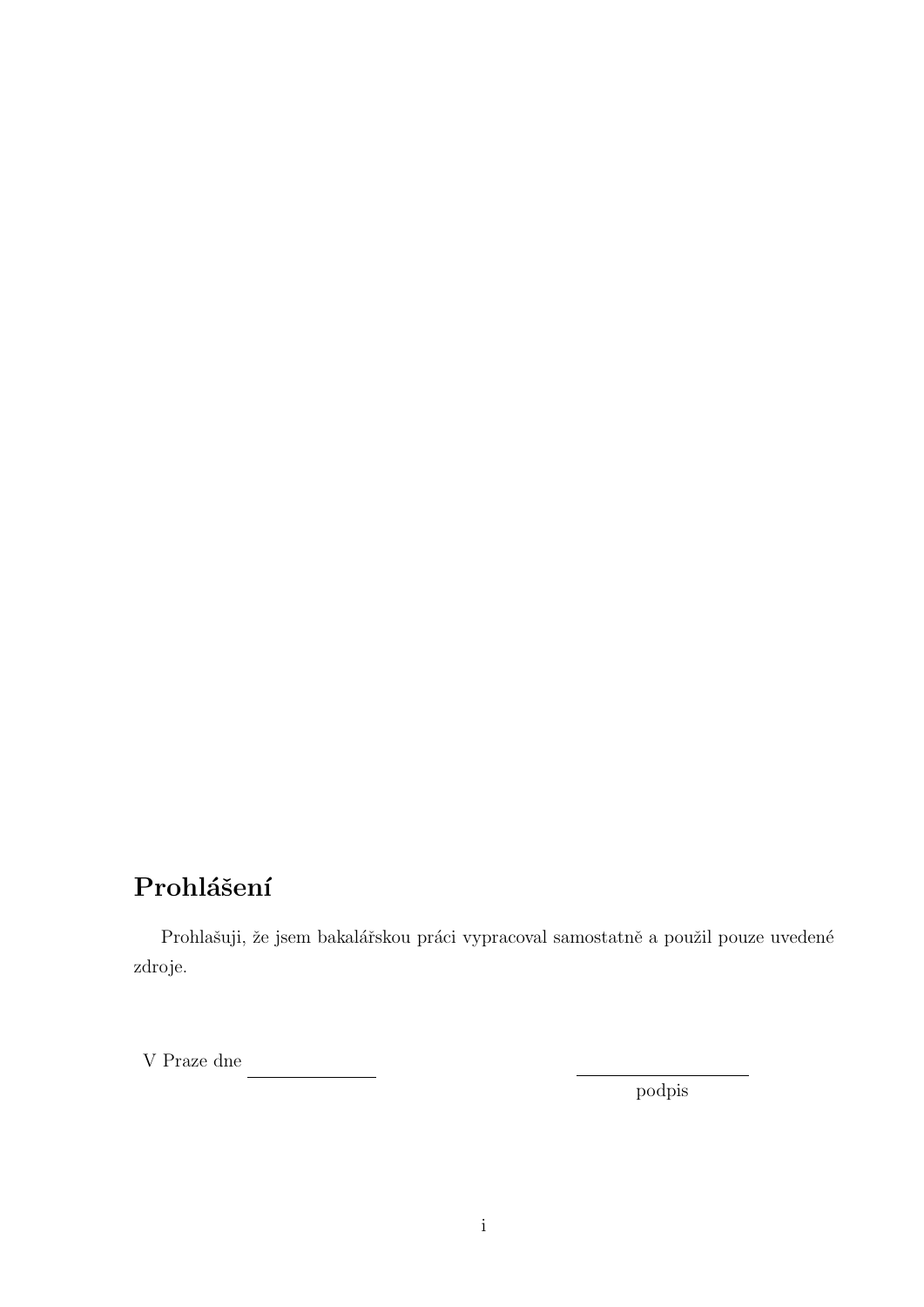## Poděkování

Rád bych poděkoval zejména vedoucímu své práce Romanu Horváthovi, M.A., PhD., který mi věnoval nejen zajímavé téma, ale také dostatek svého času k potřebným konzultacím. Filipu Pertoldovi děkuji za cenný komentář k ekonometrické analýze.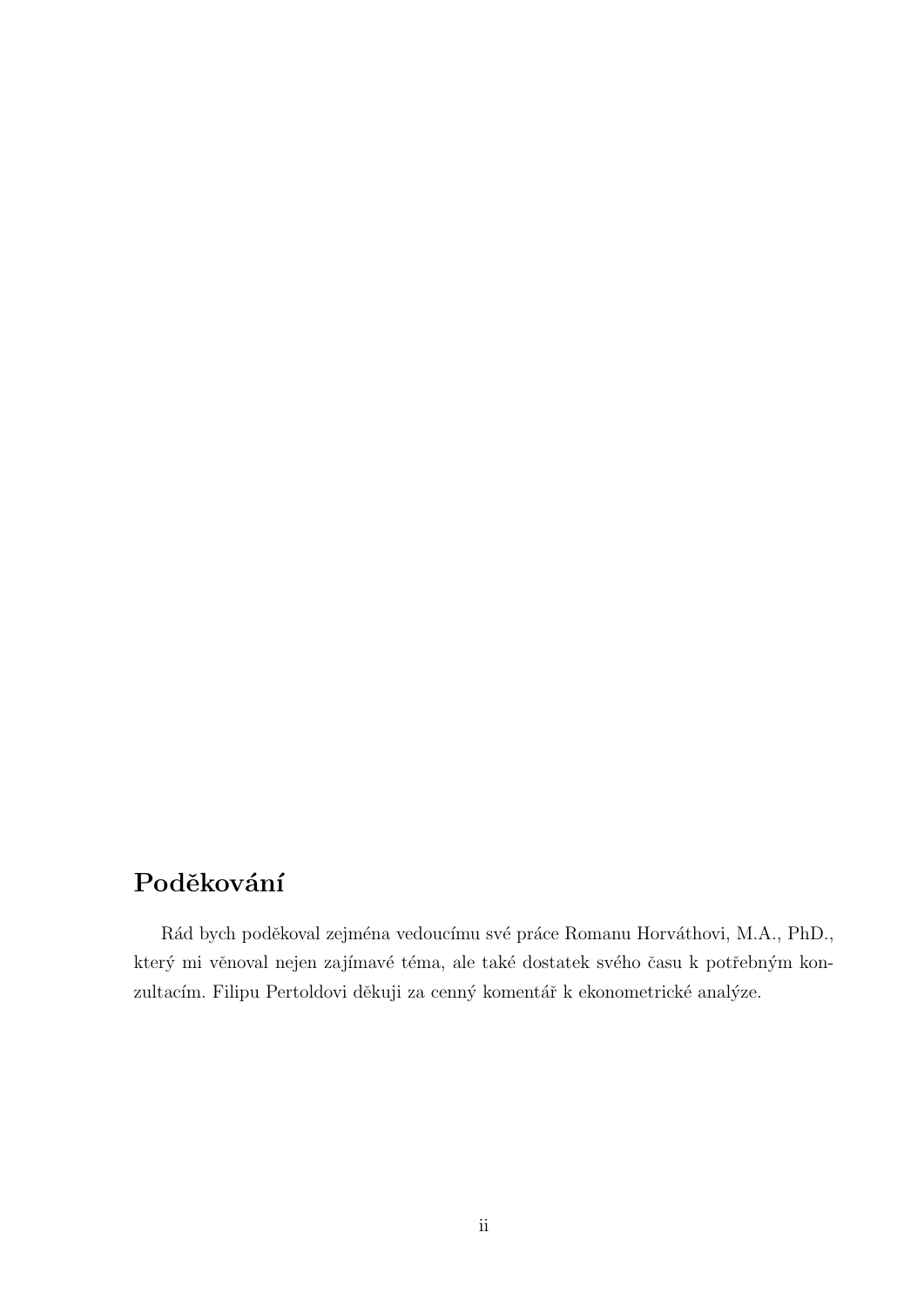## Bibliografický záznam

Fišer, Radovan. The impact of the Czech National Bank's communication on exchange rate: A GARCH evidence. Praha: Univerzita Karlova, Fakulta sociálních věd, Institut ekonomických studií, 2008, 78 s. Vedoucí bakalářské práce: Roman Horváth, M.A., Ph.D.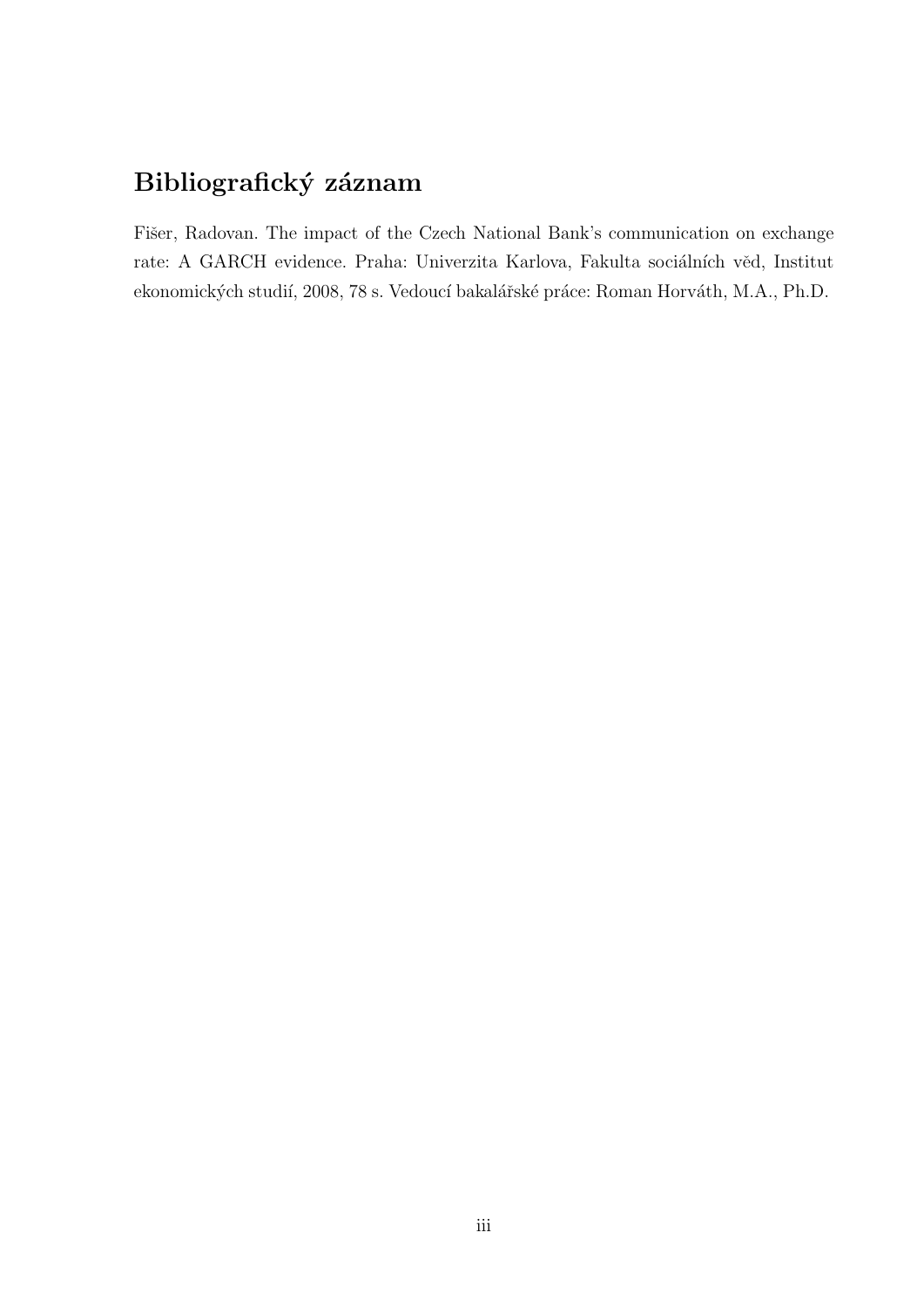## Abstrakt

Tato práce podává přehled literatury na téma komunikace centrálních bank a empiricky analyzuje vliv komunikace České národní banky a vliv publikování aktuálních hodnot makroekonomických veličin na volatilitu kurzu CZK/EUR. Analýza je provedena pomocí GARCH modelu, který je v práci podrobně představen. Originalita této práce leží v tom, že jde o první pokus o analýzu vlivu komunikace ČNB na volatilitu kurzu. Výsledkem práce je zjištění, že komunikace ČNB, stejně jako publikování hodnot makroekonomickcýh veličin, volatilitu snižuje.

| Název práce:            | Vliv komunikace České národní banky na směnný kurz: |
|-------------------------|-----------------------------------------------------|
|                         | důkaz GARCH modelem                                 |
| Autor:                  | Radovan Fišer                                       |
| E-mail autora:          | $r$ fiser@gmail.com                                 |
| Vedoucí práce:          | Roman Horváth, M.A., Ph.D.                          |
| E-mail vedoucího práce: | roman.horvath@gmail.com                             |
| Akademický rok:         | 2007/2008                                           |
| Klasifikace JEL:        | C01, E52, F31                                       |
| Klíčová slova:          | GARCH, komunikace centrálních bank, volatilita,     |
|                         | směnný kurz                                         |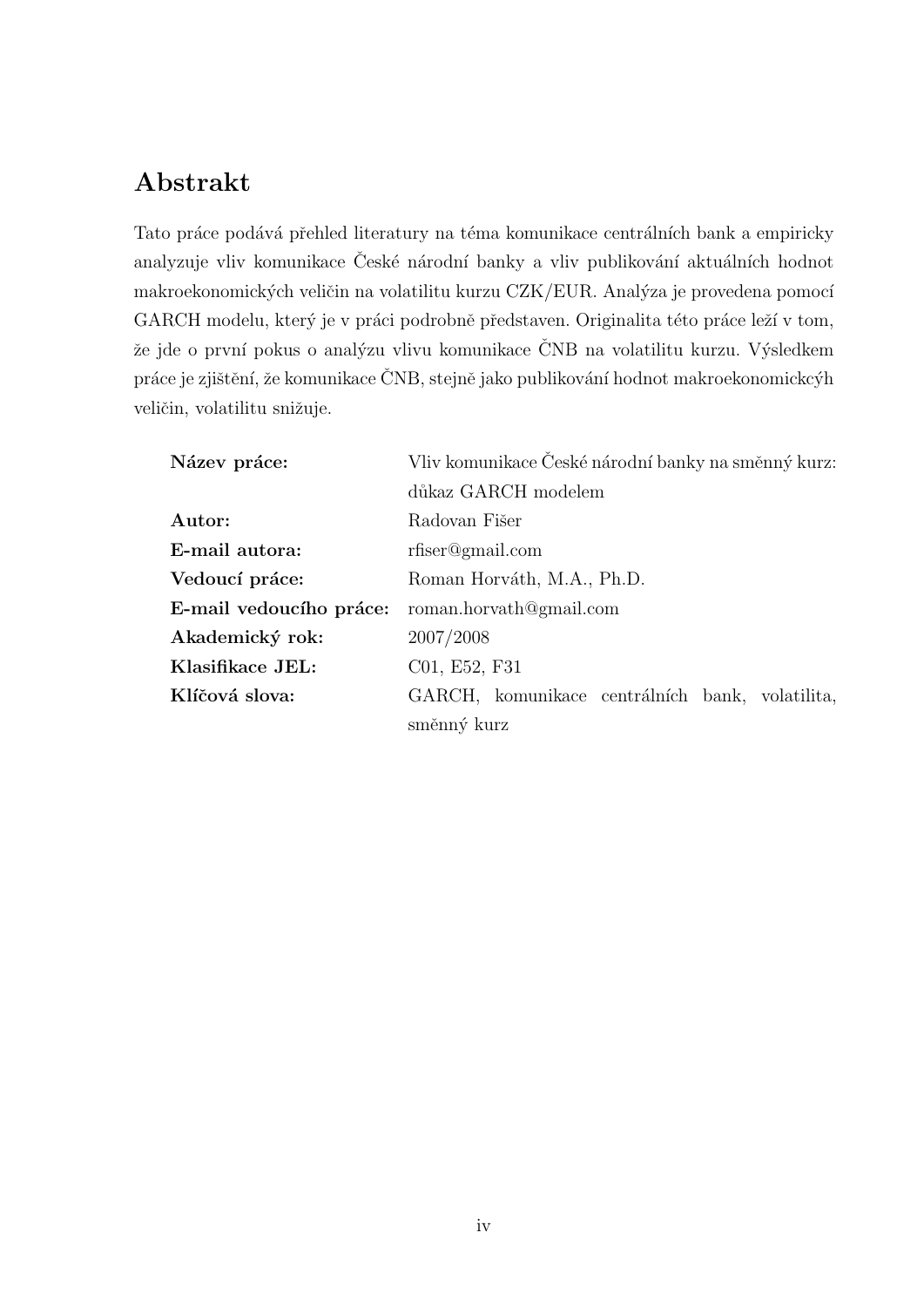## Abstract

This study surveys the recent literature on the topic of central banks communication and empirically analyses the impact of both the Czech National Bank's communication and the macroeconomic news releases on the volatility of the CZK/EUR exchange rate. It does so using the GARCH model which is presented in detail. The originality of this study lies in the fact that it is the first attempt to study the effect of the CNB's communication on the volatility of the exchange rate. The main finding is that the Czech National Bank's communication, as well as the releases of the macroeconomic news decrease volatility.

| Title:                     | The impact of the Czech National Bank's communication   |
|----------------------------|---------------------------------------------------------|
|                            | on exchange rate: A GARCH evidence                      |
| Author:                    | Radovan Fišer                                           |
| Author's e-mail:           | $r$ fiser@gmail.com                                     |
| Supervisor:                | Roman Horváth, M.A., Ph.D.                              |
| Supervisor's e-mail:       | roman.horvath@gmail.com                                 |
| Academic year:             | 2007/2008                                               |
| <b>JEL</b> Classification: | C01, E52, F31                                           |
| Keywords:                  | GARCH, central bank communication, volatility, exchange |
|                            | rate                                                    |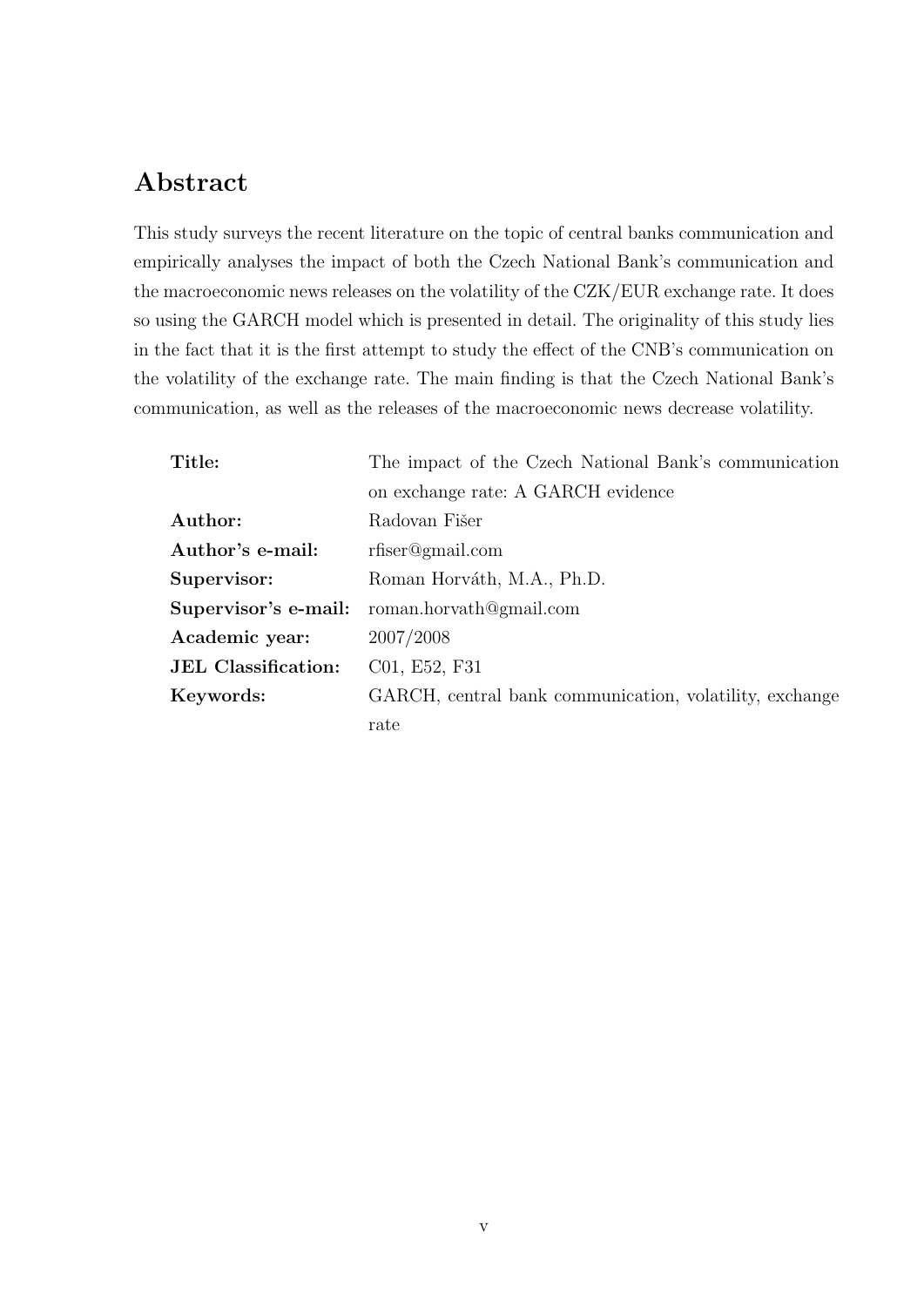# **Contents**

<span id="page-7-0"></span>

|          | List of Figures |                | viii    |                                                                                 |                |
|----------|-----------------|----------------|---------|---------------------------------------------------------------------------------|----------------|
|          |                 | List of Tables |         |                                                                                 | ix             |
|          |                 | Introduction   |         |                                                                                 | 1              |
| 1        |                 |                |         | From basic time series to the ARCH class of models                              | 3              |
|          | 1.1             |                |         |                                                                                 | 3              |
|          |                 | 1.1.1          |         |                                                                                 | $\overline{4}$ |
|          | 1.2             | ARIMA          |         |                                                                                 | 6              |
|          | 1.3             |                |         |                                                                                 | $\overline{7}$ |
|          |                 | 1.3.1          |         | Engle's ARCH                                                                    | $\overline{7}$ |
|          |                 | 1.3.2          |         |                                                                                 | 10             |
|          |                 | 1.3.3          |         |                                                                                 | 14             |
|          |                 |                | 1.3.3.1 | Example: Modeling volatility                                                    | 17             |
|          |                 |                | 1.3.3.2 | Example: Volatility of returns on the CZK/EUR exchange                          |                |
|          |                 |                |         | rate                                                                            | 19             |
|          |                 |                | 1.3.3.3 |                                                                                 | 20             |
| $\bf{2}$ |                 |                |         | Central banks communication: A survey                                           | 22             |
|          | 2.1             |                |         |                                                                                 | 22             |
|          | 2.2             |                |         |                                                                                 | 24             |
|          | 2.3             |                |         |                                                                                 | 28             |
| 3        |                 |                |         | <b>Czech National Bank's Communication</b>                                      | 36             |
|          | 3.1             |                |         | A general view on the Czech National Bank                                       | 36             |
|          |                 | 3.1.1          |         |                                                                                 | 36             |
|          |                 | 3.1.2          |         | $CNB's$ communication $\ldots \ldots \ldots \ldots \ldots \ldots \ldots \ldots$ | 38             |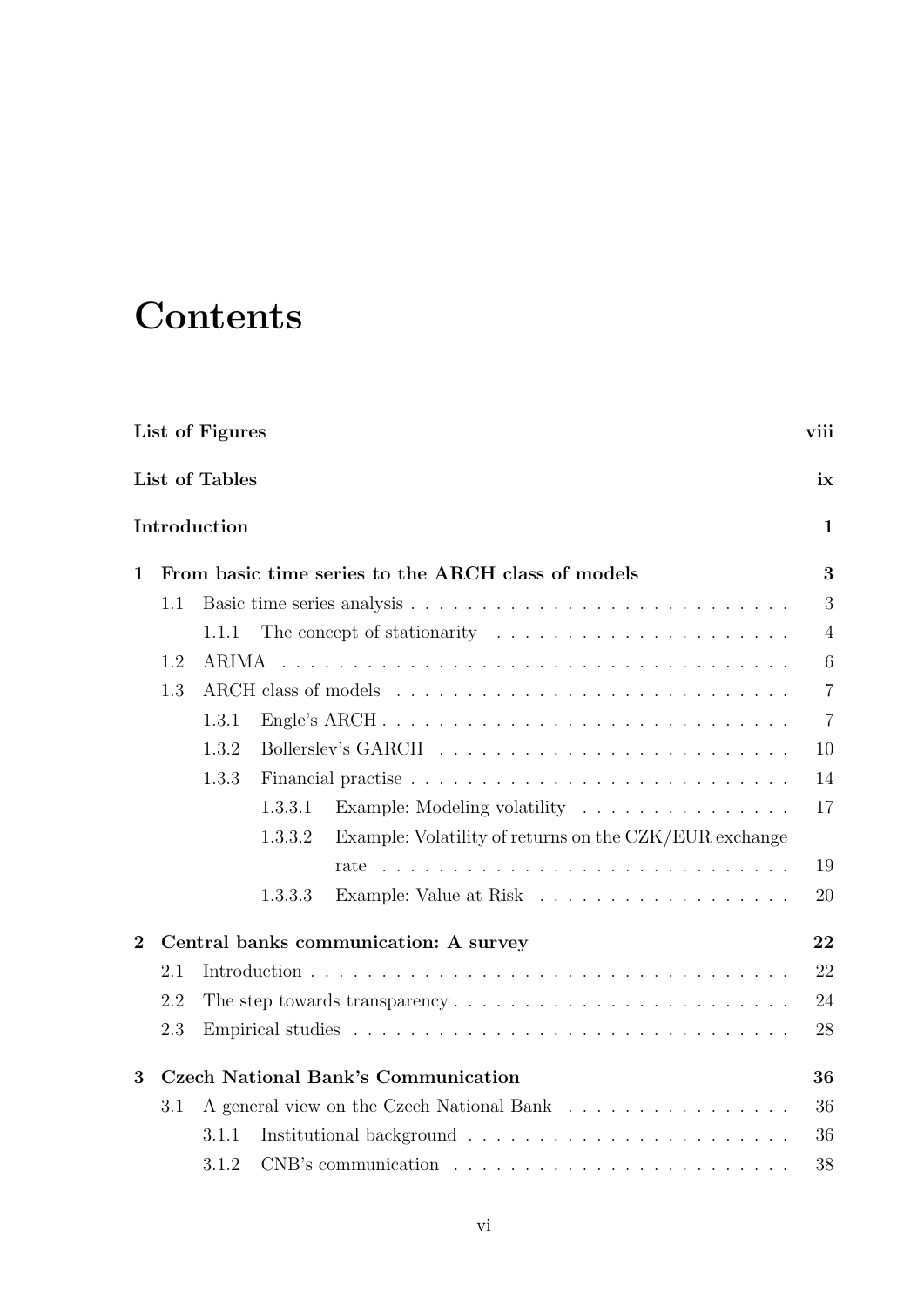|            | 3.1.3                         |                                                                                              | 39      |
|------------|-------------------------------|----------------------------------------------------------------------------------------------|---------|
| 3.2        |                               | Analysis of the CNB communication's role in the volatility of exchange rate 41               |         |
|            | 3.2.1                         |                                                                                              | 42      |
|            | 3.2.2                         | The data set $\dots \dots \dots \dots \dots \dots \dots \dots \dots \dots \dots \dots \dots$ | 43      |
|            | 3.2.3                         |                                                                                              | 48      |
|            | 3.2.4                         | Modeling volatility and the central bank communication $\dots$ .                             | 49      |
|            |                               | 3.2.4.1                                                                                      | 50      |
|            |                               | Volatility and minutes and comments<br>3.2.4.2                                               | 51      |
|            | 3.2.5                         |                                                                                              | 53      |
|            |                               | Survey of literature on macro-news effects $\dots \dots$<br>3.2.5.1                          | 54      |
|            |                               | Analysis of the macro news releases effect<br>3.2.5.2                                        | 56      |
| Conclusion |                               |                                                                                              | 58      |
| References |                               |                                                                                              | 63      |
|            | A Figures and tables          |                                                                                              |         |
|            | <b>B</b> Econometric analysis |                                                                                              | $\bf V$ |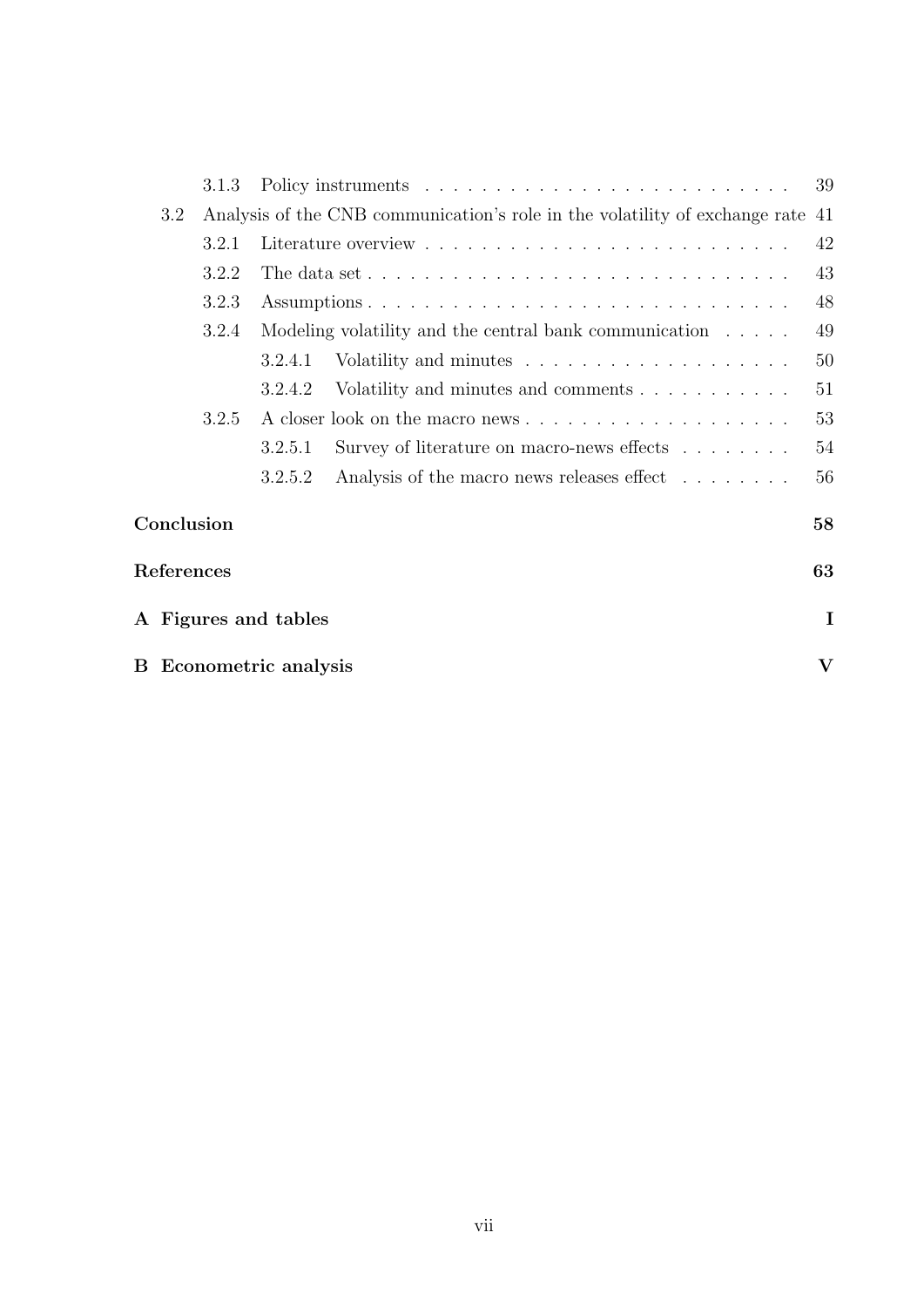# List of Figures

<span id="page-9-0"></span>

| Returns of the Standard and Poors 500 Index in the 1990's.<br>20-day moving average of the squared returns on CZK/EUR exchange rate. | 16<br>17<br>18<br>$18\,$                                                      |
|--------------------------------------------------------------------------------------------------------------------------------------|-------------------------------------------------------------------------------|
|                                                                                                                                      |                                                                               |
|                                                                                                                                      |                                                                               |
|                                                                                                                                      |                                                                               |
|                                                                                                                                      |                                                                               |
|                                                                                                                                      | 19                                                                            |
| ARIMA residuals and GARCH estimate of their volatility                                                                               | 20                                                                            |
| Differenced euro returns series and the predicted standard deviations.                                                               | 21                                                                            |
| Consistency indicator for central banks of Poland, Czechia and Hungary.                                                              | 34                                                                            |
|                                                                                                                                      | 40                                                                            |
| CNB's forecast for inflation at the monetary policy horizon $\dots \dots$                                                            | 40                                                                            |
|                                                                                                                                      | 41                                                                            |
| The distribution of comments and macroeconomics news releases in time.                                                               | 46                                                                            |
|                                                                                                                                      | 47                                                                            |
| Autocorrelation function of the returns series.                                                                                      | $49\,$                                                                        |
| Returns series and the estimated conditional standard deviation $\hfill\ldots\ldots$                                                 | 53                                                                            |
| The comparison of frequency of the MP meetings across central banks                                                                  | $\rm II$                                                                      |
|                                                                                                                                      | III                                                                           |
| GARCH variance series 1                                                                                                              | IV                                                                            |
|                                                                                                                                      | IV                                                                            |
|                                                                                                                                      | Rolling standard deviation of returns of the euro series. $\dots \dots \dots$ |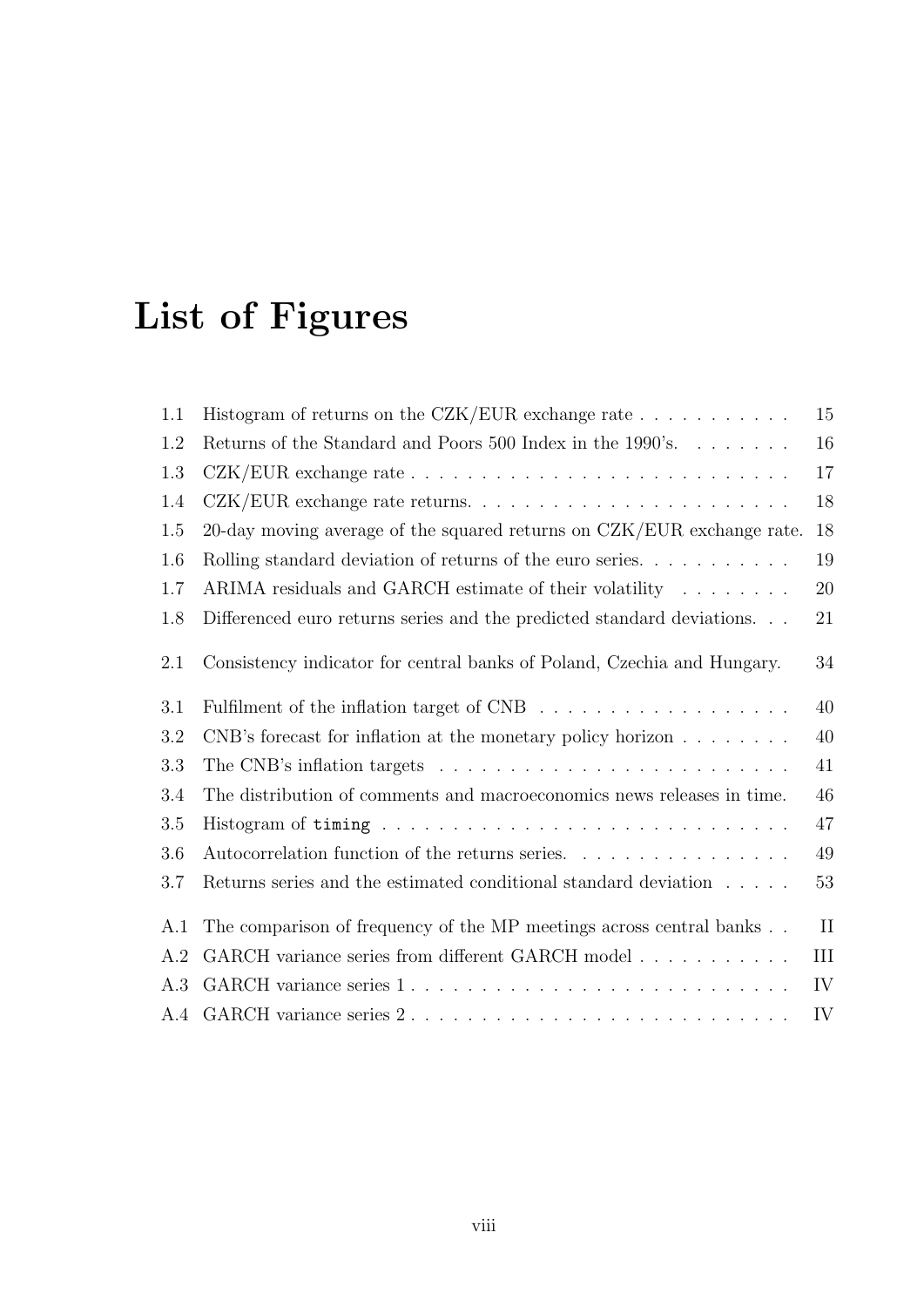# List of Tables

| 3.2 Explaining volatility by the releases of minutes and comments $52$         |  |
|--------------------------------------------------------------------------------|--|
| 3.3 Explaining volatility by the releases of macroeconomic announcements. . 56 |  |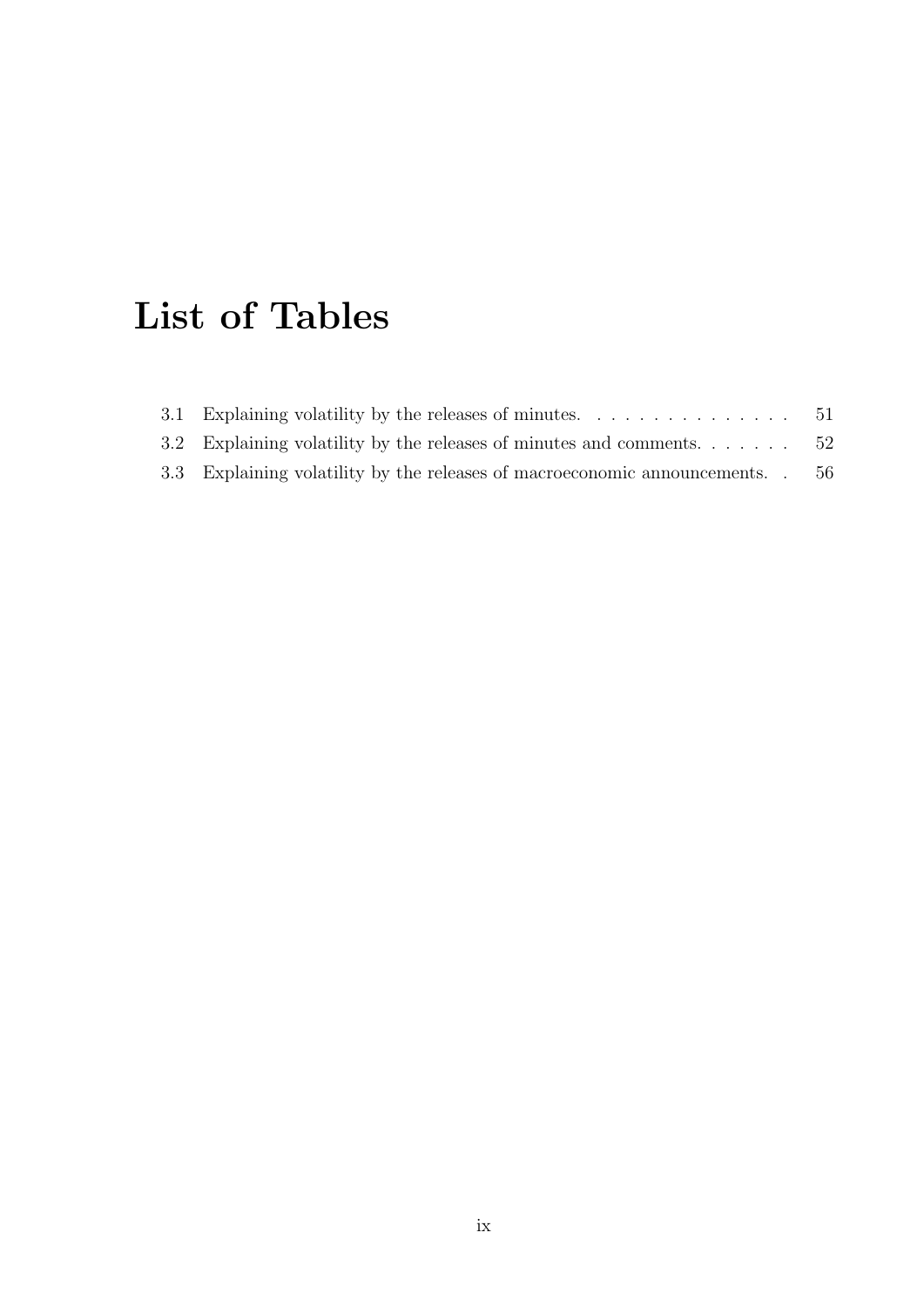## Introducion

<span id="page-11-0"></span>Knights of the Stable Price Level. Such a paraphrase does not point only to the objective of low inflation, the primary target which central banks pursuit. It points mainly the round table which has always been a symbol of communication. And the communication is today considered as one of the main tools of the central bankers. But has it always been? Certainly not. It is only in the last two decades that we see the rise of openness in the communication of central banks. Communication accompanies their traditional policy tool, the short-term interest rate. The question may arise, what is the way that causes the short-term interest rate influence the long-term values like the real output. The answer, according to many, as documented in this study, lies in the expectation of the market participants.

There are people who call central banking of modern day an art of managing expectations. Obviously, there are no expectations without communication.

In this study on the particular effects of the communication of the Czech National Bank, I describe the recent trends in the theory of central bank communication. In the empirical part, I concentrate on the analysis of the CNB's communication influence on the CZK/EUR exchange rate. The analysis is realized by the GARCH model, which is able to analyse both mean and variance of the price of an asset. Particularly, I take into account the acts of releasing minutes and of publishing comments from the Bank Board's members. Put more directly, the question to be answered is whether the CNB's communication adds to market speculations and thus to the fluctuation of the return on the exchange rate, or rather calms it down.

The secondary aim of this study is the analysis of the impact of the releases of macroeconomic news on the volatility of the same exchange rate. It emerged as an explanation for a result in the primary part.

The level of surprisingness of the results is mixed. The Czech National Bank's communication has been found with calming effect on the volatility, which is in line with the finding of a similar study for the Magyar Nemzeti Bank (Gábriel & Pintér, [2006\)](#page-71-0). Quite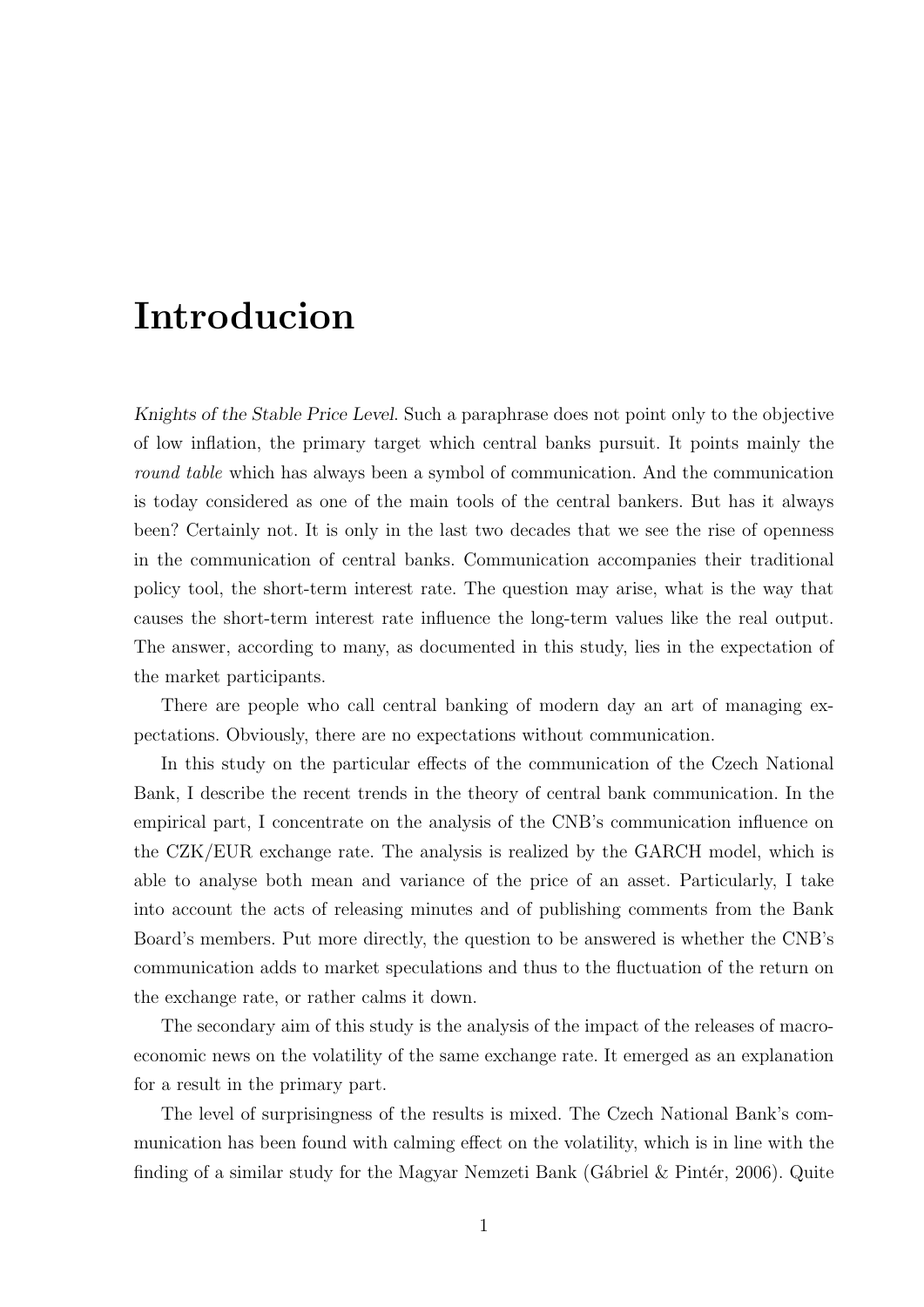surprising is the conclusion for the macro news releases which were all found with nega-tive<sup>[1](#page-12-0)</sup> effects on volatility, while usually similar studies report mixed or positive effects.

<span id="page-12-0"></span><sup>&</sup>lt;sup>1</sup>To clarify, any reference to negative or positive effects is meant in terms of an decrease or an increase.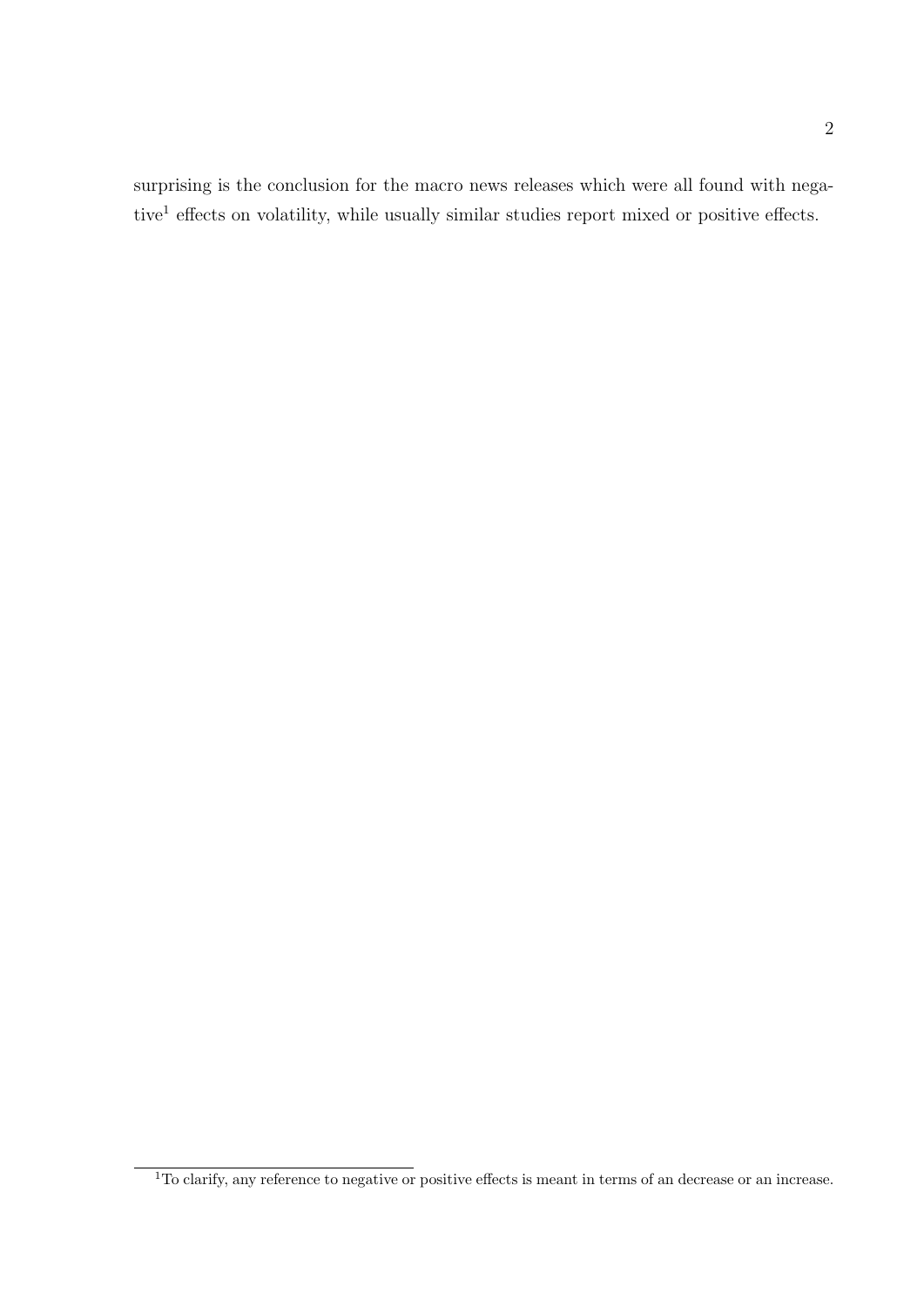## <span id="page-13-0"></span>Chapter 1

# From basic time series to the ARCH class of models

In this chapter I lay the basic information that we need to understand the GARCH model. Thus, I start with the theory of time series and go across the ARIMA model, from which there is a logical step towards the GARCH model, at least according to the Nobel prize winner Robert Engle who suggested the autoregressive conditional heteroskedastic model, the core of the GARCH model. This chapter heavily draws from [Pindyck & Rubinfeld](#page-72-0) [\(1991\)](#page-72-0).

## <span id="page-13-1"></span>1.1 Basic time series analysis

One can define time series modeling as a method of extrapolating data. There are two classes od extrapolating methods. Deterministic modeling is based on the past behaviour of the particular time series. There are many types of this simple extrapolation, e.g., linear, exponential, quadratic, logistic, (logaritmic) autoregressive. Stochastic modeling tries to describe the structure of a random (stochastic) process that generates the series. It aassumes that the particular set  $y_1, y_2, \ldots, y_T$  has been drawn from a probability distribution. From now on we will deal only with the stochastic processes.

<span id="page-13-2"></span>An example of these is a random walk process  $y_t$ . It is described by

$$
y_t = y_{t-1} + \varepsilon_t \tag{1.1}
$$

where  $E(\varepsilon_t) = 0$  and  $E(\varepsilon_t \varepsilon_s) = 0$  for  $t \neq s$ . Now suppose we wanted to make a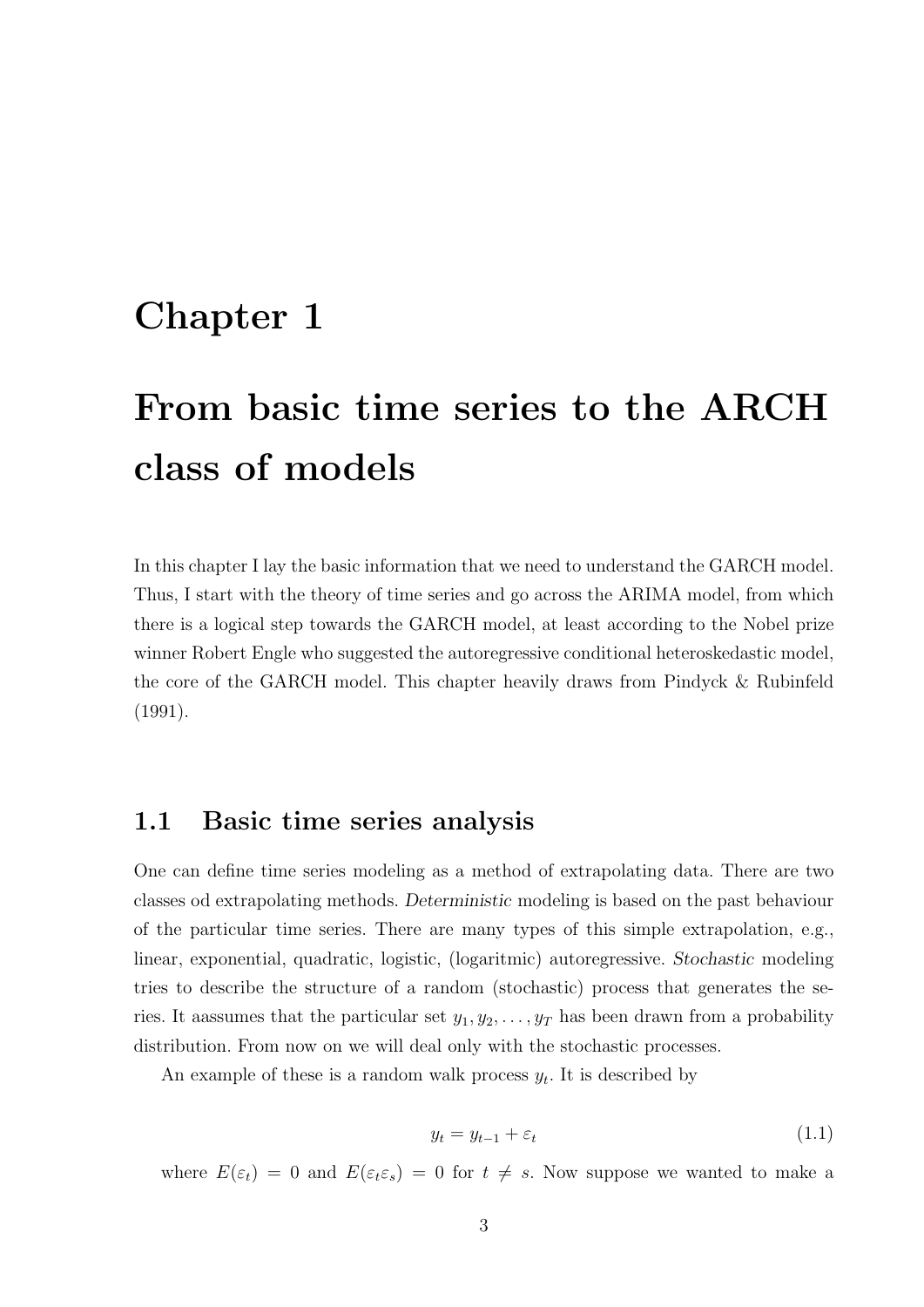forecast.

$$
\hat{y}_{T+1} = E(y_{T+1}|y_T, \dots, y_1) = E(y_T) + E(\varepsilon_{T+1}) = y_T,
$$
\n
$$
\hat{y}_{T+2} = E(y_{T+2}|y_{T+1}, \dots, y_1) = E(y_{T+1} + \varepsilon_{T+2}) = E(y_T + \varepsilon_{t+1} + \varepsilon_{T+2}) = y_T.
$$
\n(1.2)

The forecast is the same for all future periods. However, the variance of the error term behaves differently. For a one and a two period forecast the error term  $e_t$  is given by

$$
e_1 = y_{T+1} - \hat{y}_{T+1} = y_T + \varepsilon_{t+1} - y_T = \varepsilon_{t+1}
$$
  
\n
$$
e_2 = y_{T+2} - \hat{y}_{T+2} = y_T + \varepsilon_{t+1} + \varepsilon_{t+2} - y_T = \varepsilon_{t+1} + \varepsilon_{t+2}
$$
\n(1.3)

and the variance of  $e_1$  and  $e_2$  is

$$
E[\varepsilon_{t+1}^2] = \sigma_{\varepsilon}^2
$$
  
\n
$$
E[(\varepsilon_{t+1} + \varepsilon_{t+2})^2] = E(\varepsilon_{t+1}^2) + E(\varepsilon_{t+2}^2) + E(\varepsilon_{t+1}\varepsilon_{t+2}) = 2\sigma_{\varepsilon}^2
$$
\n(1.4)

We can see that the value of the error term increases with the number of periods we forecast. For the *l*-period forecast, the error variance is  $l\sigma_{\varepsilon}^2$ . The stability of the first and the second moment of a time series, i.e., its mean and variance, is an important issue in modeling time series, as we will see later.

### <span id="page-14-0"></span>1.1.1 The concept of stationarity

In the beginning of this chapter it was said that stochastic processes assume a (joint) probabilistic distribution that is defined for example by its mean and variance. Stationarity requires these to be fixed in time.

<span id="page-14-1"></span>Definition 1.1 (Stationary Time Series) : Let the joint distribution and conditional distribution of a process be invariant with respect to time. Then we call the process stationary.

If a time series process is nonstationary, it is often difficult to analyse it by a simple model. By contrast, if the stochastic process is fixed in time, then it can be modeled by an equation with fixed coefficients that can be estimated from past data. It follows from [\(1.1\)](#page-14-1) that for a stationary series  $E(y_t) = E(y_{t+m})$ ,  $Var(y_t) = Var(y_{t+m})$  and  $Cov(y_t, y_{t+k}) =$  $Cov(y_t, y_{t+k+m})$  for any t, k and m. These are the preconditions of weak (wide sense) stationarity which is usually called just stationarity. If not only the first and second moments do not vary in time but all of the moments do, we speak of strict stationarity.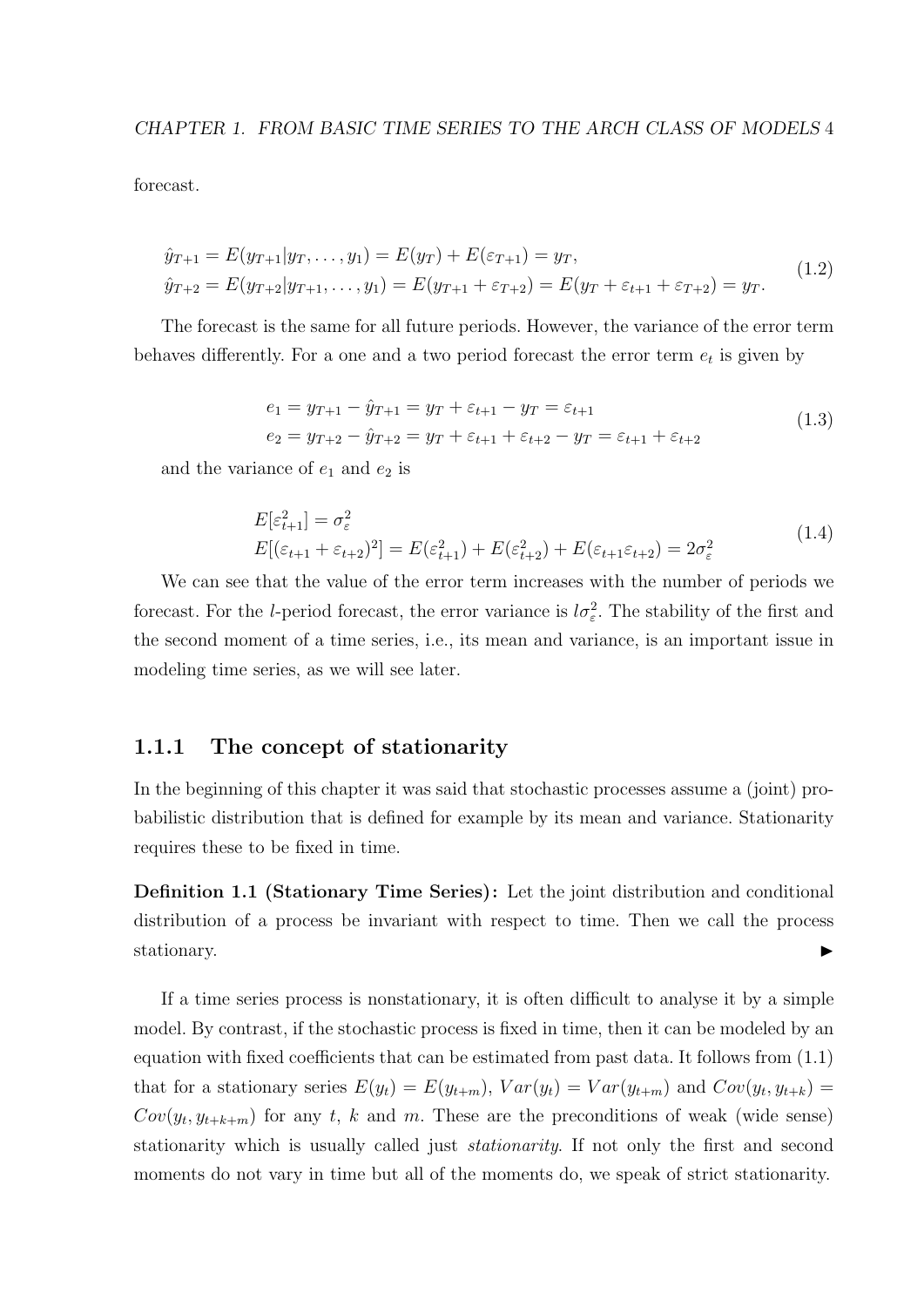The autocorrealtion function (ACF) describes the level of correlation (interdependency) between neighboring data points in a series.

#### Definition 1.2 (Autocorrelation with lag k) :

$$
\rho_k = \frac{Cov(y_t, y_{t+k})}{\sigma_{y_t} \sigma_{y_{t+k}}} \tag{1.5}
$$

A nonstationary time series can be transformed into a stationary one. Fortunately, majority of time series that arise in economics and business belong to this class of time series [\(Pindyck & Rubinfeld,](#page-72-0) [1991\)](#page-72-0). We call such a series homogenous.

Definition 1.3 (Homogenous series): Let a nonstationary time series be such that if it is differentiated one or more times, the resulting time series will be stationary. Then we call it a homogenous time series. The number of times it has to be differentiated to become stationary is called order of homogenity [\(Pindyck & Rubinfeld,](#page-72-0) [1991\)](#page-72-0) or equivalently the degree of integration (Nobel Commitee 2003).

An example of a first-order homogenous process is the random walk process defined in Eq. [\(1.1\)](#page-13-2). After differentiating, we have

$$
w_t = \Delta y_t = y_t - y_{t-1} = \varepsilon_t, \tag{1.6}
$$

where  $w_t$  is a stationary process since  $\varepsilon_t$  is assumed to be independent of time.

The value of the autocorrelation function of a stationary series falls as the number of lags  $k$  becomes large. Usually, this does not hold for nonstationary series.<sup>[1](#page-15-0)</sup> There are statistical tests on the significance of the autocorrelation coefficients  $\rho_k$  that have the null hypothesis that the coefficients are zero. They are called portmanteau tests; most often we use the improvement of the Q statistics by Box and Pierce known as the Box-Ljung test that uses the statistics defined as

$$
Q = T(T+2) \sum_{k=1}^{m} \frac{\rho_k^2}{T-k},
$$
\n(1.7)

where  $T$  is the number of observations and  $m$  is the number of autocorrelations terms we include in the statistic<sup>[2](#page-15-1)</sup>. The null hypothesis is that none of the autocorrelation coeficients is different from zero. The Q is distributed as  $\chi^2_{(m-p-q)}$ .

<span id="page-15-1"></span><span id="page-15-0"></span><sup>&</sup>lt;sup>1</sup>[Pindyck & Rubinfeld](#page-72-0) [\(1991\)](#page-72-0) provide the proof of this statement in their textbook.

<sup>&</sup>lt;sup>2</sup>[Pindyck & Rubinfeld](#page-72-0) [\(1991\)](#page-72-0) mention 15 or 20 is sufficient for low-order models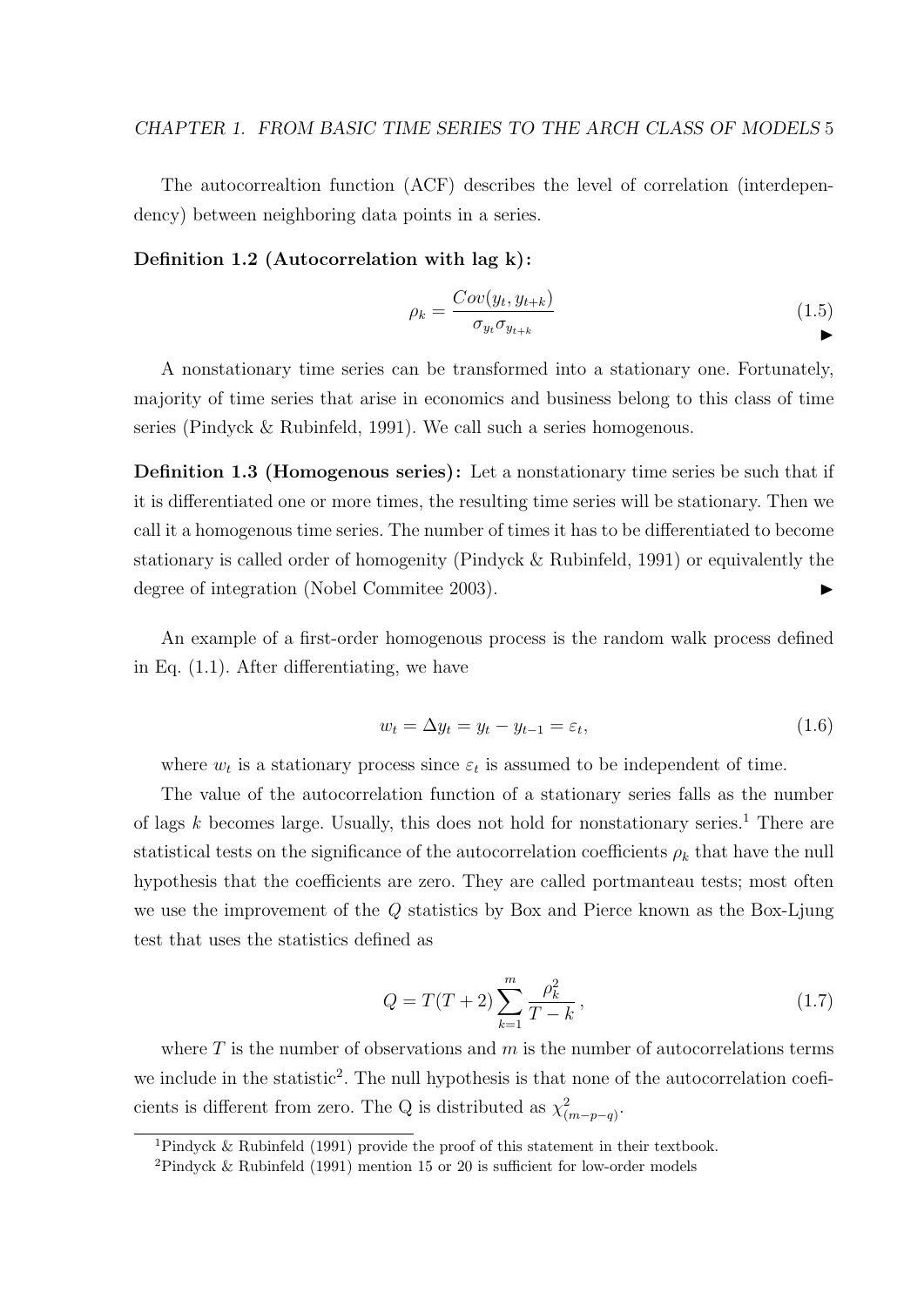#### CHAPTER 1. FROM BASIC TIME SERIES TO THE ARCH CLASS OF MODELS 6

[Pindyck & Rubinfeld](#page-72-0) [\(1991\)](#page-72-0) mention several studies that show that many economic series seem to follow a random walk process. A regression of a random walk process against another leads to spurious results<sup>[3](#page-16-1)</sup>, i.e., suggesting a statistically significant relationship between variables where an economic relationship may not exist at all. David Dickey and Wayne Fuller introduced<sup>[4](#page-16-2)</sup> tests designed to recognise a random walk process defined in Eq. [\(1.1\)](#page-13-2). If the hypothesis of unit root, i.e.,  $|\rho|=1$ , is confirmed, we say that there us a unit root present in the process. The solution to the presence of the unit-root process in, for example, the dependent variable, is differencing, which yields stationary series.

## <span id="page-16-0"></span>1.2 ARIMA

The integrated autoregressive-moving average model provides a general framework for modeling homogenous nonstationary time series.

• Moving average models. In the moving average process of order  $q$  each observation  $y_t$  is generated by a weighted average of random disturbances going back q periods. We denote this process as  $MA(q)$  and write its equation as

$$
y_t = \mu_t + \varepsilon_t - \theta_1 \varepsilon_{t-1} - \theta_2 \varepsilon_{t-2} - \ldots - \theta_q \varepsilon_{t-q}.
$$
 (1.8)

The ACF  $\rho_k$  for the MA(q) process has q nonzero values and is 0 for  $k > q$ .

• Autoregressive models. In the autoregressive process of order  $p$  the current observation  $y_t$  is generated by a weighted average of past observations going back  $p$ periods, together with a random disturbance in the current period. We denote this process as  $AR(p)$  and write its equation as

$$
y_t = \phi_1 y_{t-1} + \phi_2 y_{t-2} + \ldots + \phi_p y_{t-p} + \delta + \varepsilon_t, \tag{1.9}
$$

where  $\delta$  is a constant term relating to the mean of the process. The ACF for AR processes of order greater than one are typically geometrically declining, oscillating, sinusoidal functions.

<span id="page-16-1"></span><sup>3</sup>Described firstly in Granger, C. W. J. and Newbold, P. (1974). "Spurious regressions in econometrics". Journal of Econometrics 2: 111—120.

<span id="page-16-2"></span><sup>4</sup>Dickey, D.A. and W.A. Fuller (1979), "Distribution of the Estimators for Autoregressive Time Series with a Unit Root," Journal of the American Statistical Association, 74, p. 427–431.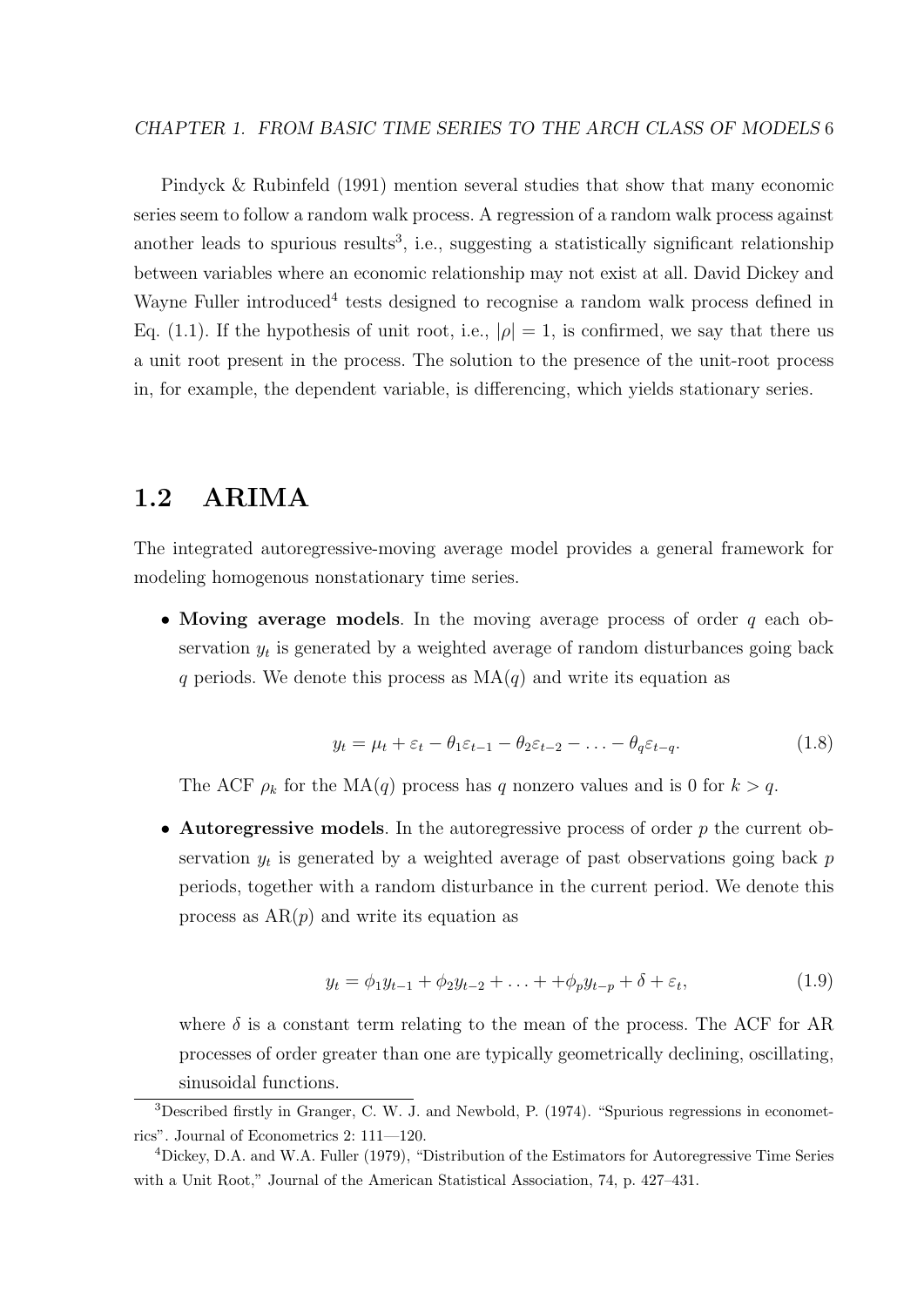#### • ARMA models.

A process might have characteristics of both MA and AR processes. Thus a logical extension of MA and AR is the mixed autoregressive-moving average process of order  $(p,q)$ . We denote this process as  $ARMA(p,q)$ .

$$
y_t = \phi_1 y_{t-1} + \phi_2 y_{t-2} + \ldots + \phi_p y_{t-p} + \delta + \varepsilon_t - \theta_1 \varepsilon_{t-1} - \theta_2 \varepsilon_{t-2} - \ldots - \theta_q \varepsilon_{t-q}.
$$
 (1.10)

• ARIMA models. If  $w_t = \Delta^d y_t$  and  $w_t$  is an ARMA $(p,q)$  process, then we say that  $y_t$  is an integrated autoregressive-moving average process of order  $(p,d,q)$  or simply  $ARIMA(p,d,q).$ 

After a time-series model has been estimated one should check whether the specification is correct (so called diagnostic checking). First, the ACF of the original times-series and of the simulated time series should not be markedly different. Second, by assumption, the random error terms on the actual process are normally distributed and independent. Thus in a correctly specified model, residuals  $\hat{e}_t$  should resemble a white noise process which can be checked by the Box-Ljung test.

### <span id="page-17-0"></span>1.3 ARCH class of models

The name *general autoregressive conditional heteroskedasticity* might induce us a feeling of doubt, but in reality, the class of econometric models called ARCH and GARCH belongs to the basic knowledge of everyone interested in watching financial time series throw the eyes of an econometrician.

In this section I will introduce the ARCH class of models and then I will present some practical examples of using the GARCH model in finance.

### <span id="page-17-1"></span>1.3.1 Engle's ARCH

During his visit to the London School of Economics in 1979 Robert Engle was interested in measuring the response of economic agents to uncertainty using time series data.[5](#page-17-2)

<span id="page-17-2"></span><sup>&</sup>lt;sup>5</sup>Engle was looking for a model that could assess the validity of Milton Friedman's conjecture from 1977 that the unpredictability of inflation was a primary cause of business cycles [\(Engle,](#page-71-1) [2004\)](#page-71-1).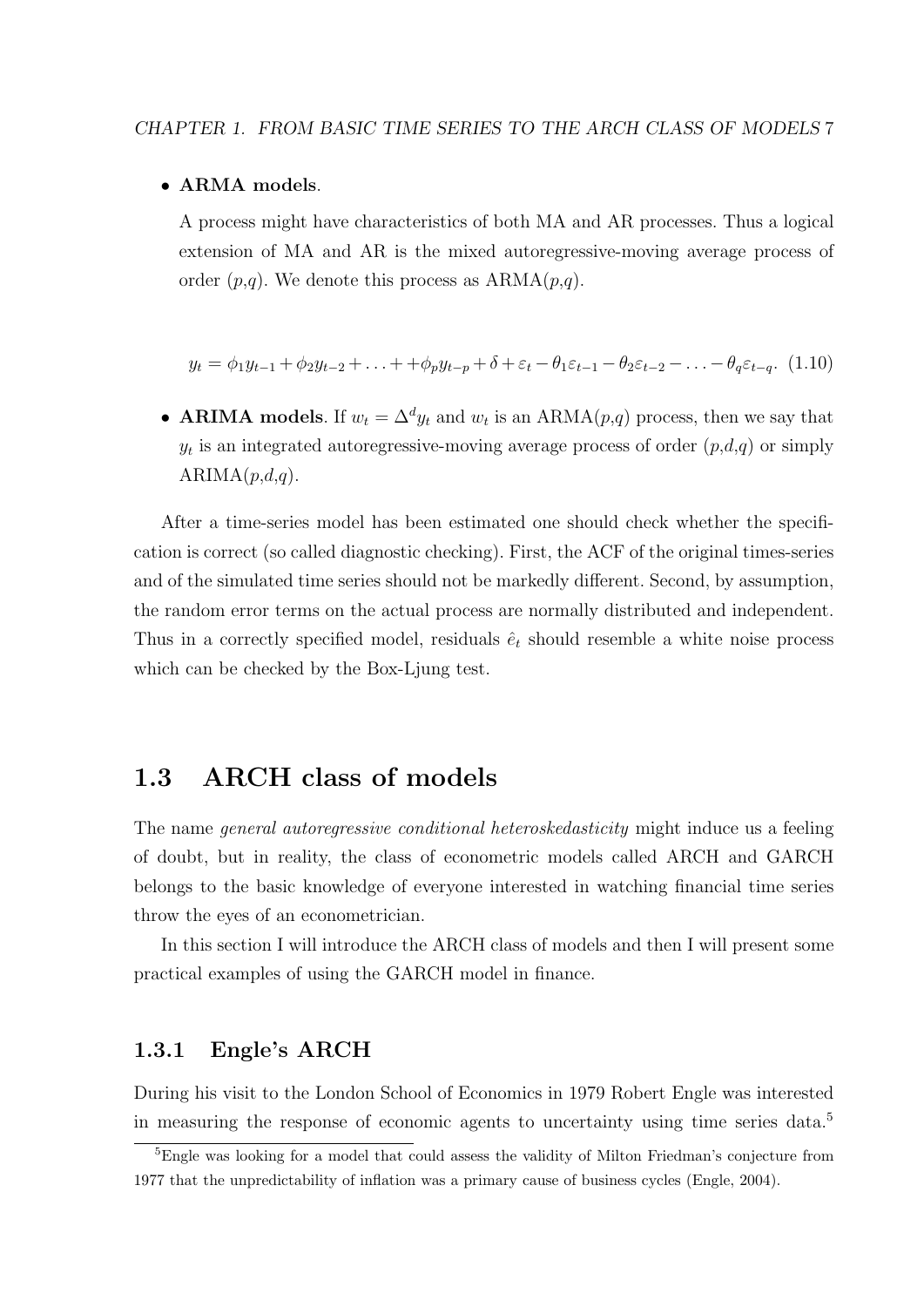Today, it is not the uncertainty of inflation that would be the daily bread of Engle's contribution but the world of finance. The contribution enabled people to model the second moments of random variables, i.e., the variance, in a very sophisticated way than has been awarded a Nobel prize. As Engle says, the constant variance does not allow the uncertainty to be identified, so he tried to measure and model the variance. Contrary to the common practise of conventional econometric models of his day, he proposed a class of models where the variance of the error term depends upon the past. We call this conditional variance [\(Engle,](#page-71-2) [1982\)](#page-71-2). It implies heteroskedasticity, the variance varying in time. It is important to distinguish between several forms of heteroskedasticity.

• The variance of the error term may vary directly with one or more independent variables. For example in the equation

$$
y_t = \beta_0 + \beta_1 x_{1t} + \beta_2 x_{2t} + \varepsilon_t
$$

the variance of  $\varepsilon_t$  may be proportional to  $x_{2t}^2$ . In that case we could use a weighted lease squares procedure to combat heteroskedasticity and reach homoskedasticity.

• The error term variance may not vary with the independent variable but with the past value(s) of it self. This is the conditional variance which the autoregressive conditional heteroskedasticity model is designed to deal with.

In 1978, Granger and and Andersen<sup>[6](#page-18-0)</sup> introduced the bilinear model which allows the variance to depend on the past realizations of the series. [Engle](#page-71-2) [\(1982\)](#page-71-2) names the simple case  $y_t = \varepsilon_t y_{t-1}, \varepsilon_t$  being a white noise process, where the conditional variance is  $\sigma^2 y_{t-1}^2$ . However, this model has some undesireable properties [\(Engle,](#page-71-2) [1982,](#page-71-2) p. 998) and does not suffice the needs. Nevertheless, Granger's test for bilinearity, which I do not discuss here, turned out to be the optimal or Lagrange Multipler test for ARCH (and GARCH–see below) effects in residuals of a fitted model [\(Engle,](#page-71-1) [2004,](#page-71-1) p. 328); the test will be described later.

In 1982 [Engle](#page-71-2) [\(1982\)](#page-71-2) introduces an example of what he calls an autoregressive condi-tional heteroskedasticity (ARCH) model<sup>[7](#page-18-1)</sup> which consists of a mean equation  $(y_t)$  and a

<span id="page-18-0"></span> ${}^{6}$ Clive W. J. Granger, A. Andersen, "Introduction to Bilinear Time Series Models", Vandenhoeck & Ruprect, Gottingen, 1978.

<span id="page-18-1"></span><sup>&</sup>lt;sup>7</sup>In 2003, Engle became the Nobel prize winner "for methods of analyzing economic time series with time-varying volatility". He received half of the prize. The second half belongs to Clive Granger, who received it for "methods of analyzing economic time series with common trends (cointegration)". Source: [http://nobelprize.org/nobel\\_prizes/economics/laureates/2003/](http://nobelprize.org/nobel_prizes/economics/laureates/2003/).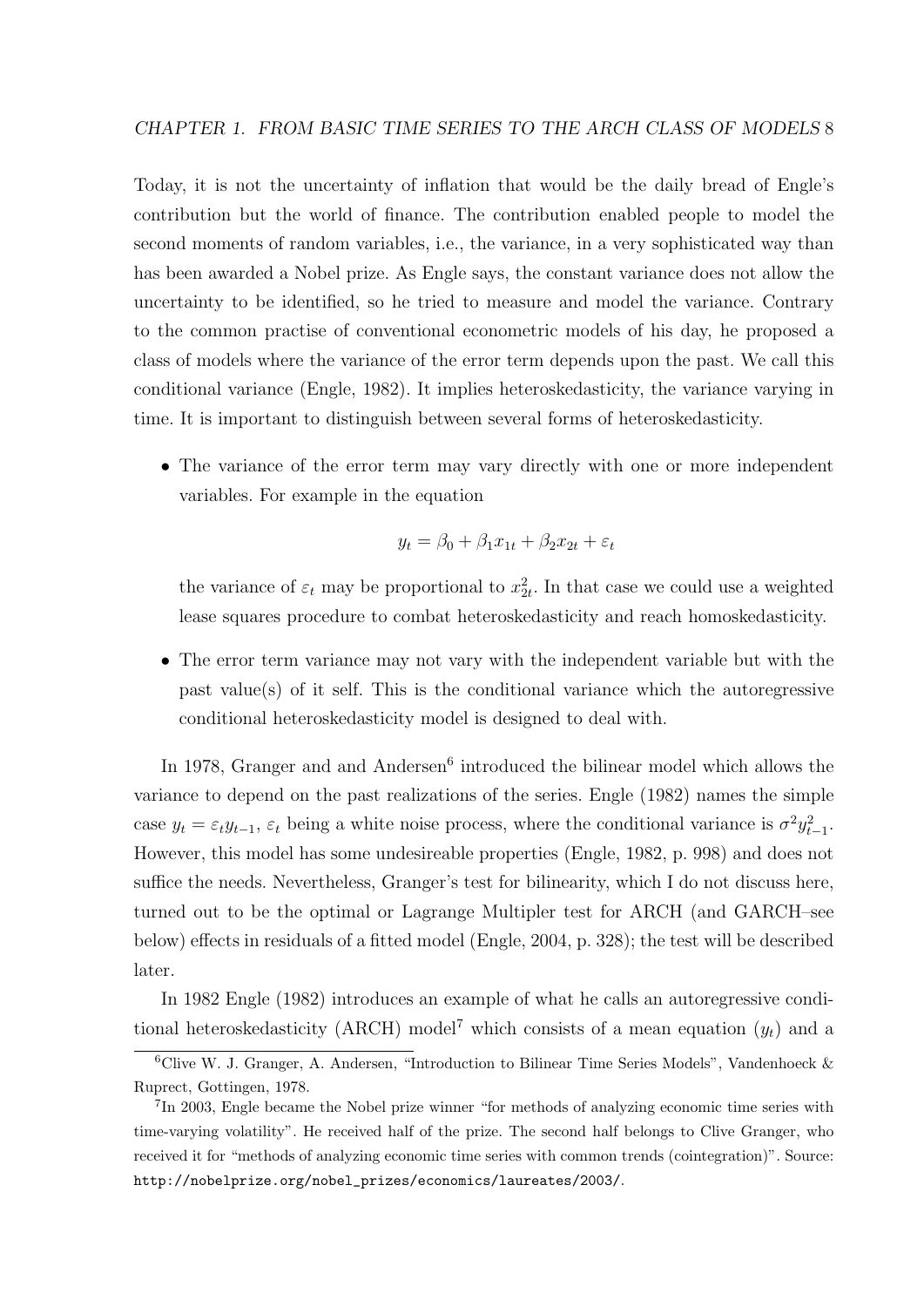variance equation  $(h_t)$ :

$$
y_t = \varepsilon_t \sqrt{h_t}
$$
  
\n
$$
h_t = \alpha_0 + \alpha_1 y_{t-1}^2,
$$
\n(1.11)

<span id="page-19-1"></span>where  $\varepsilon$  terms are independent, standard normal variables, and h stands for variance.<sup>[8](#page-19-0)</sup> More generally, the ARCH regression model for variance  $h_t$  could depend on a moving average of q past error terms  $h_t = h(\varepsilon_t, \varepsilon_{t-1}, \ldots, \varepsilon_{t-q}, \alpha)$ . Then, the ARCH(q) process would be given by

$$
\varepsilon \sim N(0, h_t)
$$
  
\n
$$
h_t = \alpha_0 + \sum_{i=1}^q \alpha_i \varepsilon_{t-i}^2 = \alpha_0 + \alpha(L)\varepsilon_t^2,
$$
\n(1.12)

where  $\alpha_0 > 0$ ,  $\alpha_i \geq 0$  to ensure positive variance, L denotes the lag operator. To clarify, the mean equation includes a constant and the disturbance  $\varepsilon$ , which is shown in Eq. [\(1.12\)](#page-19-1). Generally, the mean may include any specification, for example an ARIMA model. If  $\Sigma$ q  $i=1$  $\alpha_i < 1$ , the process is weakly stationary with constant unconditional variance

$$
\sigma^2 = \frac{\alpha_0}{1 - \sum_{i=1}^q \alpha_i}.
$$

ARCH model forecasts the error variance at time t on the basis of information known at time  $t - 1$ . [Engle et al.](#page-71-3) [\(2008,](#page-71-3) p. 4) notes that as the forecasting is conditionally deterministic, it does not leave any uncertainty on the expectation of the squared error at time t knowing past errors; the squared error that really occurs in time t can, however, deviate widely from the forecast value.

Engle cites  $McNees<sup>9</sup>$  $McNees<sup>9</sup>$  $McNees<sup>9</sup>$  who suggests that the inherent uncertainty or randomness associated with different forecast periods seems to vary widely over time and that large and small errors tend to cluster together<sup>[10](#page-19-3)</sup>. Engle notes that these are exactly the properties that the ARCH model is suited to cope with. It allows the variance to change over time and be predicted by past errors.

<span id="page-19-2"></span><span id="page-19-0"></span><sup>8</sup>This is the standard notation for financial series.

<sup>9</sup>McNees, S. K. (1979), "The forecasting record of the 1970s". New England Economic Review, September/October, 33–53.

<span id="page-19-3"></span><sup>&</sup>lt;sup>10</sup>The clustering of errors is known as volatility clustering, i.e., the state when large (small) proce changes are followed by other larg (small) price changes, but of unpredictable sign [\(Bollerslev et al.,](#page-70-1) [1992\)](#page-70-1). Volatility itself means either the squared root of the variance or just variance [\(Engle,](#page-71-1) [2004\)](#page-71-1).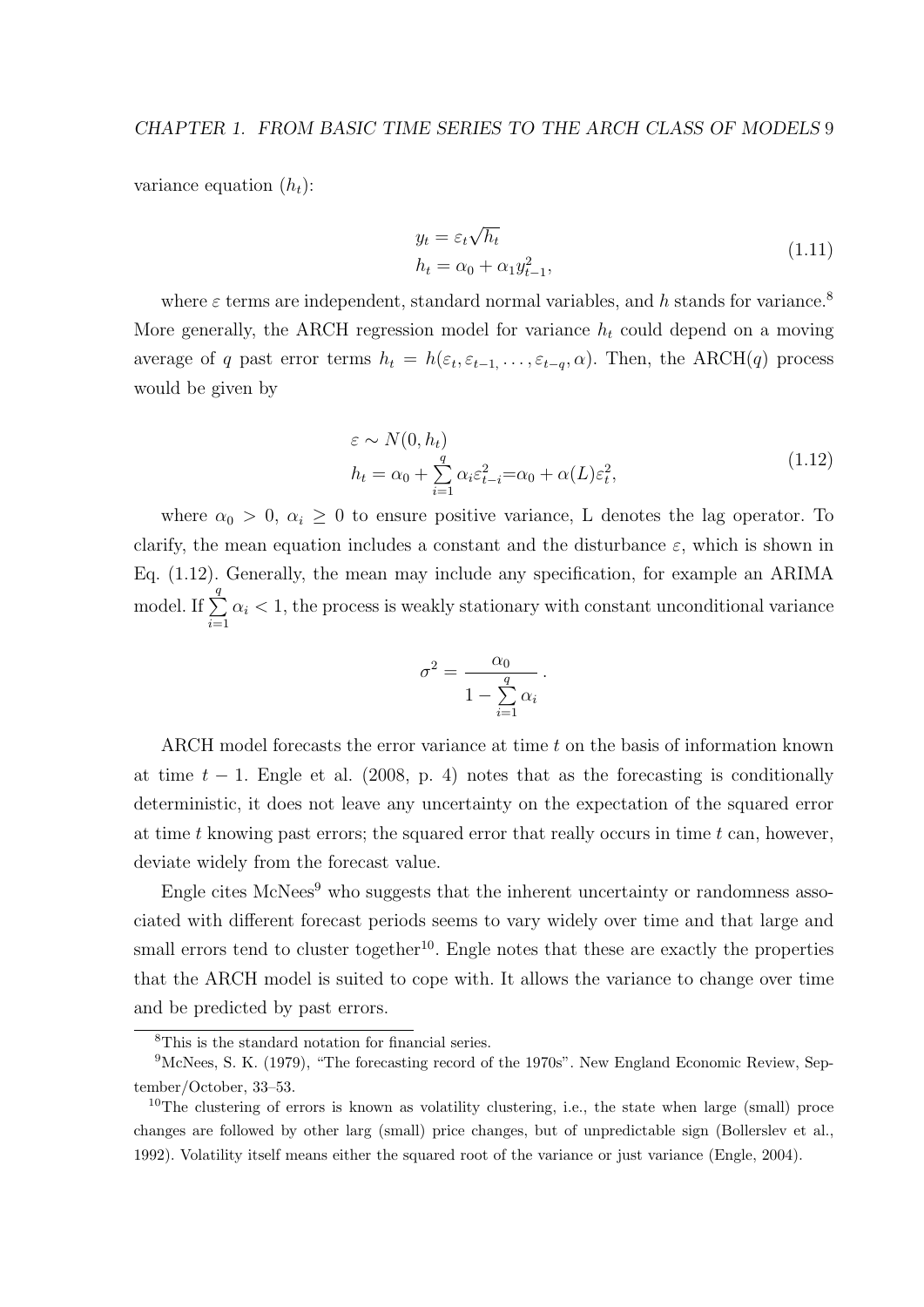#### CHAPTER 1. FROM BASIC TIME SERIES TO THE ARCH CLASS OF MODELS10

In some cases, Gauss-Markov assumptions for linear regression are satisfied and ordinary least squares is the best linear unbiased estimator for an ARCH model. However, it does not achieve the Cramer-Rao bound. The maximum-likelihood estimator, which is nonlinear, is more efficient than OLS. [Engle](#page-71-2) [\(1982\)](#page-71-2) proceeds with the proof and all technical details. He notes that the OLS is the appropriate procedure for estimating ARCH if the disturbances are not conditionally heteroskedastic.

As a test of the presence of the conditional heteroskedasticity Engle proposes the Lagrange Multiplier test. Before I describe the ARCH-LM test in detail, I will mention the BDS test that serves the same purpose ad the ARCH-LM test. Unlike the ARCH-LM test, it is not a test for volatility clustering but rather for general conditional heteroskedasticity, or general non-linear dependance. The null hypothesis is that the random variable is independent and identically distributed. It is important because there are some clearly heteroskedastic processes which do not exhibit volatility clustering since the empirical serial correlations of squared errors approach zero in large samples [\(Bollerslev et al.,](#page-70-1) [1992\)](#page-70-1).

The ARCH-LM test is done as follows [\(Engle,](#page-71-2) [1982,](#page-71-2) p. 1000).

- 1. Run the OLS regression and save the residuals,
- 2. regress the squared residuals on a constant and p lagged values of  $\varepsilon_p^2$  and test  $TR^2$ as a  $\chi_p^2$ . The null hypothesis is that the coefficients of the explanating variables, i.e., the p lagged values of  $\varepsilon_p^2$ , are zero.

In practise, we try several values of  $p$  and examine whether the null hypothesis is rejected or not. We then include  $p$  lagged squared disturbances in the ARCH regression model, as does Engle in his study of the variance of the UK inflation [\(Engle,](#page-71-2) [1982,](#page-71-2) p. 1002). We can check the choice by a standard model selection criteria like Akaike (AIC) and the Schwartz information criterion.

### <span id="page-20-0"></span>1.3.2 Bollerslev's GARCH

In his paper [Bollerslev](#page-70-2) [\(1986\)](#page-70-2) notes both the success of ARCH modeling but also mentions the rather arbitrary linear-declining lag structure, $11$  which should be chosen to avoid

<span id="page-20-1"></span><sup>&</sup>lt;sup>11</sup>In order to reduce the number of parameters and ensure a monotonic declining effect of more distant shocks, an ad hoc linearly declining lag structure was often imposed in ARCH models, i.e.,  $\alpha_i = \alpha \frac{q+1-i}{q(q+1)}$ like in many Engle's applications [\(Bollerslev,](#page-70-2) [1986,](#page-70-2) p. 8).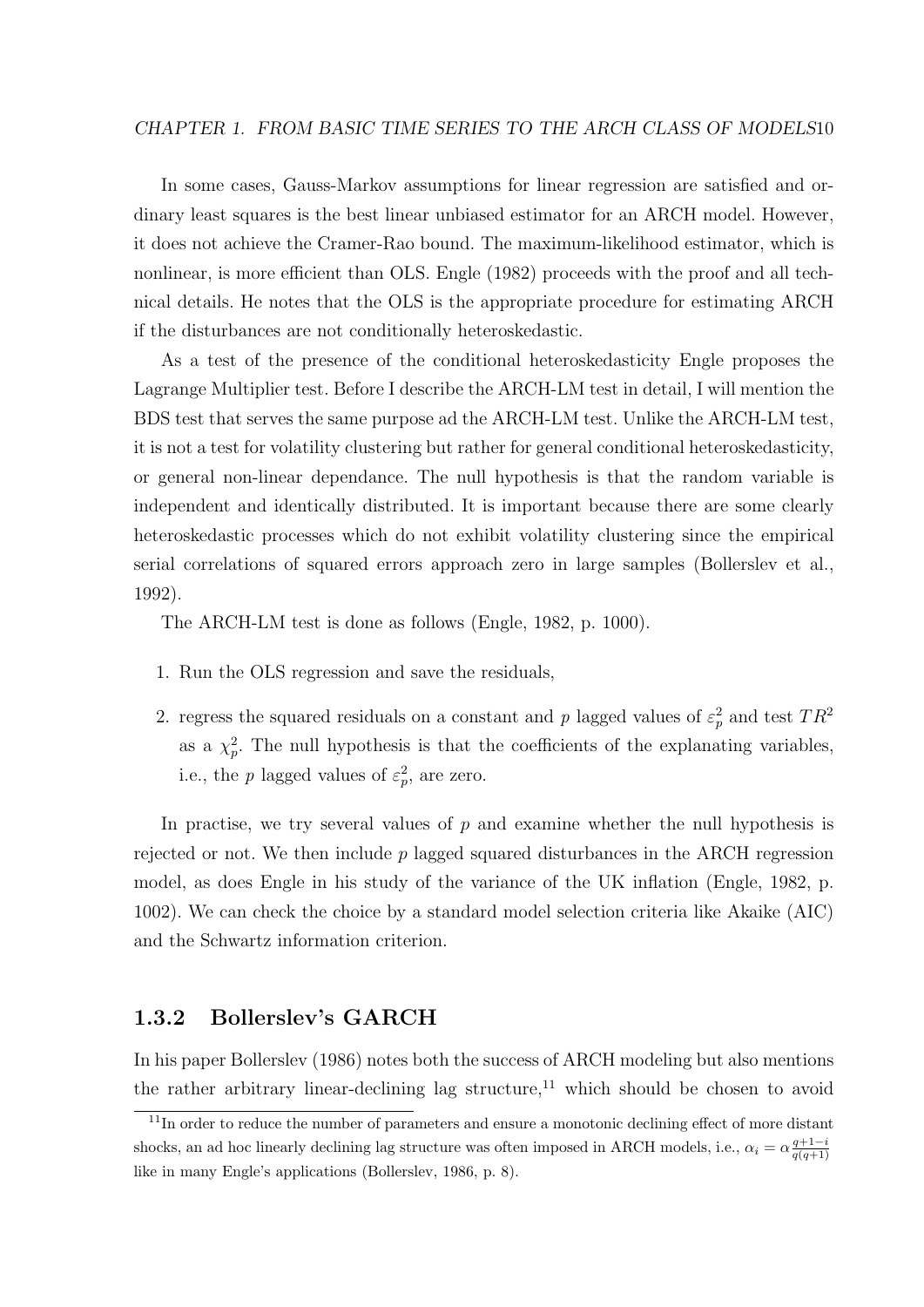<span id="page-21-0"></span>problems with negative variance parameter estimates. [Engle](#page-71-2) [\(1982,](#page-71-2) p. 1002) himself has shown such a structure in his paper where he used Eq.  $(1.13)$  as a model for the variance of the UK inflation.

$$
h_t = \alpha_0 + \alpha_1 (0.4 \varepsilon_{t-1}^2 + 0.3 \varepsilon_{t-2}^2 + 0.2 \varepsilon_{t-3}^2 + 0.1 \varepsilon_{t-4}^2). \tag{1.13}
$$

Bollerslev, an outstanding Engle's student, introduces a general ARCH model called GARCH (General Autoregressive Conditional Heteroskedastic) especially in the light of the problems with the lag structure of ARCH. He aims to allow both for a longer memory (by its definition, see below) and a more flexible lag structure while reaching a more parsimonious model.<sup>[12](#page-21-1)</sup> Even in its simplest forms, GARCH has proven surprisingly successful in predicting volatility [\(Engle,](#page-71-4) [2001\)](#page-71-4). The key insight of GARCH is that it recognises that the Eq.  $(1.12)$  is simply a distributed lag model for  $h_t$ . Thus it is possible to replace many of the past values of  $\varepsilon_t$  by a past value of  $h_t$  [\(Pindyck & Rubinfeld,](#page-72-0) [1991\)](#page-72-0). The GARCH $(p,q)$  process is specified by

$$
\varepsilon \sim N(0, h_t)
$$
  
\n
$$
h_t = \alpha_0 + \sum_{i=1}^q \alpha_i \varepsilon_{t-i}^2 + \sum_{i=1}^p \beta_i h_{t-i} = \alpha_0 + \alpha(L)\varepsilon_t^2 + \beta(L)h_t.
$$
\n(1.14)

where

$$
p \ge 0, q > 0\n\alpha_0 > 0, \alpha_i \ge 0, i = 1, ..., q,\n\beta_i \ge 0, i = 1, ..., p.
$$
\n(1.15)

and L is a back-shift operator. For  $p = 0$  the process reduces to ARCH(q) process and for  $p = q = 0 \varepsilon_t$  is a white noise process.

<span id="page-21-2"></span>The variance of the  $GARCH(1,1)$  model

$$
h_t = \alpha_0 + \alpha_1 \varepsilon_{t-1}^2 + \beta_1 h_{t-1}
$$
\n(1.16)

is  $\sqrt{\alpha_0/(1-\alpha_1-\beta_1)}$ . This formula works only if  $\alpha_1+\beta_1< 1$ , which also assures (weak) stationarity. On the other hand, if this sum is close to one, we say that there is

<span id="page-21-1"></span><sup>&</sup>lt;sup>12</sup>[Bollerslev et al.](#page-70-1) [\(1992\)](#page-70-1) compare studies on modeling high-frequency US dollar exchange rate data and say that the simple  $GARCH(1,1)$  does better in describing the data than  $ARCH(12)$ . They say that as  $ARMA(p,q)$  model often leads to a more parsimonious specification than  $AR(p)$  model, so does  $GARCH(p,q)$  compared to  $ARCH(q)$  model.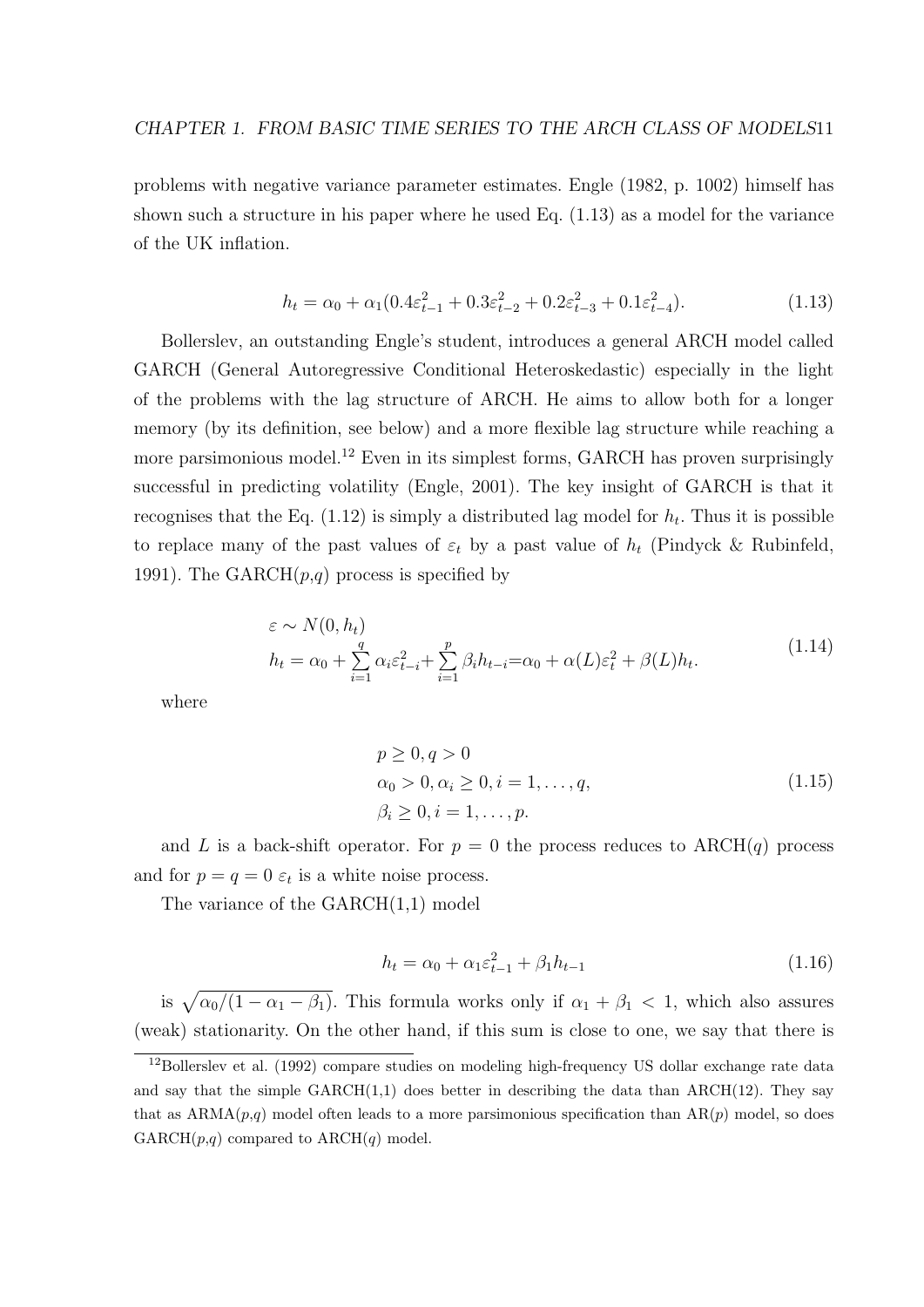high persistence of shocks in volatility [\(Franke et al.,](#page-71-5) [1995\)](#page-71-5)<sup>[13](#page-22-0)</sup> of the process. The model really makes sense only if the weights are strictly positive [\(Engle et al.,](#page-71-3) [2008,](#page-71-3) p. 4).

 $GARCH(1,1)$  uses three components which it puts into a weighted average:

- 1. the long-run average variance (the constant),
- 2. this period's news about variance (the ARCH term,  $\varepsilon_{t-1}^2$ ) and
- 3. the forecast of variance to this period (the GARCH term,  $h_{t-1}$ ).

Based on this separation, [\(Engle,](#page-71-4) [2001,](#page-71-4) p. 160) gives an example of a trader who knows that the long-run average daily standard deviation of the Standard and Poor's 500 index is 1 %. Yesterday, the trader made a forecast for todays S&P's standard deviation 2 %, which in fact is today 3 %. The trader recognises that today is more volatile than usually, for example because of the arrival of good news concerning the price of oil, and that tomorrow it might be too. On the contrary, the long-run variance lowers his forecast. The trader might do a simple average, the forecast would then be  $\sqrt{(1 + 4 + 9/3)} = 2.16$ . However, notes Engle, rather than weighting these values equally, for daily data it has been found that weights (0.02, 0.9, 0.08) are much more accurate, decreasing the forecast to 2.08. What the GARCH model does is that it models the variance of residuals in time t on the basis of  $t - 1$  information. By repeating this process we can construct long-horizon forecasts. For the  $GARCH(1,1)$ , the two-step forecast is a little closer to the long-run average variance than is the one-step fore cast, and, ultimately, the distanthorizon forecast is the same for all time periods as long as the condition of stationarity holds. This is the the unconditional variance. Thus, we can say that GARCH models are mean reverting and conditionally heteroskedastic but have a constant unconditional variance [\(Engle et al.,](#page-71-3) [2008,](#page-71-3) p. 5).

Continuing with Eq.  $(1.16)$ , [Pindyck & Rubinfeld](#page-72-0)  $(1991)$  mention that as long as long as  $\beta_1$  < 1 we can rewrite it as

$$
h_t = \frac{\alpha_0}{1 - \beta_1} + \alpha_1 \sum_{j=1}^{\infty} \beta_1^{j-1} \varepsilon_{t-j}^2.
$$
 (1.17)

In other words, the variance today depends on all past volatilities, but with geometrically declining weights.

<span id="page-22-0"></span><sup>13</sup>Taken from the online version of their textbook, available at [http://www.quantlet.de/mdstat/](http://www.quantlet.de/mdstat/scripts/sfe/html/sfenode67.html) [scripts/sfe/html/sfenode67.html](http://www.quantlet.de/mdstat/scripts/sfe/html/sfenode67.html).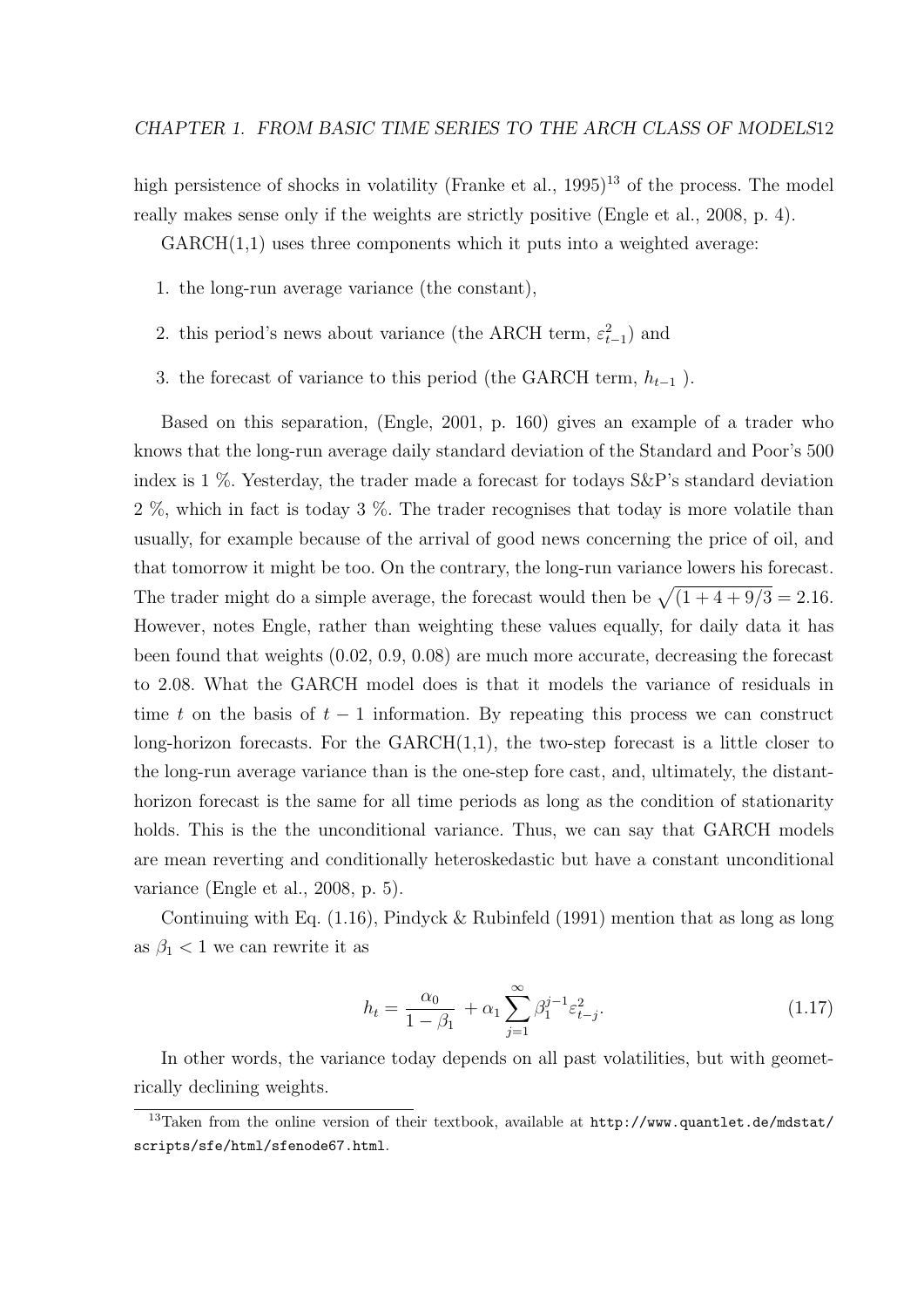#### CHAPTER 1. FROM BASIC TIME SERIES TO THE ARCH CLASS OF MODELS13

Estimation of the GARCH model is done by maximum likelihood. The idea is that we try to find such parameters for the model that maximize the matching between real values and the fitted values. The only difference from Engle's derivation of ARCH estimation is the inclusion of the recursive part based on  $h_t$ . To start up the recursion, we need presample estimates of  $h_t$  and  $\varepsilon_t^2$ ,  $t \leq 0$ . Bollerslev uses the sample analogue  $T^{-1} \sum_{t=1}^T \varepsilon_t^2$ .

Testing of GARCH presence is done the same way as testing of ARCH presence.

As for ARCH, the fitted values of ARCH modeling,  $\hat{h}_t$ , are the one-step-ahead forecasts of variances. How are they obtained, practically? Imagine we have a time series of returns on an asset  $r_t$  and an initial set of parameters  $\alpha_0, \alpha_1$  and  $\beta_1$  (result of a guess, intuition or experince) for GARCH(1,1) model. Now we can start up the GARCH updating formula. To estimate  $h_2$ , we

- 1. set a reasonable estimate of the long-term variance to  $\alpha_0$ ,
- 2. from  $r_1$  we take the squared residual (the residual comes from the estimated mean equation) and use it both as
	- (a) the variance forecast,  $h_1$ , and
	- (b) the last news about variance.

Then we can calculate the estimate of  $h_2$ . It serves then as input to the calculation of the estimate of  $h_3$ , together with  $\epsilon_2^2$ . The method of maximization of the likelihood function is a systematic way of adjusting the parameters  $\alpha_0, \alpha_1$  and  $\beta_1$  so asto give the best fit, i.e., to make the forecast as close to the variance of the next return as possible [\(Engle,](#page-71-4) [2001,](#page-71-4) p. 160).

Diagnostic checking of a fitted GARCH model can be done as follows [\(Engle,](#page-71-6) [2002\)](#page-71-6).

- The best model minimizes AIC and Schwarz criterion.
- Assuming we model returns  $r_t$ , then standardized returns  $r_t / \sqrt{h_t}$  should no longer show significant volatility clustering, which one can test by the Box-Ljung statistics on squared returns.

The goal of the volatility analysis must ultimately be to explain the causes of volatility [Engle](#page-71-4) [\(2001,](#page-71-4) p. 166). GARCH model is not a close set of variables. It is a flexible and amodular system. We can include in it external regressors relevant to the volatility we analyse. GARCH has many extensions, i.e., models that are based on it. For example,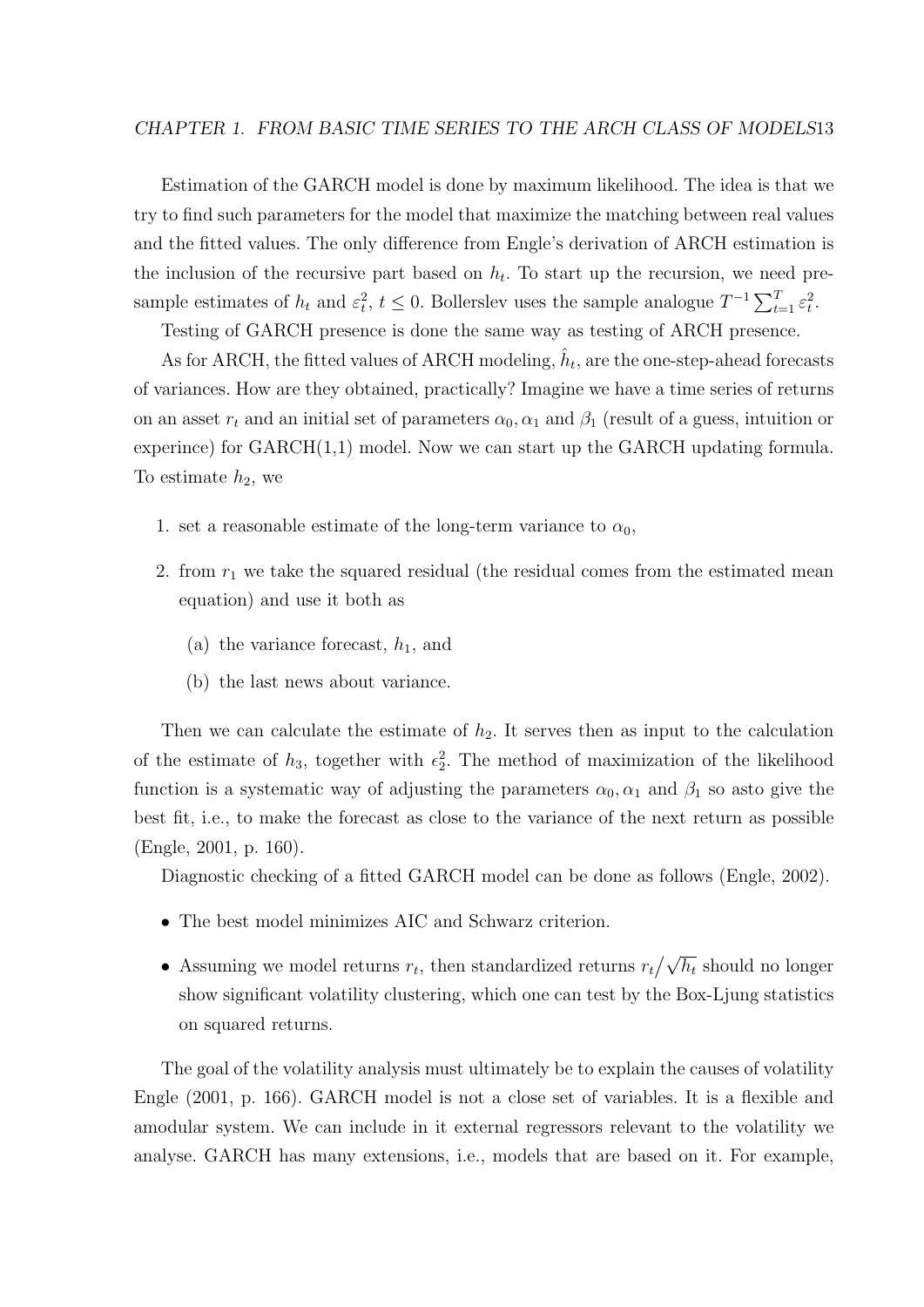exponential GARCH  $(EGARCH)^{14}$  $(EGARCH)^{14}$  $(EGARCH)^{14}$  measures volatility by a multiplicative function of lagged error terms, captures the asymmetry in volatility induced by big positive and negative asset returns , and puts no restriction on the parameters of GARCH and ARCH terms [\(Tsay,](#page-73-0) [2002,](#page-73-0) p. 80). Threshold ARCH and GARCH (TARCH)[15](#page-24-2) allow for different effect of error terms on volatility by setting disjoint intervals, for example for negative and positive error terms a threshold is set to zero. Thus it can be used for the analysis of particularly stock returns where 'bad news' increase volatility more than 'good news'. By including conditional standard deviation as another regressor into the mean equation, GARCH-M (in mean) allows for the analysis of for example risk on price. There are many other extensions.[16](#page-24-3)

### <span id="page-24-0"></span>1.3.3 Financial practise

The basic tool of applied econometricians is OLS but increasingly, they are asked to forecast and analyze the size of errors of models. These issues concern volatility and standard tools in this field have become ARCH/GARCH models [\(Engle,](#page-71-4) [2001,](#page-71-4) p. 157). Contrary to weighted least squares, heteroskedasticity robust coefficients or other ways of correcting for heteroskedasticity,<sup>[17](#page-24-4)</sup> ARCH models<sup>[18](#page-24-5)</sup> treat heteroskedasticity as something to be modeled. The particular use of the ARCH family of models is in financial applications where the dependent variable is the return on an asset (portfolio) and the variance of the return, or its standard deviation, represents the risk level [\(Engle,](#page-71-4) [2001,](#page-71-4) p. 158).

ARCH effects have generally been found to be highly significant in equity markets (stocks and its indices, future markets) and in exchange rates; ARCH has often been used for modeling interest rates. Let's name some empirical regularities of these assets

<span id="page-24-1"></span><sup>14</sup>Introduced in Nelson, Daniel B, 1991. "Conditional Heteroskedasticity in Asset Returns: A New Approach," Econometrica, Econometric Society, vol. 59(2), pages 347-70, March.

<span id="page-24-2"></span><sup>15</sup>Introduced in Zakoian, J.M., 1994. "Threshold heteroskedastic models". J. Econ. Dyn. Control 18, 931–944, and Glosten, L.R., Jaganathan, R., Runkle, D., 1993. "On the relation between the expected value and the volatility of the normal excess return on stock". J. Finance 48, 1779–1801.

<span id="page-24-3"></span><sup>&</sup>lt;sup>16</sup>For a survey and a technical view on the models, see Bollerslev and Engle and Nelson, 1994. "ARCH Models", Chapter 49 of the "Handbook of Econometrics". Available at [http://faculty.chicagogsb.](http://faculty.chicagogsb.edu/jeffrey.russell/teaching/timeseries/handouts/GARCH.pdf) [edu/jeffrey.russell/teaching/timeseries/handouts/GARCH.pdf](http://faculty.chicagogsb.edu/jeffrey.russell/teaching/timeseries/handouts/GARCH.pdf). A more intuitive survey is in a well readable [Engle et al.](#page-71-3) [\(2008\)](#page-71-3).

<span id="page-24-4"></span><sup>&</sup>lt;sup>17</sup>In the presence of heteroskedasticity, the regression coefficients for an ordinary least squares regression are still unbiased, but the standard errors and confidence intervals will be too narrow, giving false image of precision [\(Engle,](#page-71-4) [2001\)](#page-71-4).

<span id="page-24-5"></span><sup>18</sup> By "ARCH models" I mean the generalization of ARCH (GARCH) and its extensions.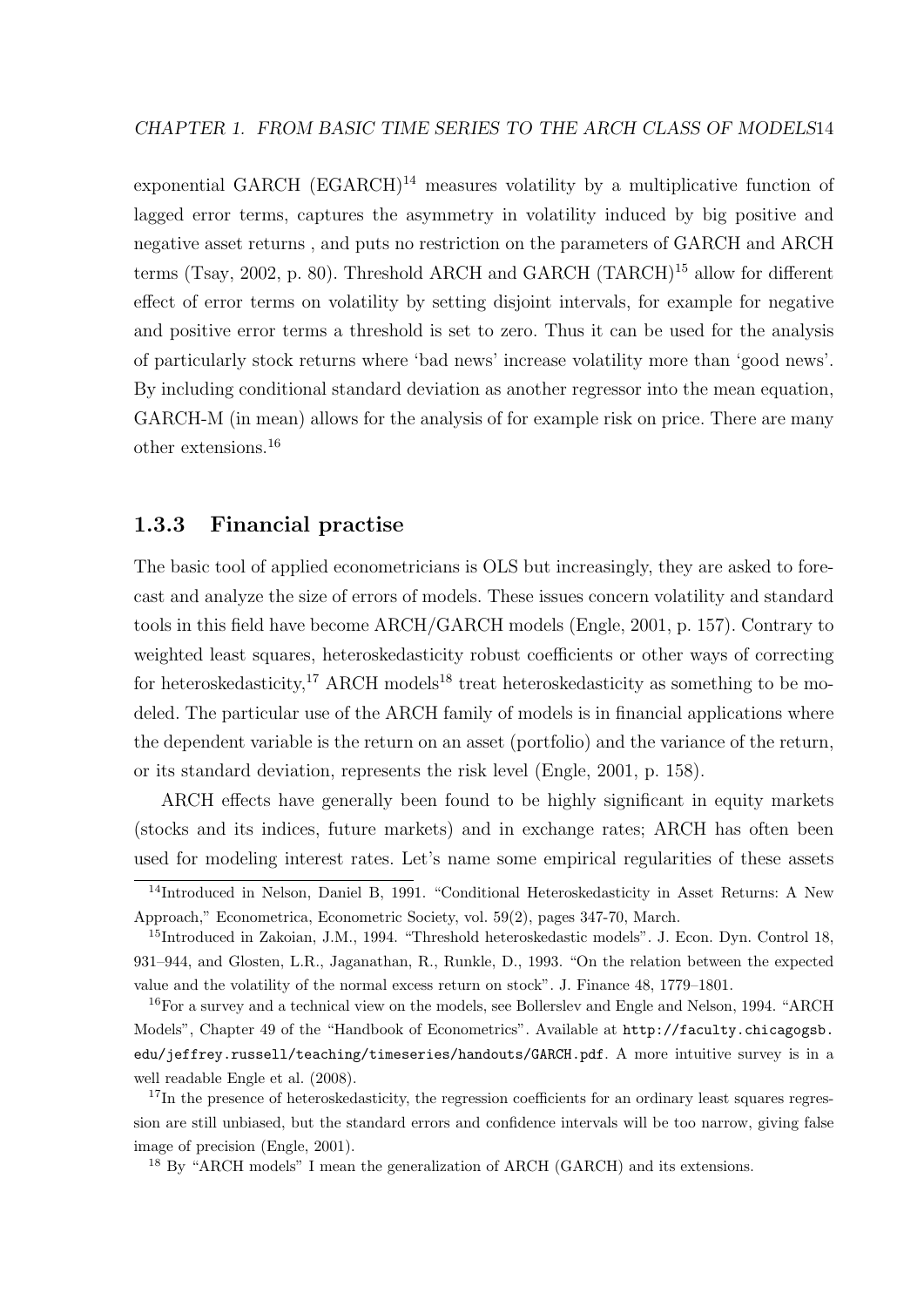returns volatility that ARCH models should capture; based on [Bollerslev et al.](#page-70-1) [\(1992\)](#page-70-1).

<span id="page-25-0"></span>• Thick tails, or heavy tails or leptokurtic,<sup>[19](#page-25-1)</sup> illustrated in Fig. [1.1.](#page-25-0) Compared to normally distributed variable, a variable with a leptokurtic distribution has a higher probability to be both closer to the mean and to have an extreme value.



Figure 1.1: Histogram of returns on the CZK/EUR exchange rate from Jan 2006 to Feb 2007 with an imposed line representing a normal distribution with mean and standard deviation same as the euro series.

- Volatility clustering of returns means that there are (quite long) periods of high and low returns. It can ben understood as news clustering [\(Engle et al.,](#page-71-3) [2008,](#page-71-3) p. 8).[20](#page-25-2) [Bollerslev](#page-70-2) [\(1986\)](#page-70-2) notes that it may show up as significant autocorrelations of squared returns. It is illustrated in Fig. [1.2](#page-26-0) which plots returns on Standard and Poors 500 Index in the 1990's. The returns are certainly not distributed identically.
- Leverage effects. Standard GARCH models assume that positive and negative error terms have a symmetric effect on the volatility. In practice, however and particularly in stock returns, 'bad news' increase volatility more than 'good news'. Therefore, standard GARCH model has been extended to reflect this assymetry, most notably by the the threshold GARCH [\(Franke et al.,](#page-71-5) [1995\)](#page-71-5).
- During non-tradign periods information accumulate and after opening of the market it influences prices volatility: if we assume a constant information accumulation rate, than the volatility from Friday close to Monday Close should be three

<span id="page-25-2"></span><span id="page-25-1"></span><sup>19</sup>Positive kurtosis.

 $20$ Engle himself has instroduced a tool that measures the impact of news on volatility, the impct news curve. See Engle, Robert F. & Ng, Victor K., 1993. "Measuring and Testing the Impact of News on Volatility," Journal of Finance, American Finance Association, vol. 48(5), pages 1749-78, December.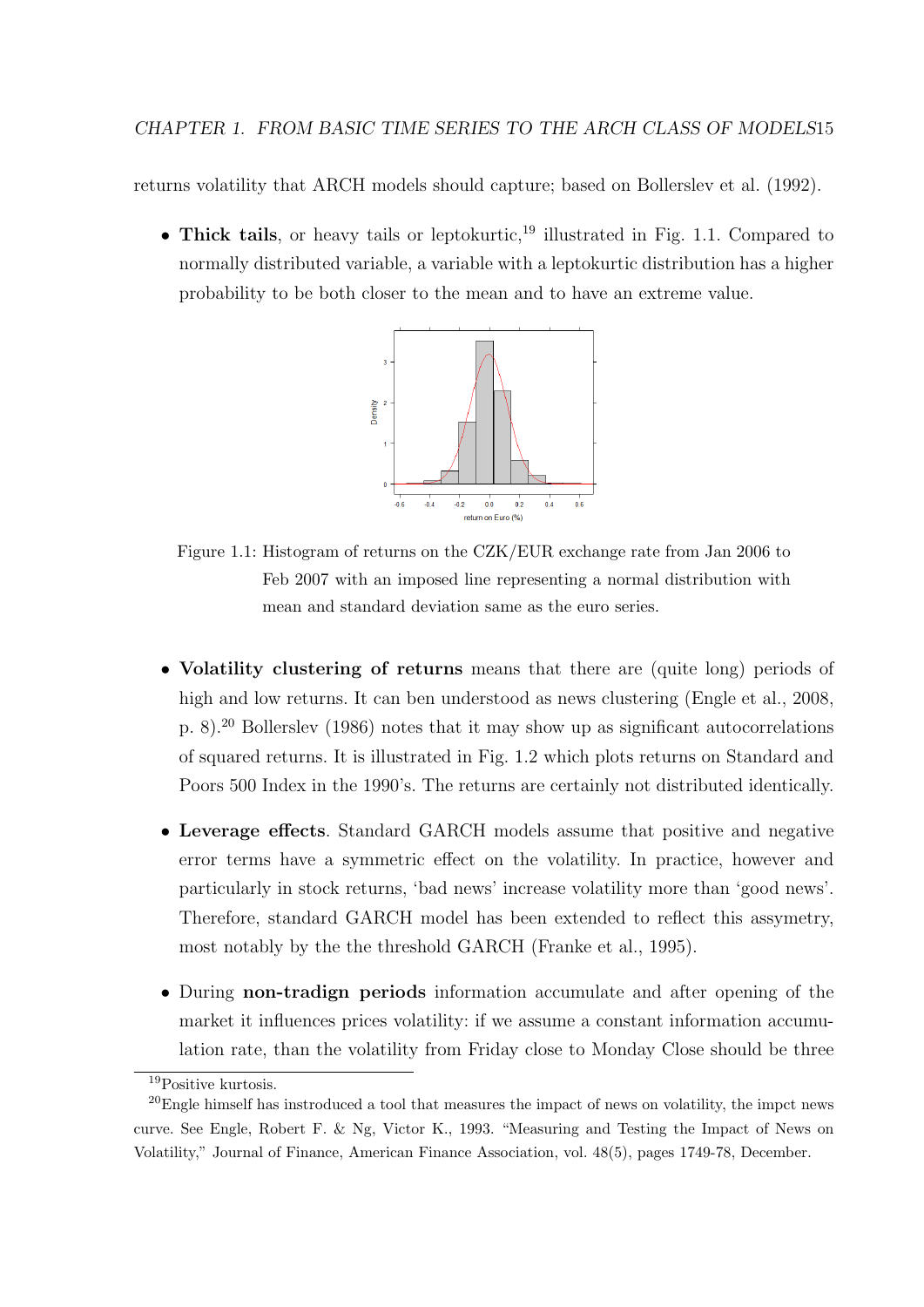<span id="page-26-0"></span>

Figure 1.2: Returns of the Standard and Poors 500 Index in the 1990's.

times higher than from Monday close to Tuesday close. However, this is not the fact in reality. After weekends, volatility is only slightly higher.

- Forecastable events may increase volatility. For example, companies earnings announcements or the announcements of the decision making bodies of central banks.
- Co-movements in volatilities have been recognised not only within a market, but also across different markets. For econometricians this is positive because they may hope that a few common factors may suffice to explain much of temporal variation in the conditional variations of assets returns. An extension of the GARCH model for the study of the relations between the volatilities and co-volatilities of several markets is the multivariate GARCH (MGARCH).<sup>[21](#page-26-1)</sup>

Until the introduction of ARCH, the primary descriptive tool for variance was the rolling standard deviation which assumes equal weights for all the recent observations it uses. However, the assumption of equal weights for the included observations and zero weights for those not included might seem unattractive. It surely did to Robert Engle whose ARCH model estimates the weights by MLE and allows for the inclusion of as many terms as needed.

The success of the ARCH family of models is attributable mainly to the applications in finance. They are well suited for modeling volatility of returns, whose time series are

<span id="page-26-1"></span><sup>&</sup>lt;sup>21</sup>For details, see Sébastien Laurent & Luc Bauwens & Jeroen V. K. Rombouts, 2006. "Multivariate GARCH models: a survey," Journal of Applied Econometrics, John Wiley & Sons, Ltd., vol. 21(1), pages 79-109.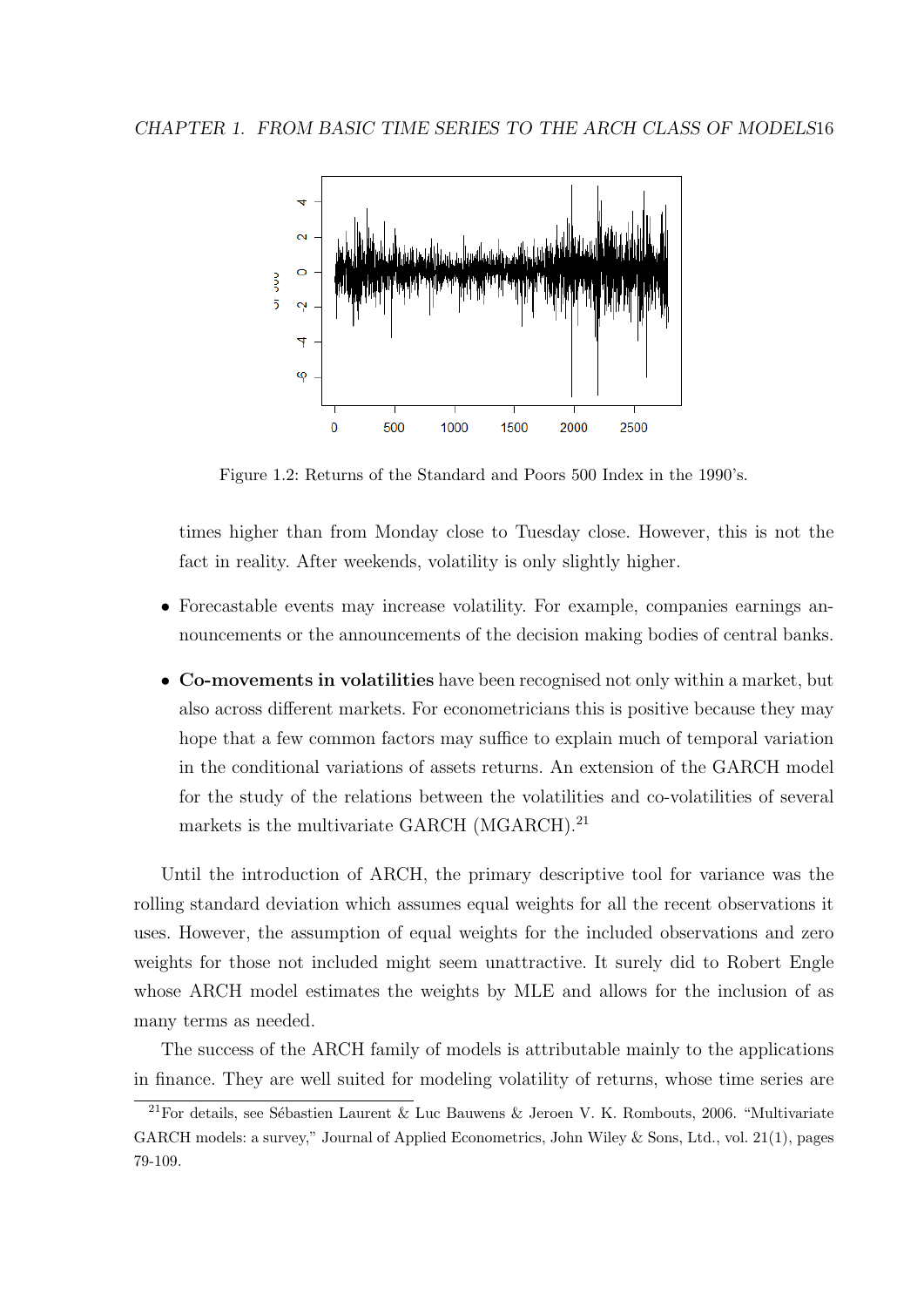almost unpredictable, have large number of extreme values (so called fat tails in the plot of the density function of the returns series) and show both stable and very volatile periods. [Engle](#page-71-1)  $(2004)$  notes that  $GARCH(1,1)$  is the workhorse of financial applications and that it is able to describe volatility dynamics of almost any financial returns series.

If I should recommend the reader an ideal source of information on GARCH, I would definitely recommend [Engle et al.](#page-71-3) [\(2008\)](#page-71-3).

#### <span id="page-27-0"></span>1.3.3.1 Example: Modeling volatility

<span id="page-27-1"></span>Following Engle's example, let's try to estimate volatility of a time series [\(Engle,](#page-71-1) [2004\)](#page-71-1). We will use the CZK/EUR exchange rate measured daily from January 4, 2005, to February 14,  $2007^{22}$  $2007^{22}$  $2007^{22}$ . The series is plotted in Fig. [1.3](#page-27-1) and I will refer to it as the euro series.



Figure 1.3: CZK/EUR exchange rate measured daily from January 4, 2005, to February 14, 2007.

The returns from the euro series are plotted in Fig. [1.4.](#page-28-0) It was constructed by taking the first difference of the logarithm of the euro series.

The Nobel Commitee's report (2003) illustrates volatility by plotting a 20-day moving average of the squared returns. For the euro series, it is demonstrared in Fig. [1.5.](#page-28-1)

Let's try to do what is called estimating historical volatility. It is based on the rolling standard deviation of returns. For various rolling windows, it is plotted in Fig. [1.6.](#page-29-1) The problem is that we do not know which rolling window we should choose.

The GARCH model supposedly provides a solution to this dilemma. We can apply it to the euro series.

<span id="page-27-2"></span><sup>&</sup>lt;sup>22</sup>It is the series I will use in the empirical part of this study. The observations were obtained via Reuters.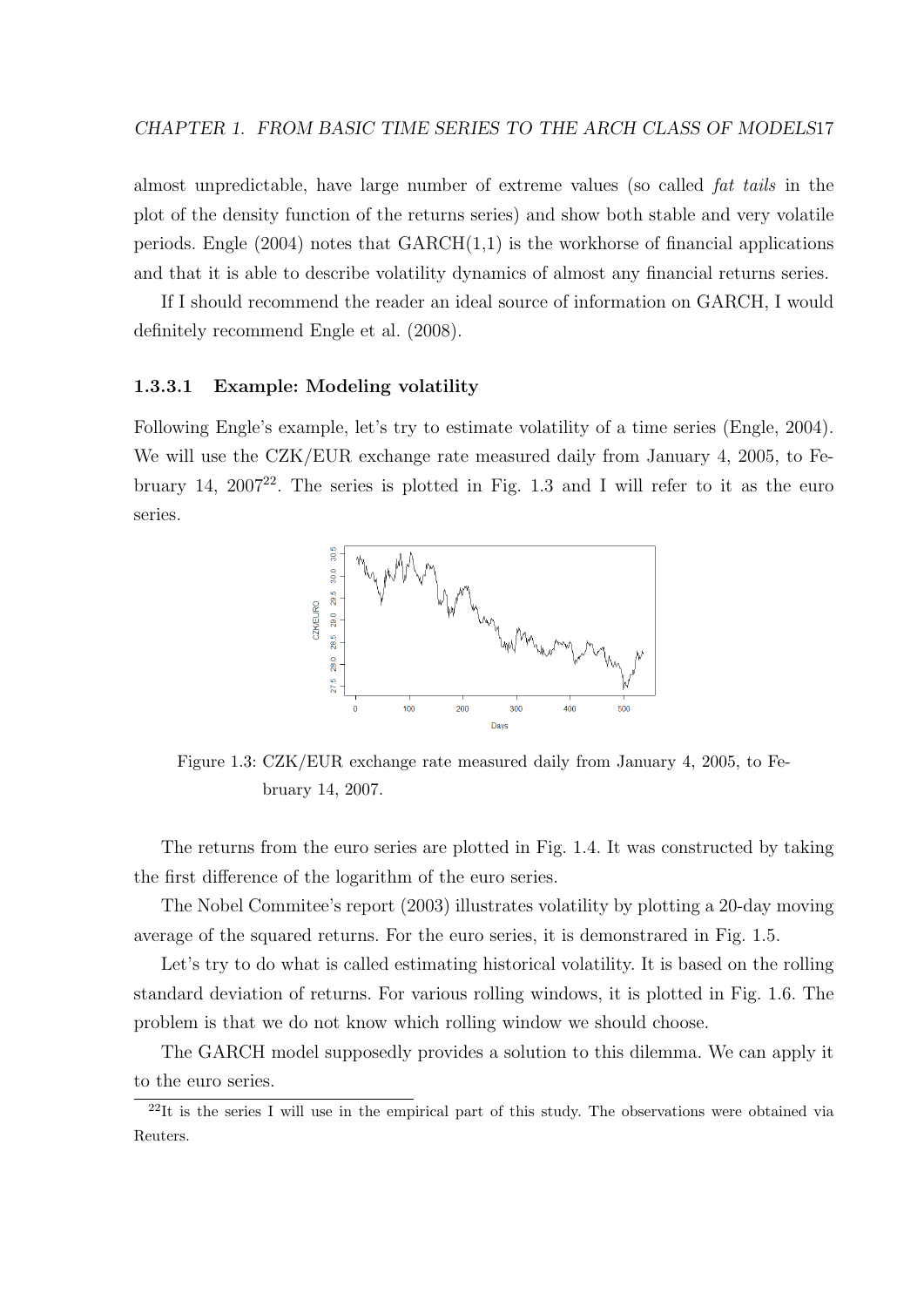<span id="page-28-0"></span>

Figure 1.4: CZK/EUR exchange rate returns.

<span id="page-28-1"></span>

Figure 1.5: 20-day moving average of the squared returns on CZK/EUR exchange rate.

Let's take up now to what was described in Section [1.2](#page-16-0) and follow the procedure of estimating the GARCH model described in (Horváth, [2007\)](#page-71-7).<sup>[23](#page-28-2)</sup> Generally, we should follow this way:

- 1. Fit ARIMA model for the time series. Then check whether the residuals resemble the white noise process. If they do, the model was chosen correctly.
- 2. Test for the GARCH effects presence in residuals from the ARIMA model using the ARCH-LM test.
- 3. Estimate the GARCH model and plot the generated variance series against the residuals.

<span id="page-28-2"></span>We can now try to model the volatility of the euro series.

 $^{23}$ For statistic and econometric computing I use R, the free software which is available for download at <http://www.r-project.org/>. However, for the empirical analysis of the Czech National Bank's communication, I have to switch to the commercial software Eviews since up to May 2008, there is no way in R to how to estimate the GARCH model with external regressors in the variance equation.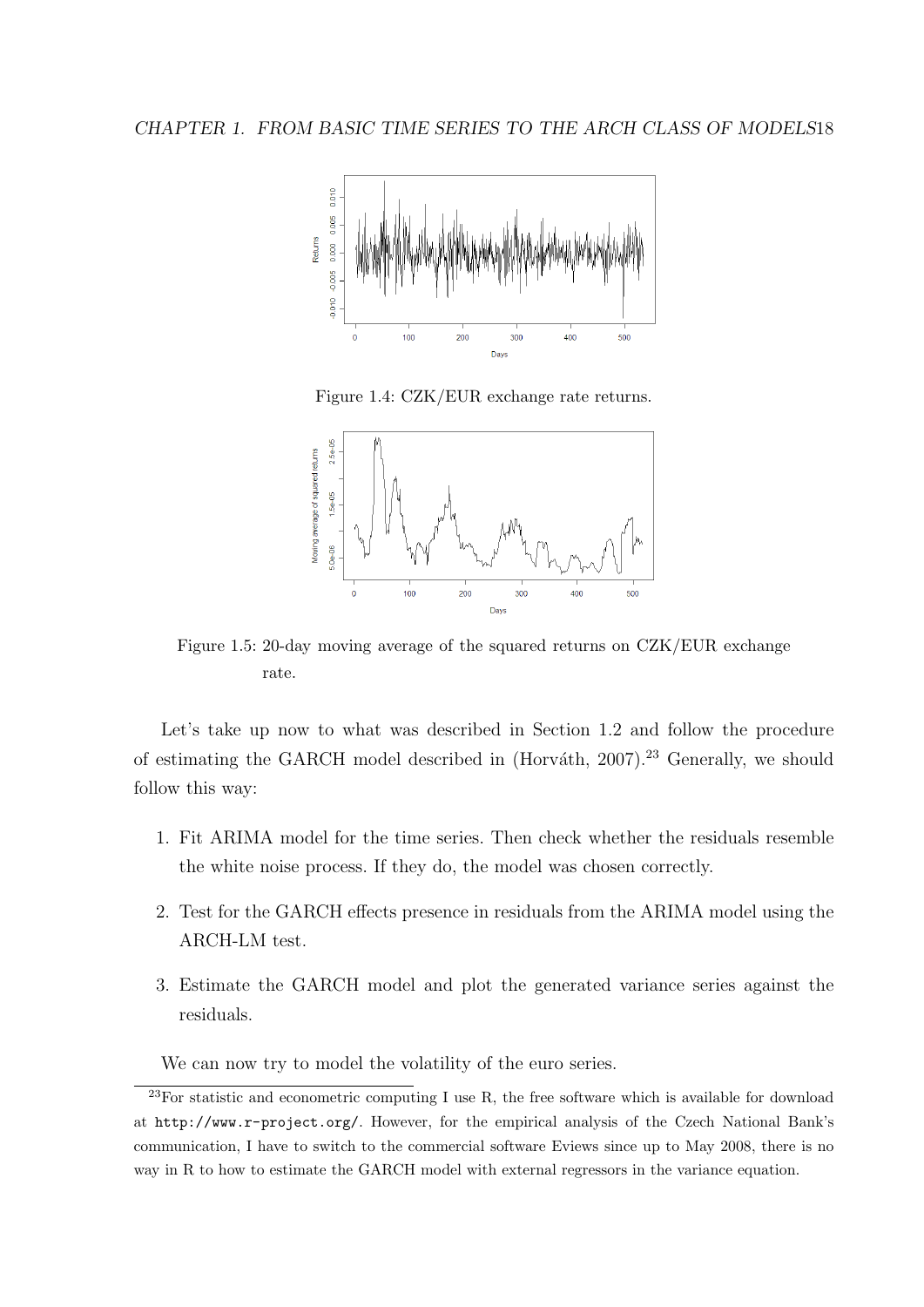<span id="page-29-1"></span>

Figure 1.6: Rolling standard deviation of returns of the euro series.

- 1. To make the euro series stationary we differentiate it. The visual inspection of the autocorrelation and partial autocorrelation functions of the series leads us to ARIMA $(0,1,1)$ . P-value of the Box-Ljung's Q statistic is 0.9, which confirms the correctness of the chosen ARIMA model.
- 2. The ARCH-LM test for the GARCH effects in residuals presence gives p-value 0.001, rejecting the hypothesis that there ARE no GARCH effects.
- 3. Estimating GARCH model on residuals from ARIMA(0,1,1) yields parameters 0.03 for the long-term (unconditional) variance, 0.04 for the last news measured as the square of the yesterday residual and 0.93 for the last forecast. In Fig. [1.7](#page-30-1) we see the residuals series from  $ARIMA(0,0,1)$  plotted against 2 conditional standard deviation predictions of the differentiated euro series from the GARCH estimation.

#### <span id="page-29-0"></span>1.3.3.2 Example: Volatility of returns on the CZK/EUR exchange rate

Let's create a time series of returns on the CZK/EUR exchange rate measured in per-cents<sup>[24](#page-29-2)</sup>. Box-Ljung tests gives the p-value only  $0.020$  which raises suspicion of a non-

<span id="page-29-2"></span> $^{24}$ The prices to returns conversion is done by subtracting logarithms of the euro exchange rate, for example  $ret_{100} = \log \left( \frac{CZKEUR_{100}}{CZKEUR_{99}} \right) = \log(CZKEUR_{100}) - \log(CZKEUR_{99}).$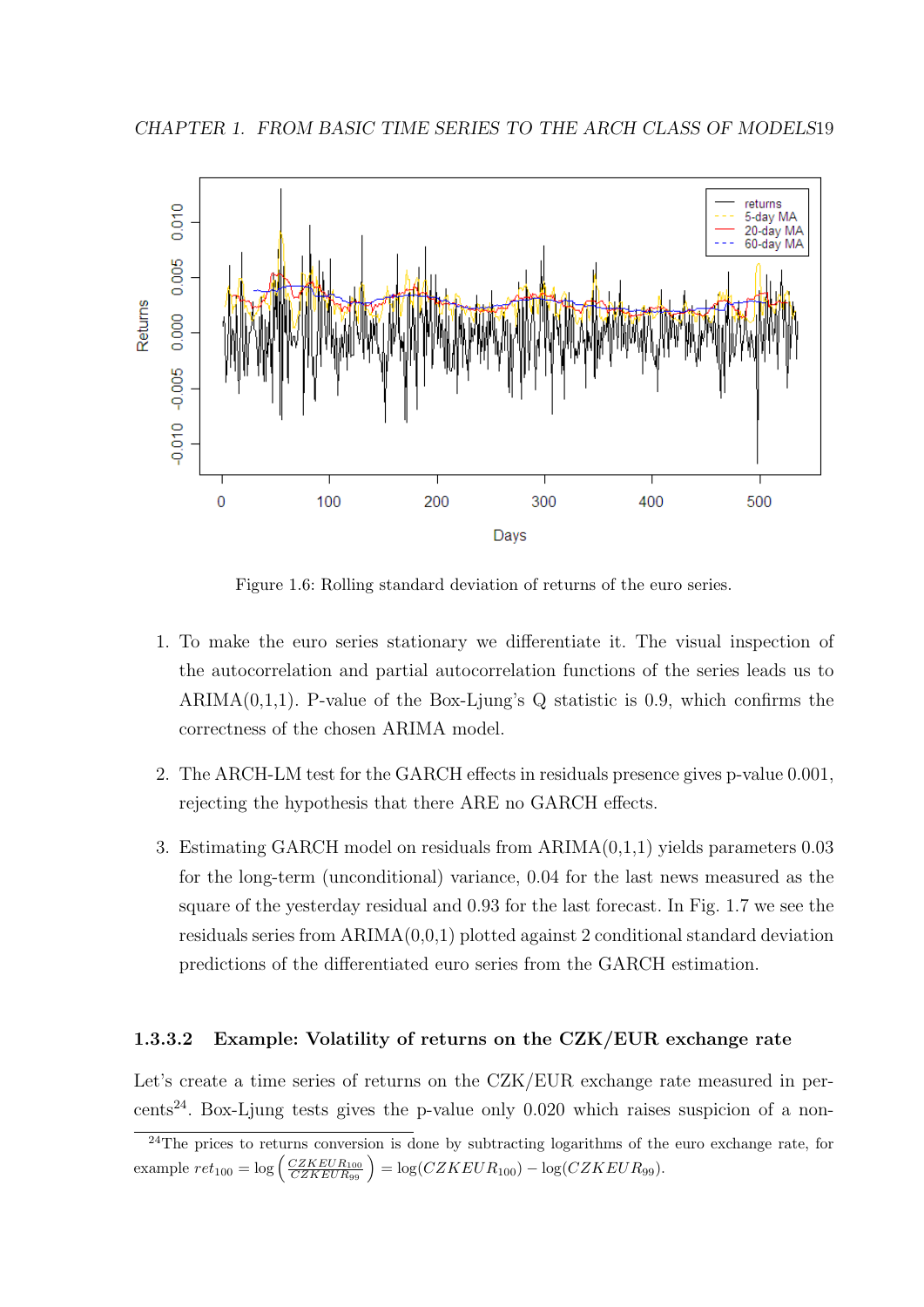<span id="page-30-1"></span>

Figure 1.7: Residuals from  $ARIMA(0,1,1)$  on the CZK/EUR exchange rate and the GARCH estimate of its volatility.

stationary process. To ensure that the series is stationary, let's difference it<sup>[25](#page-30-2)</sup>. The pvalue is now less than  $2 \cdot 10^{-16}$ . The p-value from the ARCH-LM test on the presence of GARCH effects in the differenced returns series is also less than  $2 \cdot 10^{-16}$ . The estimated  $GARCH(1,1)$  process is plotted in Fig. [1.8.](#page-31-0)

### <span id="page-30-0"></span>1.3.3.3 Example: Value at Risk

Financial services institutions and banks estimate risk of their portfolios by various measures, but the typical one is called Value at Risk (VaR). The VaR is a way of measuuring probability of losses that could occur to a portfolio. The 99% one day VaR is a value of money that, with the declared probability of 99 %, will be higher than any possible loss on the next day. For example, if the 99% one day VaR in a company is  $\epsilon$ 50,000, than the particular risk management office asserts that only in one day out of hundred losses will be higher than  $\epsilon$ 50, 000 [\(Engle,](#page-71-1) [2004,](#page-71-1) p. 341).

The 99 % VaR of a portfolio can be estimated using GARCH. One estimates the best model from historical data and then calculates the standard deviation for the following day. Then it is needed to make an assumption about the probability distribution of

```
^{25}ret_{100} - ret_{99} = \log\left(\frac{CZKEUR_{100}}{CZKEUR_{99}}\right)-\log\left(\frac{CZKEUR_{99}}{CZKEUR_{98}}\right) = \log\left(\frac{CZKEUR_{100}CZKEUR_{98}}{CZKEUR_{99}}\right)
```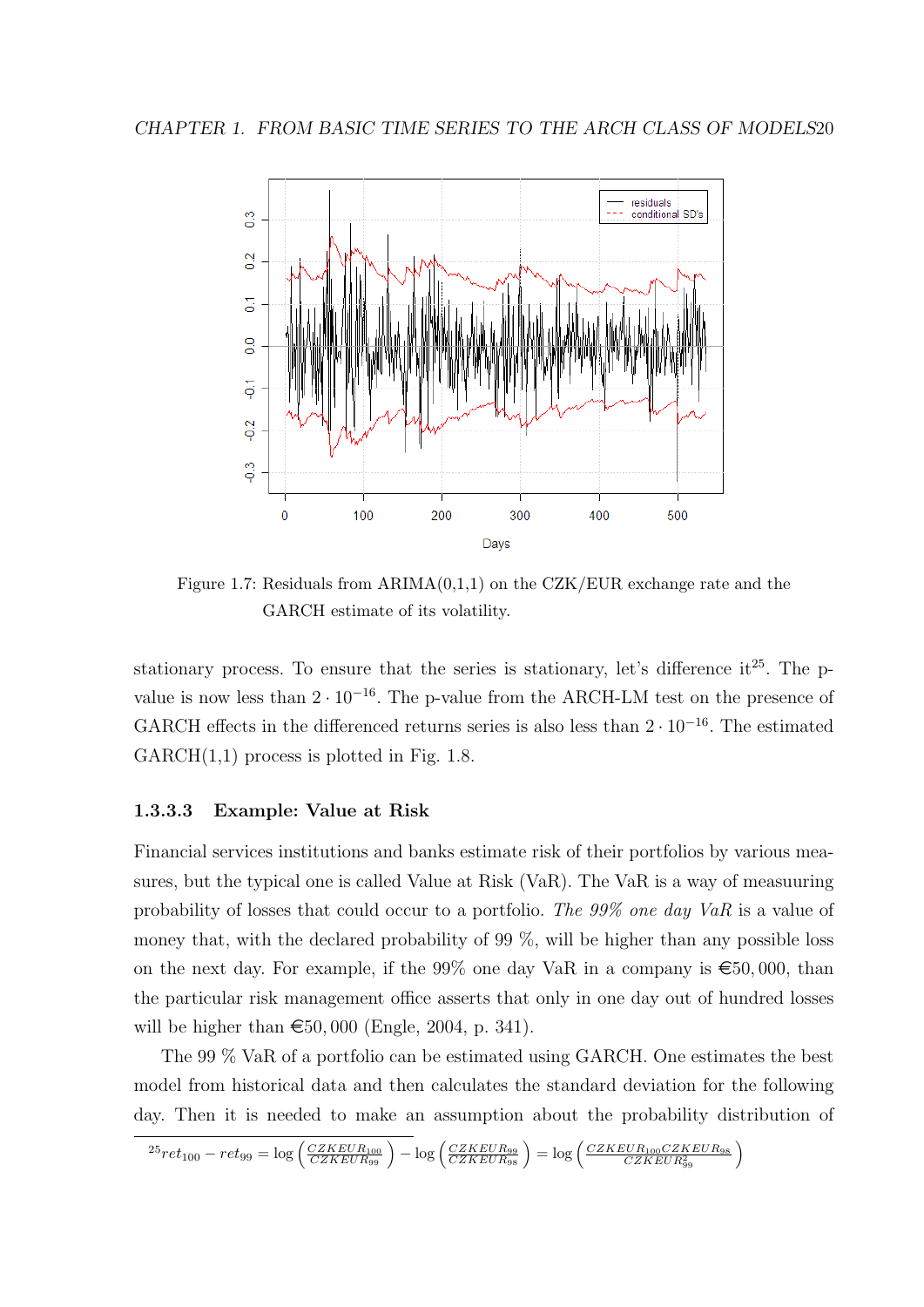<span id="page-31-0"></span>

Figure 1.8: Differenced euro returns series and the predicted conditional standard deviations.

returns of the portfolio to determine the value of the first percentile of the distribution of returns. The higher is the standard deviation, the higher the loss may be. For example, is the distribution is assumed to be normal, then the  $1\%$  point is  $-2.33$  standard deviations from zero. The value at risk (a percent of the given portfolio) is the product of the standard deviation and the 1 % point [\(Engle,](#page-71-1) [2004,](#page-71-1) p. 342).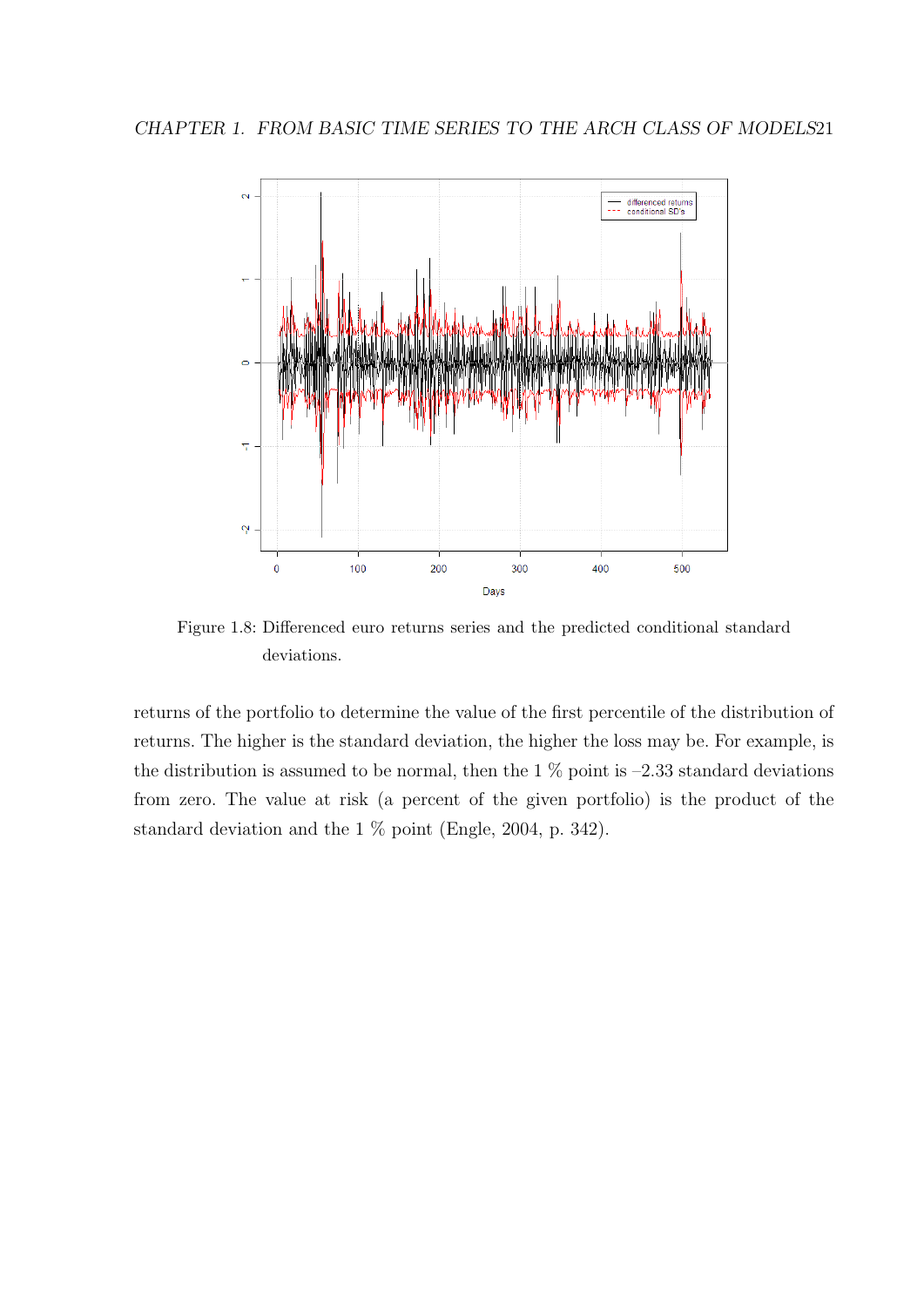## <span id="page-32-0"></span>Chapter 2

# Central banks communication: A survey

In this chapter I introduce the topic of central banks communication by surveying recent literature. I will mention several phenomena of the communication and present several empirically proved answers to the question whether central banks communication has influence on financial markets.

## <span id="page-32-1"></span>2.1 Introduction

The communication of central banks has already been in the center of academicians interest for several years. The reason of the attractiveness of the topic is the fact that altough central banks monetary policy has a short-term effect on economic activity, a long tradition of low inflation environment can positively influence economic growth. Central banks have been given a mix of economic and monetary policy targets. For example, the Federal Reserve System should seek to promote the goals of maximum employment, stable prices, and moderate long-term interest rates.<sup>[1](#page-32-2)</sup> The primary objective of the European Central Bank (ECB) is to maintain price stability and, without prejudice to the objective of price stability, the general economic policies in the European Union.[2](#page-32-3) The primary objective of the Czech National Bank (CNB) is also the maintaining the price stability

<span id="page-32-2"></span><sup>&</sup>lt;sup>1</sup>Source: Federal reserve Act, Section 2A—Monetary Policy Objectives. Available at [http://www.](http://www.federalreserve.gov/generalinfo/fract/sect02a.htm) [federalreserve.gov/generalinfo/fract/sect02a.htm](http://www.federalreserve.gov/generalinfo/fract/sect02a.htm).

<span id="page-32-3"></span><sup>2</sup>Source: Treaty Establishing the European Community, Article 105 (1). Available at [http://www.](http://www.eel.nl/documents/ectreaty/ecomon.html) [eel.nl/documents/ectreaty/ecomon.html](http://www.eel.nl/documents/ectreaty/ecomon.html).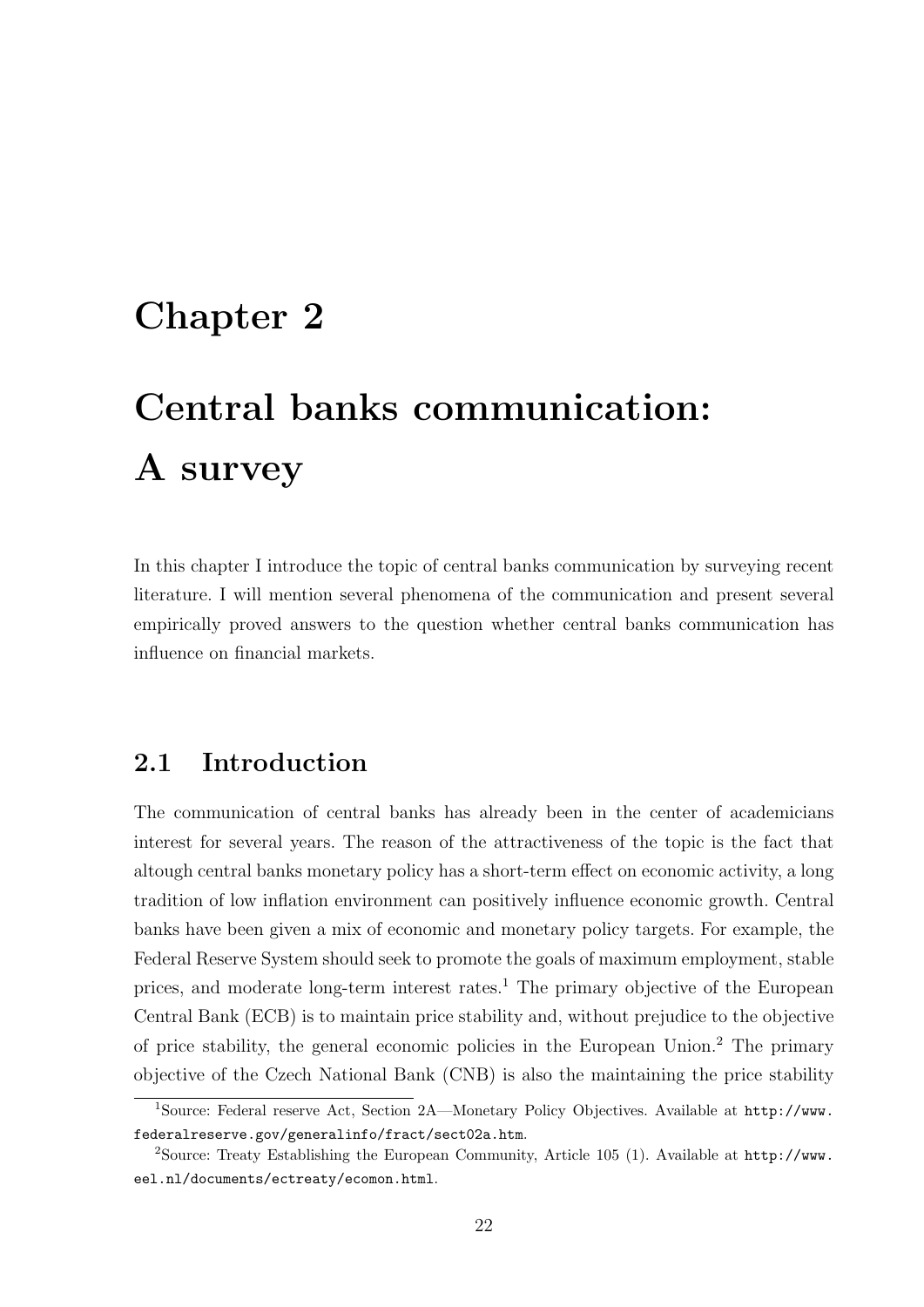and, without prejudice to the primary objective, the support of the general economic policies of the Czech Government.

Typically, central banks have at their disposal only short-term interest rates which they charge on borrowings and pay for deposits. However, since their objective usually concerns such long term issues as stable prices, an inflation target or long-term growth, central banks must have another channel of influence that would enable them to reach their objectives. The practical stance of a central banker concerning the problem of short term tool and long term objective is clear: "Control of the federal funds rate<sup>[3](#page-33-0)</sup> is (therefore) useful only to the extent that it can be used as a lever to influence more important asset prices and yields like stock prices, government and corporate bond yields and mortgage rates, which in turn allow the Fed to affect the overall course of the economy." [\(Bernanke,](#page-70-3) [2004\)](#page-70-3). [Woodford](#page-73-1) [\(2005,](#page-73-1) p. 402) speaks in the same manner, asserting that it is the expected future path of short-term interest rates over coming months and even years that should matter for the determination of the price of assets like longer-term interest rates, equity prices, and exchange rates.<sup>[4](#page-33-1)</sup> It is clear that the market expectations of the future path of monetary policy are crucial for the policy's effectiveness [\(Amato et al.,](#page-70-4) [2003,](#page-70-4) p. 2).

The counterpart of the short-term interest rates is the communication of the central banks, whose objective according to [Smaghi](#page-73-2) [\(2007\)](#page-73-2) is efficiency and accountability; the former in sense of achieving the objectives, the latter in sense of credibility. In the sense of Marcel Fratzscher's definition of central bank transparent communication, by removing assymetric information between market and monetary policy makers, communicating the expected development of central bank's policy may anchor long term policy expectations of markets, thus influencing investment and spending decisions in the economy and long-term interest rates reaction [\(Reeves & Sawicki,](#page-72-1) [2007\)](#page-72-1).<sup>[5](#page-33-2)</sup> According to [Ehrmann &](#page-71-8) [Fratzscher](#page-71-8) [\(2007\)](#page-71-8), communication can partly substitute policy action<sup>[6](#page-33-3)</sup> and is generally

<span id="page-33-3"></span> $6Such a channel of central bank's influence is called *open-mouth operations*$ 

<span id="page-33-0"></span><sup>&</sup>lt;sup>3</sup>The federal funds rate is the only interest rate that the Federal Reserve System directly controls. It is the rate of an overnight facility.

<span id="page-33-1"></span><sup>&</sup>lt;sup>4</sup>There is a paper by Roman Matousek which examines the effect of changes in the two-week repo rate on short and long–maturity market interest rates: Roman Matousek, 2001. "Transparency and Credibility of Monetary Policy in Transition Countries: The Case of the Czech Republic," Zagreb International Review of Economics and Business, Faculty of Economics and Business, University of Zagreb, vol. 4(2), pages 91-104, November.

<span id="page-33-2"></span><sup>5</sup>Citing Ehrmann, M., Fratzscher, M., 2005. "Central Bank Communication: Different Strategies, Same Effectiveness?" European Central Bank Working Paper 05–488 Frankfurt.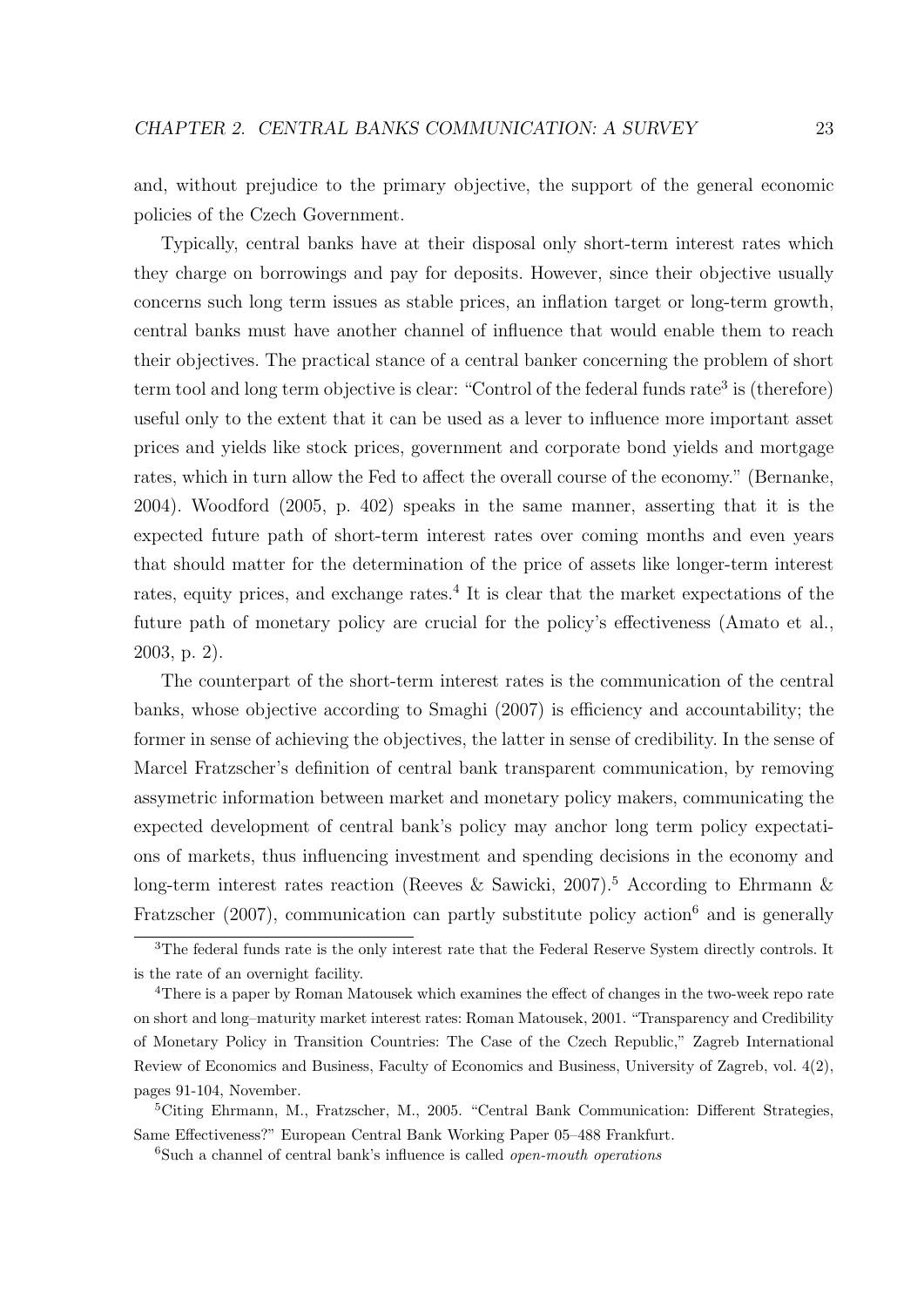considered to be a powerful tool to move financial markets. It is logical then that central banks introduce strategical communication policies.

[Ehrmann & Fratzscher](#page-71-8) [\(2007,](#page-71-8) p. 7) offers a general look on the options of the communication setup. Generally, it occurs throw a commitee (press conferences, official publications, minutes) and throw individuals, whose comments are more flexible and occur in between regular meetings of commitees. The second distinction is the amount of information and the level of diversity of views in banks decision making bodies that is going to be made public. The former encompasses information on monetary policy strategy, i.e., the future path of interest rates, and economic outlook made by the banks teams of analysts and researchers. The latter is the choice of dispersion level in the spectrum of opinions that go public; members thus might represent their own opinion and show the full spectrum of views in the commmitee, or they might respect a consensual style of communication. There are also banks where decisions are taken by individuals, for example the Reserve Bank of New Zealand. [Ehrmann & Fratzscher](#page-71-9) [\(2005\)](#page-71-9) analyze predictability of decisions of central banks bodies and the reaction of financial markets to them, in relation to the banks communication and decision-making strategy. They have found that the result is the same for the Federal Reserve, which pursues an individualistic communication strategy and a collegial decision-making, and the ECB, which is collegial both in its communication and in its decision-making.

## <span id="page-34-0"></span>2.2 The step towards transparency

The conduct of monetary policy has substantially changed since the early 1990s. It has gone from secrecy towards openness about monetary decisions, objectives and strategy, and economic outlook, as [Woodford](#page-73-1) [\(2005\)](#page-73-1) describes the past of central bankers communication: "Central banking was shrouded in mystery."

However, it is not only the will of central banks, accelerated by the academia, who have filled up the banks communication channels. The demand for information has been steadily increasing, based on the fact that markets allocate resources more efficiently with more information, and that there are more financial instruments to be priced both in type and volume. The flow of information has been further stirrud up by the rapid technological progress of information technology, mainly of the Internet, that made the question of providing information, whether on the level of business to business or business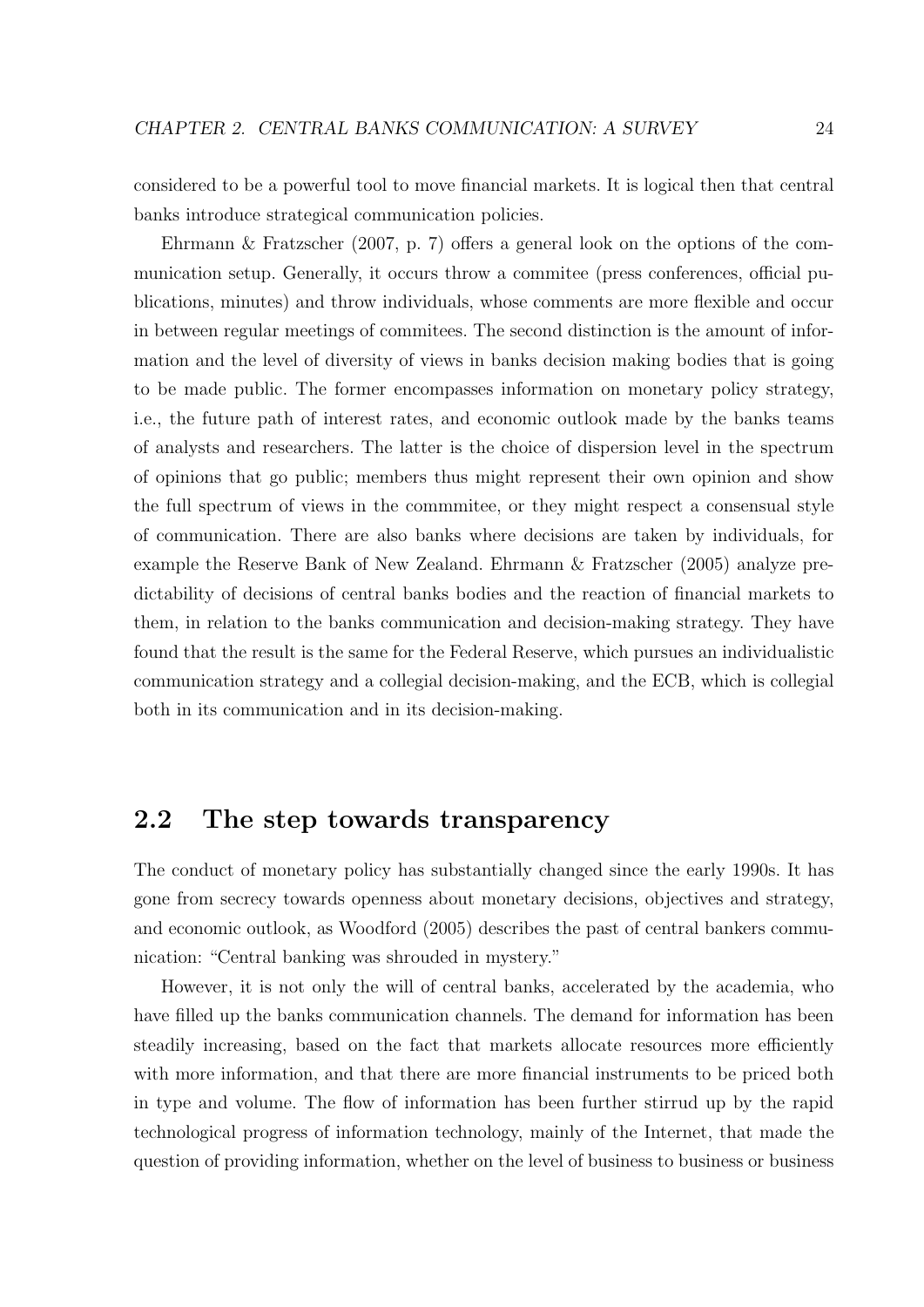to customer, a low-cost issue. On the other hand, it has contributed to a higher level of information noise (disorder).

Another source of the strengthening of the information flow from central banks, or transparency, has been the issue of concentration of power in a single, independent institution. "Greater support for independent central banks with goals set by the political process was one of the results of the lessons of the great inflation of the 1970s. But an arm's-length distance from immediate political pressures requires accountability and reporting to elected representatives," notes [Kohn](#page-72-2) [\(2005\)](#page-72-2), a member of the Board of Governors of the Federal Reserve System.

Mentioning independency, a question may arise whether it is connected to communication. Independency concerns the influence of outsiders, including politicians, on monetary policy, which is, in majority of countries, deemed to be under the supervision of a central bank that pursues its objectives that are subject, among others, mainly to the expectations of market participants, as was argued earlier. In case of independent central banks, it follows from law that the Government, or politicians in general, should not try to make the central bank leave its focus solely on their primary target. Since the power of Government is obviously high, it should be aware of stirring up markets expectations by commenting interest rates, if it wants to respect the idea of independent central banks, as it is laid down, in case of he Czech Republic, in the Act on the CNB. "In most countries, the political authorities never communicate in public on issues related to monetary policy, even less on interest rates," notes [Smaghi](#page-73-2) [\(2007\)](#page-73-2) and puts forward reasons why it should be correct that way.<sup>[7](#page-35-0)</sup> First, a cacophony of statements on the design of monetary policy coming from different institutional actors adds unnecessary 'noise' to the information flow leading possibly to the detriment of monetary policy's overall effectiveness. Second, as almost all statements form outside of the central banks call for monetary loosening, central banks may, for reputational reasons, feel need to follow an unnecessarily firm stance.

It is interesting to note his opinion on the correct 'solution' of an oil or food price shock form the central bank's point of view. "Communication is key. It has to raise awareness of the inflationary problem but without causing alarm because the shock can remain

<span id="page-35-0"></span><sup>7</sup>His own experience is that in the Eurosystem (Eurozone), politicians often comment on ECB's Executive Board strategy and (future) steps. For example, read "Faulty Sarkonomics", September 27, 2007, in The Economist available at [http://www.economist.com/opinion/displaystory.cfm?story\\_](http://www.economist.com/opinion/displaystory.cfm?story_id=9867011) [id=9867011](http://www.economist.com/opinion/displaystory.cfm?story_id=9867011). He notes that it is the institutional environment, in which politicians attack ECB's independence, that forces ECB not to publish Minutes from its Executive Board's meetings; ECB claims that the Executive board takes decisions by unanimity [\(Blinder et al.,](#page-70-5) [2008\)](#page-70-5).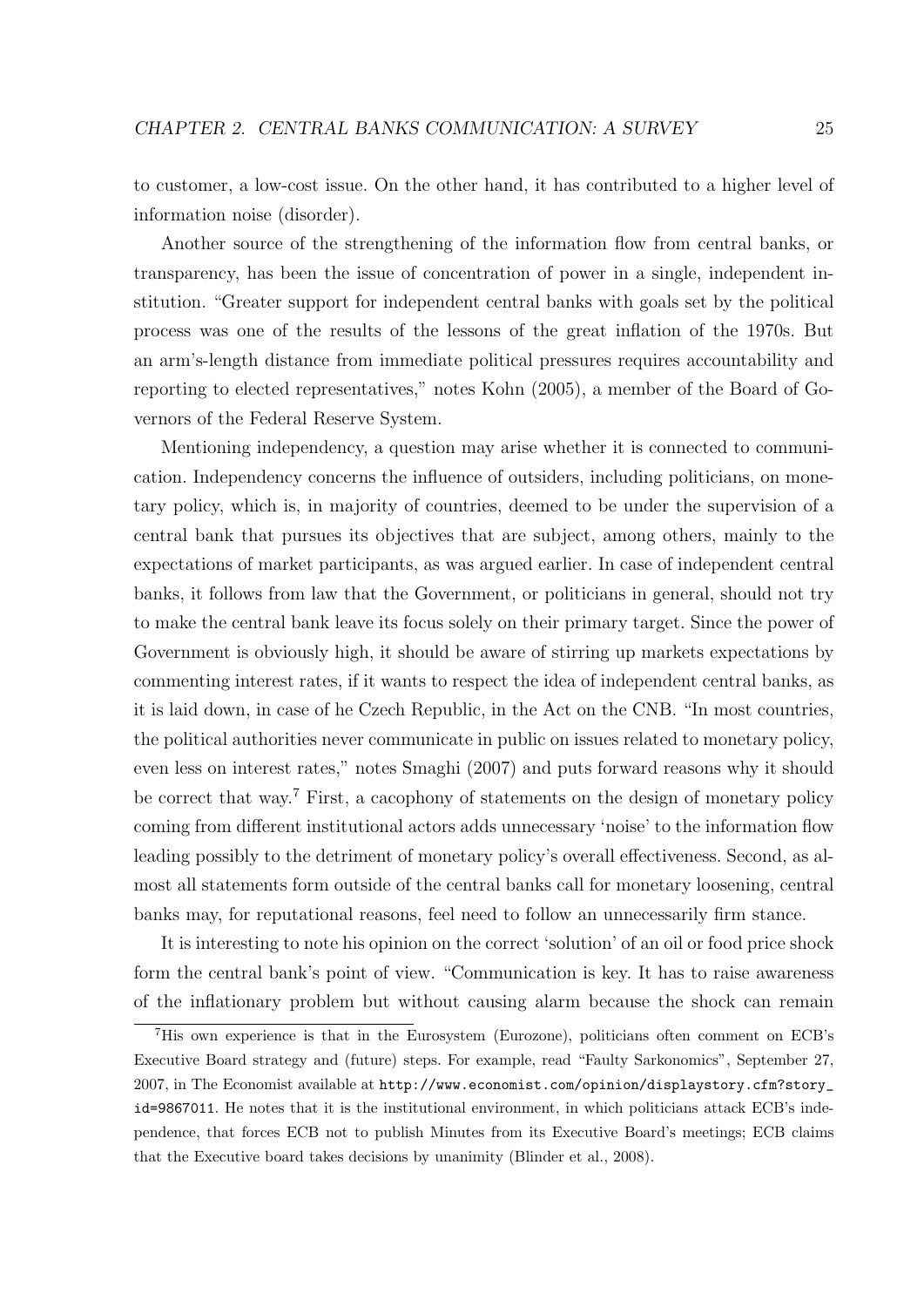temporary and be re-absorbed if agents behave properly. If the central bank's message fails to convince agents not to engage in second-round effects, the temporary inflationary pressures may become permanent. The central bank has then no other choice than to tighten monetary policy to counteract these pressures," says [Smaghi](#page-73-0) [\(2007\)](#page-73-0).

The ideal situation concerning public performance of central banks according to [King](#page-72-0) [\(2000\)](#page-72-0) is that overyone knows, what it wants to do and will do: "Transparency should lead to policy being predictable. Hence a successful central bank should be boring; rather like a referee whose success is judged by how little his or her decisions intrude into the game itself." [Rozkrut et al.](#page-73-1) [\(2007,](#page-73-1) p. 194) speak in a more particular manner: provided transparency and no assymetric information between markets and policy makers, central banks decisions should be in line with market expectations. The benefit of transparency is supposed to be that with it, it is less costly to accomplish given objectives.

The main objective in majority of countries is a stable price level. [Chortareas et al.](#page-70-0) [\(2001\)](#page-70-0) shows that greater transparency of central banks is associated with lower inflation. [Ehrmann & Fratzscher](#page-71-0) [\(2007,](#page-71-0) p. 124) cite a general conclusion of Blinder  $(1998)^8$  $(1998)^8$  $(1998)^8$  that transparency can enhance the effectiveness of central banks policy.

However, transparency concerns not only the topics (macroeconomic data, and analytical power of extraordinarily quality, and monetary policy strategy) but also the limited absorbing capacity of the receivers of the communication (Gábriel & Pintér, [2006,](#page-71-1) p. 5). According to [Kohn](#page-72-1) [\(2005\)](#page-72-1) it is not clear how markets incorporate information and whether more is necessarily better; there are open questions about herding behavior, information cascades, multiple equilibria, and the amount of investment in financial research and consequent superior information. Kohn mentions two reasons why the pace of increasing transparency should be constrained. First, it is the possibility of central bank communication being misunderstood since it is generally aggravated by the complexity of the monetary policy and by the institutional setting of the particular banks. Secondly, transparency may harmfully interact with monetary policy decisions. Simply said, a statement, an outlook or opinion released into public may perspectively bind up hands of central banks decisionmakers by interfering with the otherwise most effective way of achieving the policy objectives. A release of information tunes market expectations and a succeeding contrary policy move may roil markets and actually impinge on welfare. The effects of such inconsistency have been measured by [Rozkrut et al.](#page-73-1) [\(2007,](#page-73-1) p. 185).

One way of reducing inconsistency in communication is to have a decisionmaking

<span id="page-36-0"></span><sup>8</sup>Blinder, A., 1998, "Central Banking in Theory and Practice", MIT Press Cambridge MA.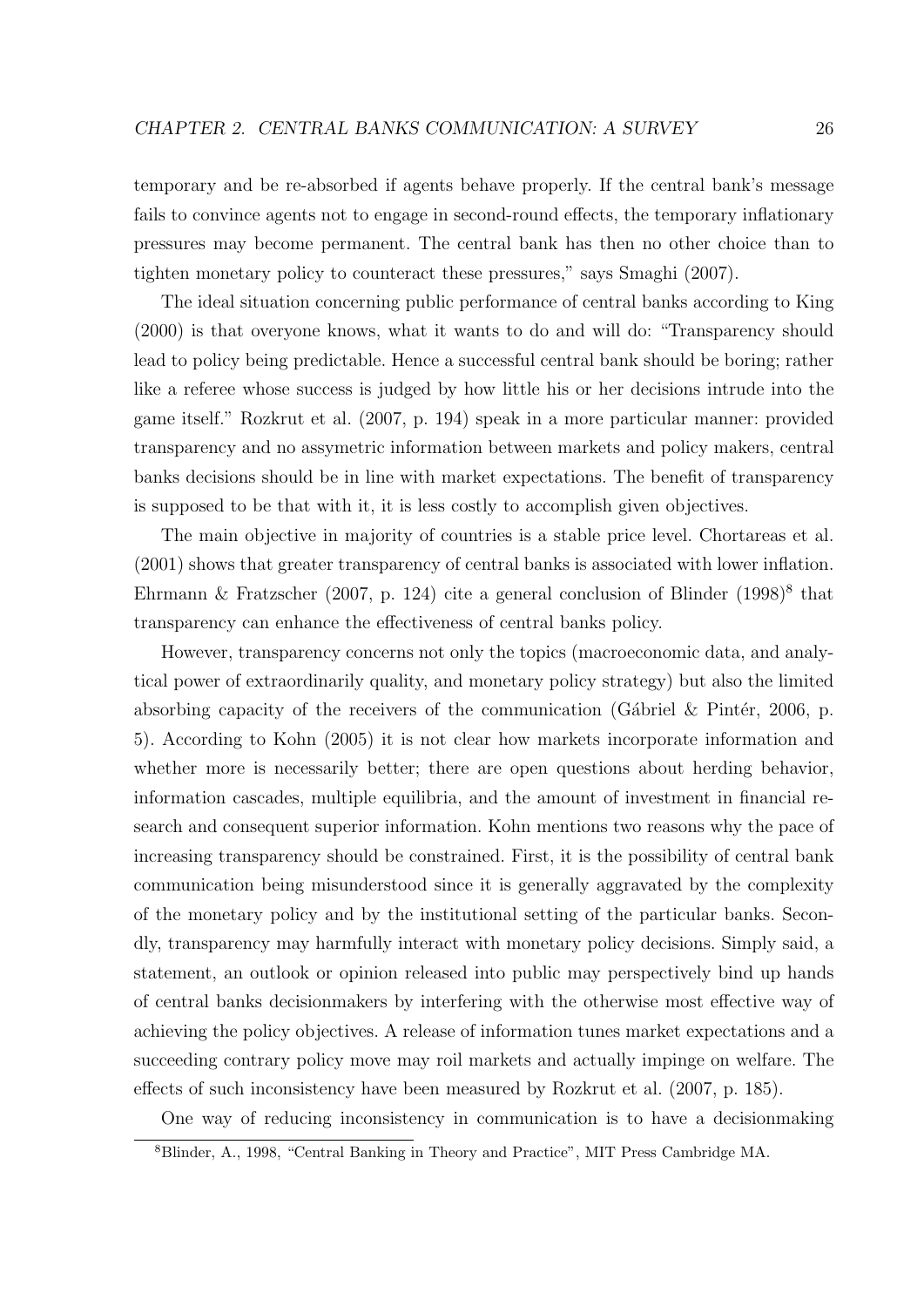commitee in which decisions are taken in consensual manner and the members do not conduct as sovereign individuals. An example of such a commitee is the Executive Board of the ECB, contrary to the Board of the Federal Reserve System. [Smaghi](#page-73-0) [\(2007\)](#page-73-0), a member of the ECB's Executive Board in 2008, explains princeples that, according to him, should apply in order to not to allow markets be disrupted by *noise*, standing against information. Central bankers should be aware that their communication moves the markets; they should communicate only in a case of misalignment between market prices and expected central bank action; such a communication should be coordinated and occur through a single channel, coming from the institution's top decision-making body. It might happen that markets are accidentally moved; then a communication mistake was probably made and a corrective step should be made.

The most classic article opposing the optimistic views concerning the central banks communication was written by [Amato et al.](#page-70-1) [\(2003\)](#page-70-1). The authors argue (page 19) that there is a possibility that public information may suppress the private information of individual agents, disrupting the communicative channel of economic fundamentals. [Blinder](#page-70-2) [et al.](#page-70-2) [\(2008,](#page-70-2) p. 14) refuse the arguments that emphasize the negative side of central bank communication, except of issues on which a central bank receives noisy signals itself.

[Jarmuzek et al.](#page-72-2) [\(2004\)](#page-72-2) evaluated transparency of monetary policy of the central banks of the Czech Republic, Poland and Hungary, and compared it to that of ECB. They have used an institutional transparency index by Eijffinger and Geraats based on a survey. It touches question on the amount and kind of information published, on procedural and policy transparency. The behavioural transparency evaluation is based on the Haldane-Read model which analyses shifts in forward yield rates following announcements about official interest rates (changes). By the institutional definition, CNB is the most transparent bank, even outperforming the ECB. By the behavioural index, the winner is the National Bank of Poland. The National Bank of Hungary scores last, mainly because of the duality of its primary objective which was actual in 2004 and misguided market players, as will be documented later. CNB has been adviced by the authors to expand the range of economic data available for public.

Finally, which central banks are pioneers in transparency? "The Reserve Bank of New Zealand and the Bank of England were early and enthusiastic converts to greater transparency, and the central banks of Norway and Sweden may now be in the vanguard," [\(Blinder et al.,](#page-70-2) [2008\)](#page-70-2).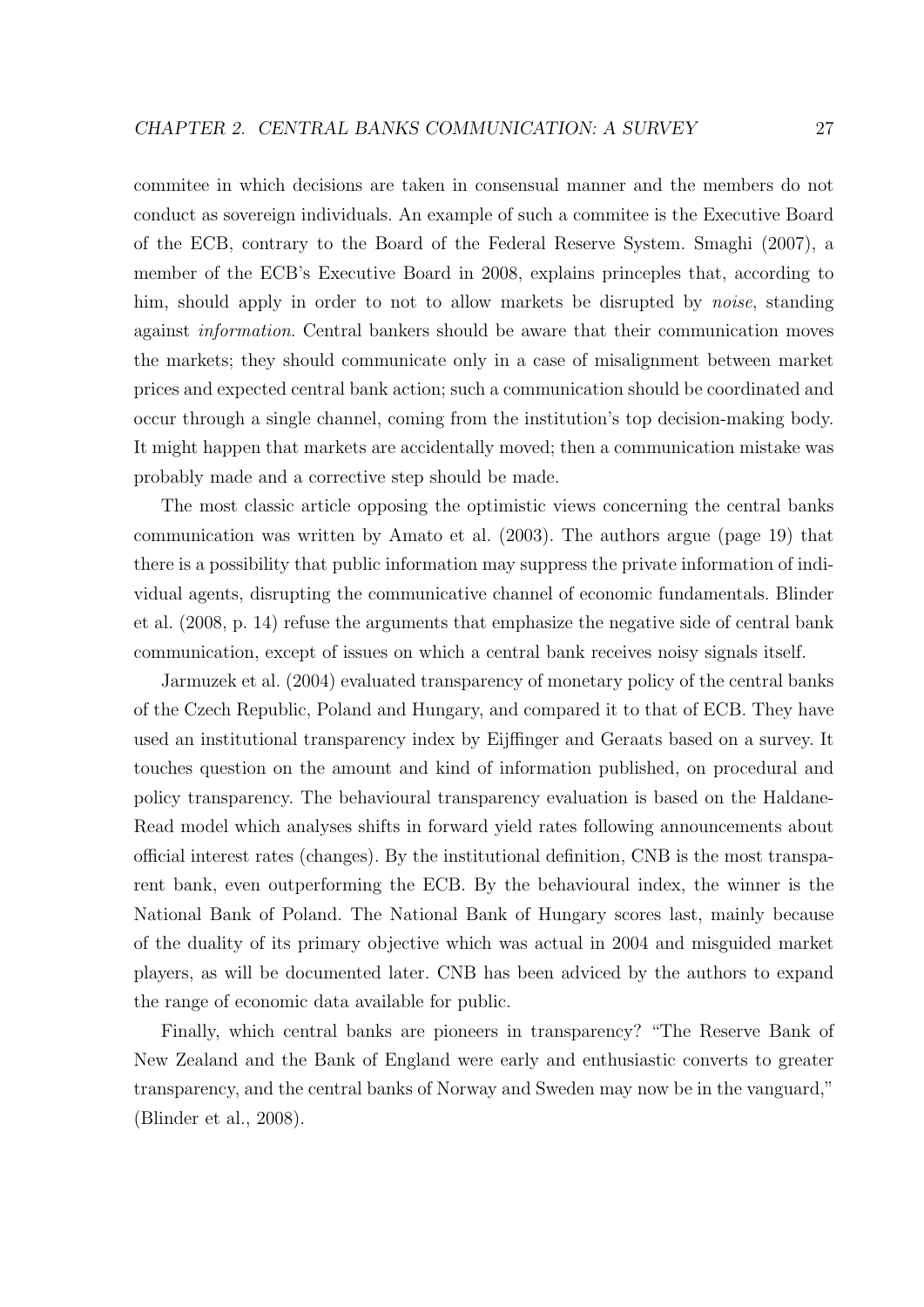### 2.3 Empirical studies

The research in central bank communication studies the relation of the communication and economy. To take a distant while detailed perspective, I will present the model by [Blinder et al.](#page-70-2) [\(2008\)](#page-70-2) which is the backbone of their important surveying paper.

[Blinder et al.](#page-70-2) [\(2008,](#page-70-2) p. 3) claim that "the view that monetary policy is, at least in part, about managing expectations is by now standard fare both in academia and in central banking circles". Comparing this with the situation in 1980s, the authors call the progress a revolution in thinking.

[Blinder et al.](#page-70-2) [\(2008,](#page-70-2) p. 4) present two ways of managing expectations, 'creating news' and 'reducing noise'. Studies of the prior focus on how, e.g., the central bank's pronouncements influence expectations and therefore move asset prices, while studies of reducing noise focus, e.g., on how central bank talk increases the predictability of central bank actions, which should in turn reduce volatility in financial markets. "In both cases, the central banks presumed objective is to raise the signal-to-noise ratio," say the authors.

<span id="page-38-0"></span>[Blinder et al.](#page-70-2) [\(2008,](#page-70-2) p. 6) give a theory of how is the overnight rate embedded in the longterm decision-making. According to the theory of the term structure, the  $n$ -th day interest rate should be

$$
R_t = \alpha_n + \frac{1}{n} \left( r_t + r_{t+1}^c + r_{t+2}^c + \ldots + r_{t+n-1}^c \right) + \varepsilon_{1,t},\tag{2.1}
$$

where  $r_t$  is the current overnight rate,  $r_{t+1}^c$  is todays expectation for the overnight rate tomorrow (and so on for  $t + 2,...$ ),  $\alpha_n$  is a term premium, which might be stochastic, therefore the  $\varepsilon_{1,t}$ .

Then the authors develop a macroeconomic framework illustrating the influence of the central banks communication, marked by the vector  $s_t$ ; r from equation [2.1](#page-38-0) is the short term rate and  $R$  is the long term rate.

<span id="page-38-1"></span>1. The aggregate demand  $y_t$  is given by r, R, expected inflation  $\pi_t^e$  and other factors:

$$
y_t = D(r_t - \pi_t^e, R_t - \pi_t^e, \ldots) + \varepsilon_{2,t}.
$$
 (2.2)

<span id="page-38-2"></span>2. The aggregate supply has the form of the New Keynesian Phillips curve:

$$
\pi_t = \beta E(\pi_{t+1}) + (y_t - y_t^*) + \varepsilon_{3,t},
$$
\n(2.3)

where  $\pi_t$  is inflation and  $y_t$   $y_t^*$  are actual and potential output, respectively.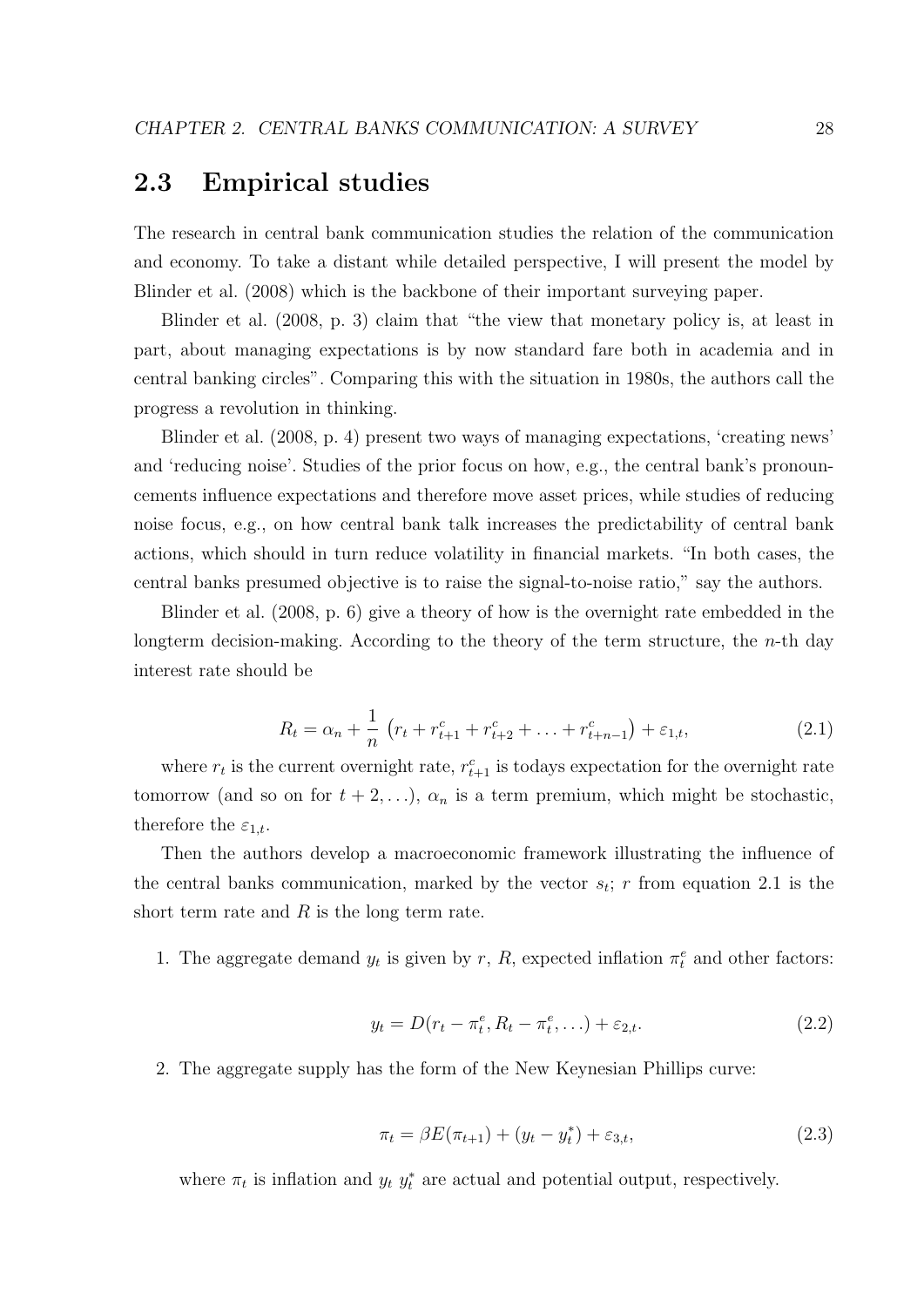<span id="page-39-1"></span>3. The last equation is a central bank reaction function, e.g., the Taylor rule:<sup>[9](#page-39-0)</sup>

$$
r_t = G(y_t - y_t^*, \pi_t, \pi_t^*, \ldots) + \varepsilon_{4,t},
$$
\n(2.4)

where  $\pi_t^*$  denotes the central bank's inflation target.

[Blinder et al.](#page-70-2) [\(2008,](#page-70-2) p. 8) define the conditions under which there is no space for the central bank's communication: the economic environment is stationary, i.e., Eq. [\(2.2\)](#page-38-1), Eq. [\(2.3\)](#page-38-2), and [2.4](#page-39-1) do not change over time, the central bank is credibly commited to its policy rule defined by equation [2.4,](#page-39-1) and the expectations are rational. On the other hand, conditions, under which central communication can matter, are: non-stationarity of economy or of the policy rule, and either non-rational expectations or informational assymetry between public and the central bank. To make the model more realistic, authors embed the assumption of rational expectations into the model in a form of an explicit specification of the expected interest rates:

$$
r_{t+j}^e = H_j(y_t, R_t, \dots, s_t) + \varepsilon_{5,t}.
$$
\n(2.5)

<span id="page-39-2"></span>The effect of any central bank action takes at least three faces:

- the effect of the overnight rate on the aggregate demand in Eq.  $(2.2)$ ,
- the effect of cental bank's signals  $s_t$  on expected future short rates  $r_{t+j}^*$  in Eq. [\(2.5\)](#page-39-2)
- $\bullet$  the effect of the overnight rate changes, defined in Eq.  $(2.5)$ , on the expected future short rates, defined in Eq. [\(2.1\)](#page-38-0), and the following effect on long rates and therefore onto demand (equation [2.2\)](#page-38-1), influenced by  $s_t$ .

If the first type of a central banks actions has small effect, and the authors think that it is the case, then the core of monetary policy lies in communiucation. That is why monetary policy is often called "(art of) managing expectations" [\(Blinder et al.,](#page-70-2) [2008,](#page-70-2) p. 12). The authors then proceed in their survey in a way based on the model. They ask how does  $s_t$  looks like in reality, how do its parts influence interest rates, stock prices

<span id="page-39-0"></span><sup>&</sup>lt;sup>9</sup>The Taylor rule defines the monetary policy rule for central banks. The interest rate is defined by  $i_t = \pi_t + r_t^* + a_\pi(\pi_t - \pi_t^*) + a_y(y_t - \bar{y}_t)$ , where  $r_t^*$  is the assumed equilibrium real interest rate,  $\pi_t^*$  is the inflation target, and  $\bar{y}_t$  is the potential output. The original article is in Taylor, John B., 1993. "Discretion versus policy rules in practice," Carnegie-Rochester Conference Series on Public Policy, Elsevier, vol. 39, pages 195-214, December.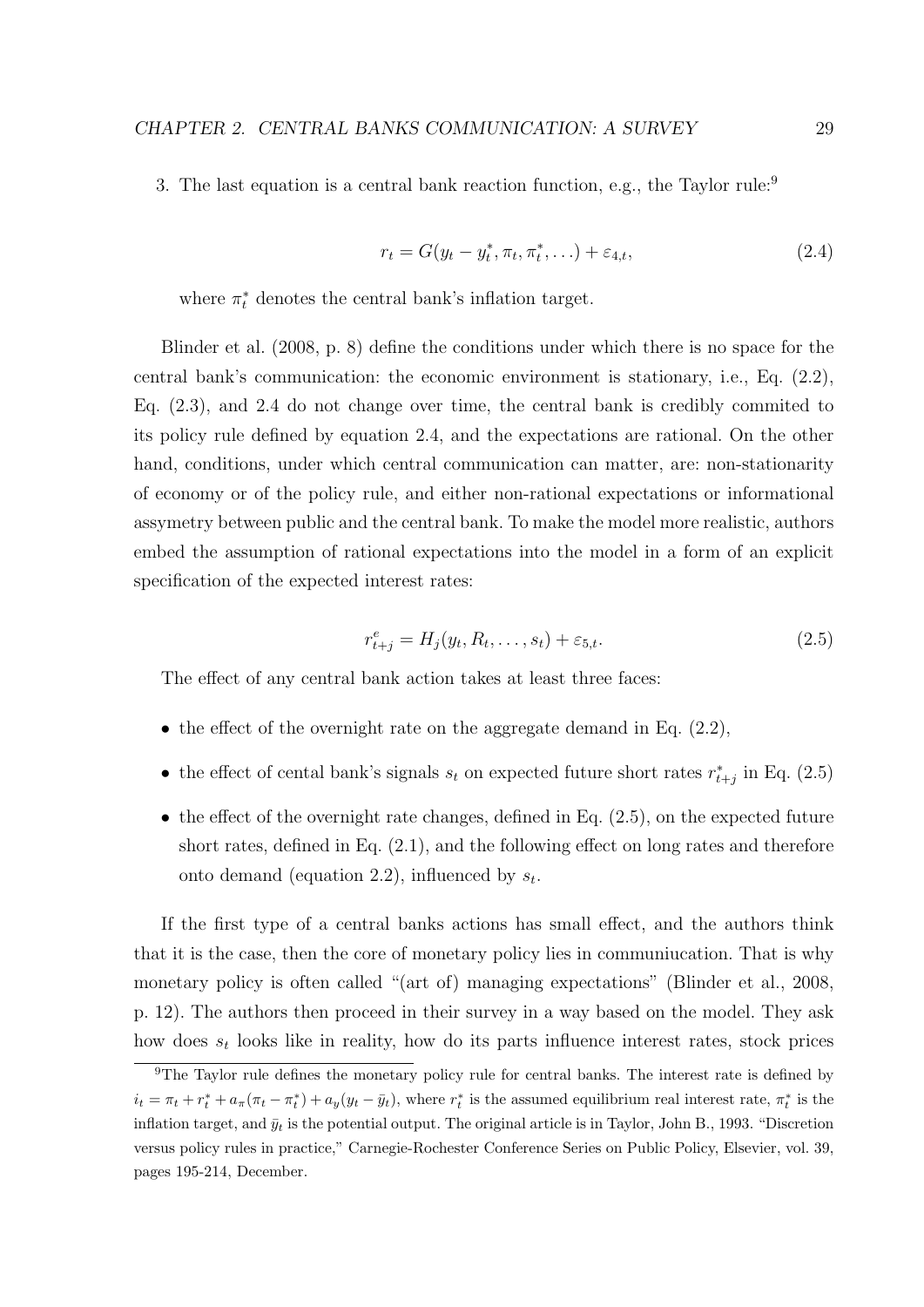and exchange rates and by surveying literature they try to find out whether it is true, as the model suggests, that skillful communication can raise the signal-to-noise ratio, reduce financial market volatility and lead to better monetary policy outcomes.

Up to now there have been posed many hypothesis in the empirical studies. The typical example of a hypothesis is the question whether and how various types of communication (the vector  $s_t$  from previous paragraphs; differing for example by content, communication channel, timing) influence prices of financial assets. Another topic are indices classifying particular banks qualities like consistency of talk and acts, predictability of decisions. A comprehensive survey of empirical literature can be found in Gábriel  $&$  Pintér [\(2006,](#page-71-1) p. 35) (contains especially particular empirical results) and in the already mentioned survey by [Blinder et al.](#page-70-2) [\(2008\)](#page-70-2) that takes a rather theoretical stance but still very effective.

A respected duo of economists, Marcel Fratzscher and Michael Ehrmann, have published several studies of central bank communication; in [\(Ehrmann & Fratzscher,](#page-71-0) [2007\)](#page-71-0) they realized the analysis of the market influence of the comments of the members of decision-making bodies of the Federal Reserve, the Bank of England and the European Central Bank in the period from 1997 to 2004. By comments, they understand any written or oral expression of opinion published in between pre-scheduled events like press conferences of the banks boards. As a source of data, they used Reuters News, a source often used by the financial world, thus building a real-time database with the perspective of receiers of the banks communication. Following an influential study by [Kohn & Sack](#page-72-3) [\(2003\)](#page-72-3) they separated statements referring to the monetary policy inclination from those covering the economic outlook, and assigned them values to make the econometric analysis possible:

$$
C_t^{EC} = \begin{cases} +1 & \\ 0 & , C^{MP} = \begin{cases} +1 & \\ 0 & , \\ -1 & \end{cases}
$$

where, for economic outlook, 1 is stronger outlook and −1 weaker, and for monetary policy inclination, 1 is tightening and −1 easing. To make the econometric analysis as real as possible, the authors included a large number of controlling variables in their EGARCH model. First, they examined whether there is a systematic pattern in timimg of communication. They have found that on the days immediately prior to the meetings of the banks boards, intensity of communication declines, and that the intensity of communication is generally higher before than after the meetings. Further, they examined whether more communication occurs prior to meetings at which interest rates are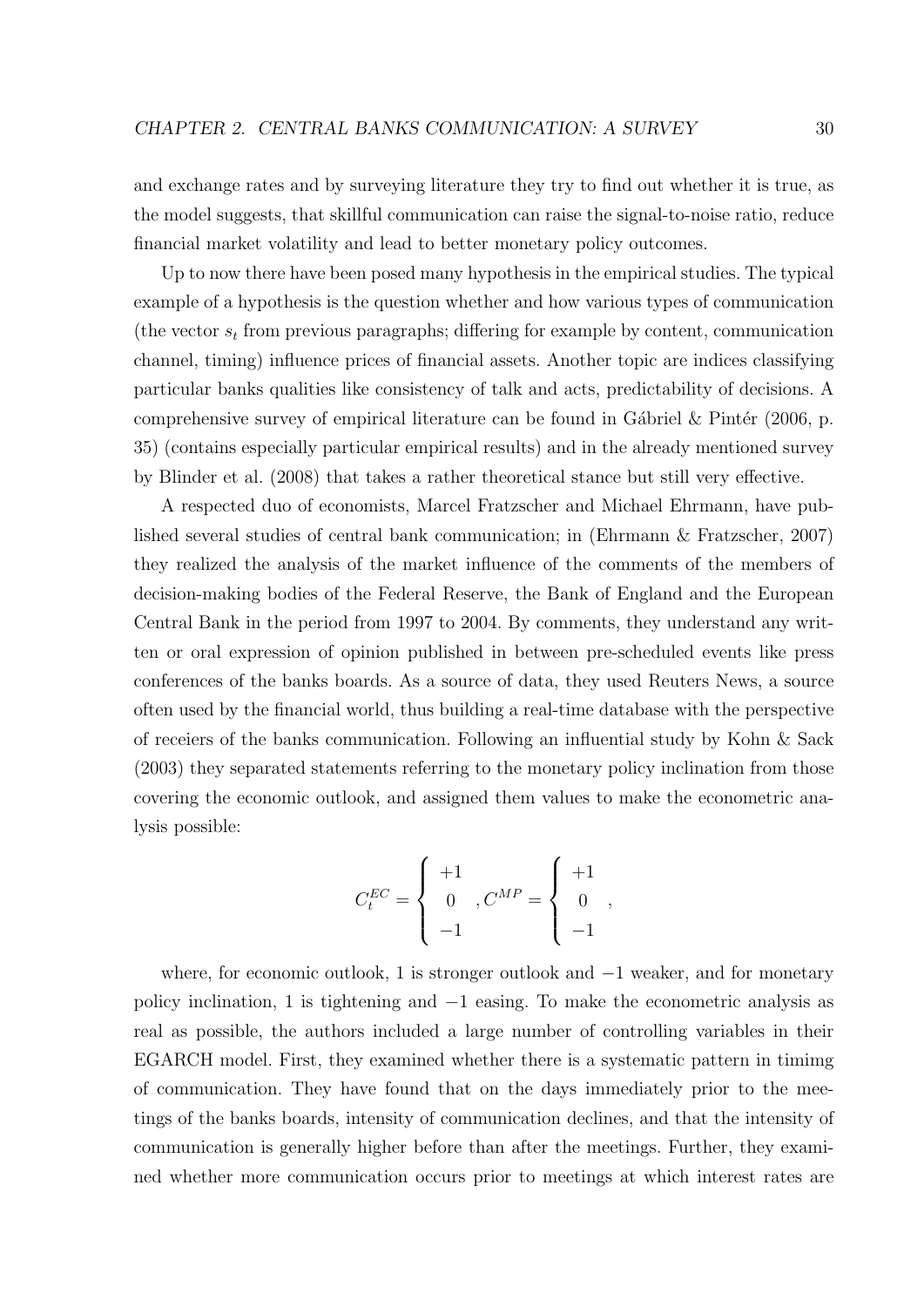changed. A very significant positive result has been found in case of the Federal Reserve while ECB's communication has been found virtually equally intense. The authors of the study suggest that the reason lies in several factors: ECB communicates with the highest frequency and usually consistently and uniformly across its Governing Council. As a consequence, there is no noeed of intensifying communication. Secondly, they focused on the question whether various assets prices (bonds of maturities ranging from 3 month to 20 years, equity prices, exchange rates and inflation expectations derived from inflation-indexed bonds) change thanks to the central bank communication. They have shown that mainly short-term bonds prices are significantly responsive. In various combinations of situations, communication moves prices maximally by 3 basis points. Finally, they examined responsiveness of prices to communication differenced by content, i.e., by the stance against, or in line with last interest rate change. Markets take into aaccount the fact, that some central banks profess collegiate communication strategy while others respect individual opinions. Thus, it has been shown that "ECB's communication that is leaning against the policy stance can change interest rates by up to 7 basis points for the intermediate maturities," contrary to the FED's communication that does not move prices of bonds over 6-month maturity at all. We can say that markets differ betwen the "communication of central banks" and the "communication of its members", the latter being less trustworthy or worth action.

To sum up, [Ehrmann & Fratzscher](#page-71-0) [\(2007\)](#page-71-0) have shown that markets respond strongly to inter-meeting communication of central banks and most strongly prior to interest rate changes. An interesting result is that the "UK markets are much less responsive to communication overall", confirming the opinion of [King](#page-72-0) [\(2000\)](#page-72-0), the Bank of England's Governor, that "central bank communication should not create news itself".

Contrary to the results of [Ehrmann & Fratzscher](#page-71-0) [\(2007\)](#page-71-0) for the most developed and big countries, Gábriel & Pintér [\(2006\)](#page-71-1) have found that the relation between communication and parallel changes in short term interest rates in Hungary is weak. They explain it by the character of the Hungarian economy, which is small and open, and periods of inconsistency among the communication of members of the Monetary Council, the governing body of Magyar Nemzeti Bank (MNB). Gábriel and Pintér created 12 dummy variables along the dimensions of channel (verbal/written), target (exchange rate, monetary policy, economic outlook) and content (positive, negative) of the MNB's communication and used them in the GARCH $(1,1)$  specification in Eq.  $(2.6)$  and Eq.  $(2.7)$  to estimate the effect of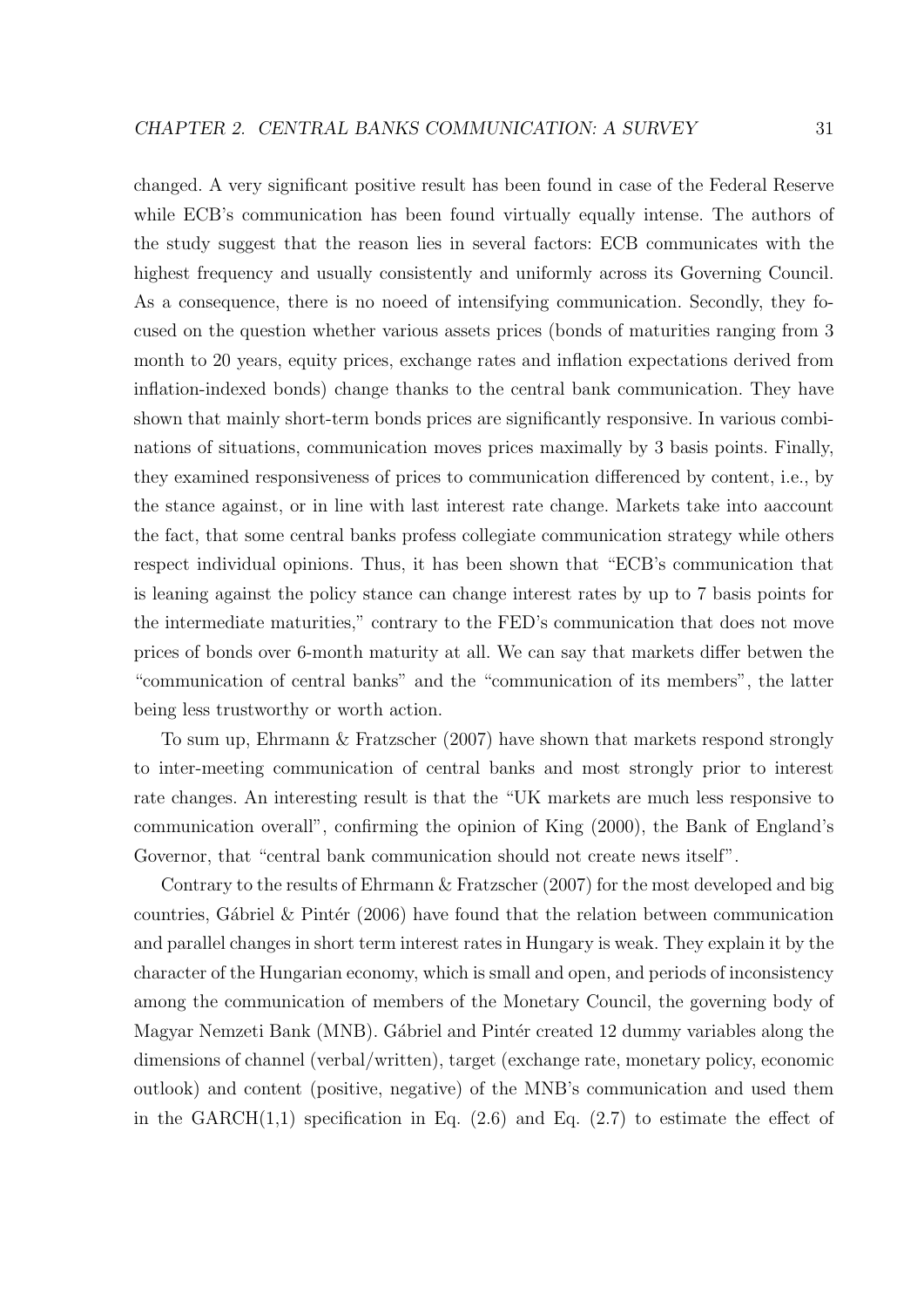<span id="page-42-0"></span>communication on volatility of various assets prices.

$$
y_t = c + \sum \alpha_i \cdot communication\_dummy_{it} + \sum \beta_i \cdot control\_variable_{it} + \varepsilon_t,
$$
 (2.6)

<span id="page-42-1"></span>
$$
\sigma_t^2 = \omega + \lambda \cdot \varepsilon_{t-1}^2 + \eta \cdot \sigma_{t-1}^2 + \sum \alpha_i \cdot communication\_dummy_{it} + \sum \beta_i \cdot control\_variable_{it} + u_t.
$$
\n(2.7)

The explanated variable in Eq. [\(2.6\)](#page-42-0) is the return on an asset and it is explained by a constant, a set of 12 central bank communication dummies and a set of control dummies which consist of surprise components<sup>[10](#page-42-2)</sup> of macro news (the consumer price index, the growth rate of the gross domestic product, the current account balance, the foreign trade balance and the general government deficit) and of MNB's interest rate decisions.

The variance equation in Eq. [\(2.7\)](#page-42-1) includes standard GARCH specification, i.e.,  $\varepsilon_{t-1}^2$ as unexplained variance,  $\sigma_{t-1}^2$  as the forecast from last period and the memory of all past variances, and communication and control variables from [2.6](#page-42-0) but only with those coefficients that appeared to be significant in the mean equation, where they were left in both cases. Gábriel & Pintér [\(2006,](#page-71-1) p. 18) emphasize that the model suffers from several possible pitfals, for example a necessary underspecification, as it misses foreign macroeconomic news and other central banks decisions or communication. However, they decided to disregard this fact. The  $R^2$  in such a type of regression typically falls in between 3 nad 6 &, which "is low, but very similar to values reported by other studies".

The results are surprising mainly for the interest rate communication, which does not influence short term interest rates, similar to the exchange rate communication which does not influence the exchange rate. However, short-term interest rates rise after exchange rate strenghting communication. We might suspect that market participants do not consider the MNB to be a heavy-weight player that would stand its words. The authors mention that in case of the CNB and the NBP, the influence is significant, but only statistically, since the size of the effect is below one basis point. As to the the effect of central bank communication on volatility analysed in equation [2.7,](#page-42-1) authors have found the same as earlier studies: "Central bank communication either has no effect on the volatility of asset prices or it reduces uncertainty" (page 27). More specifically, release of macroeconomic news usually adds to volatility while certain central bank statements reduce it.

<span id="page-42-2"></span> $10$ The surprise component is defined as the difference between the actual value and the average expectated value in the Reuter's survey among market leaders.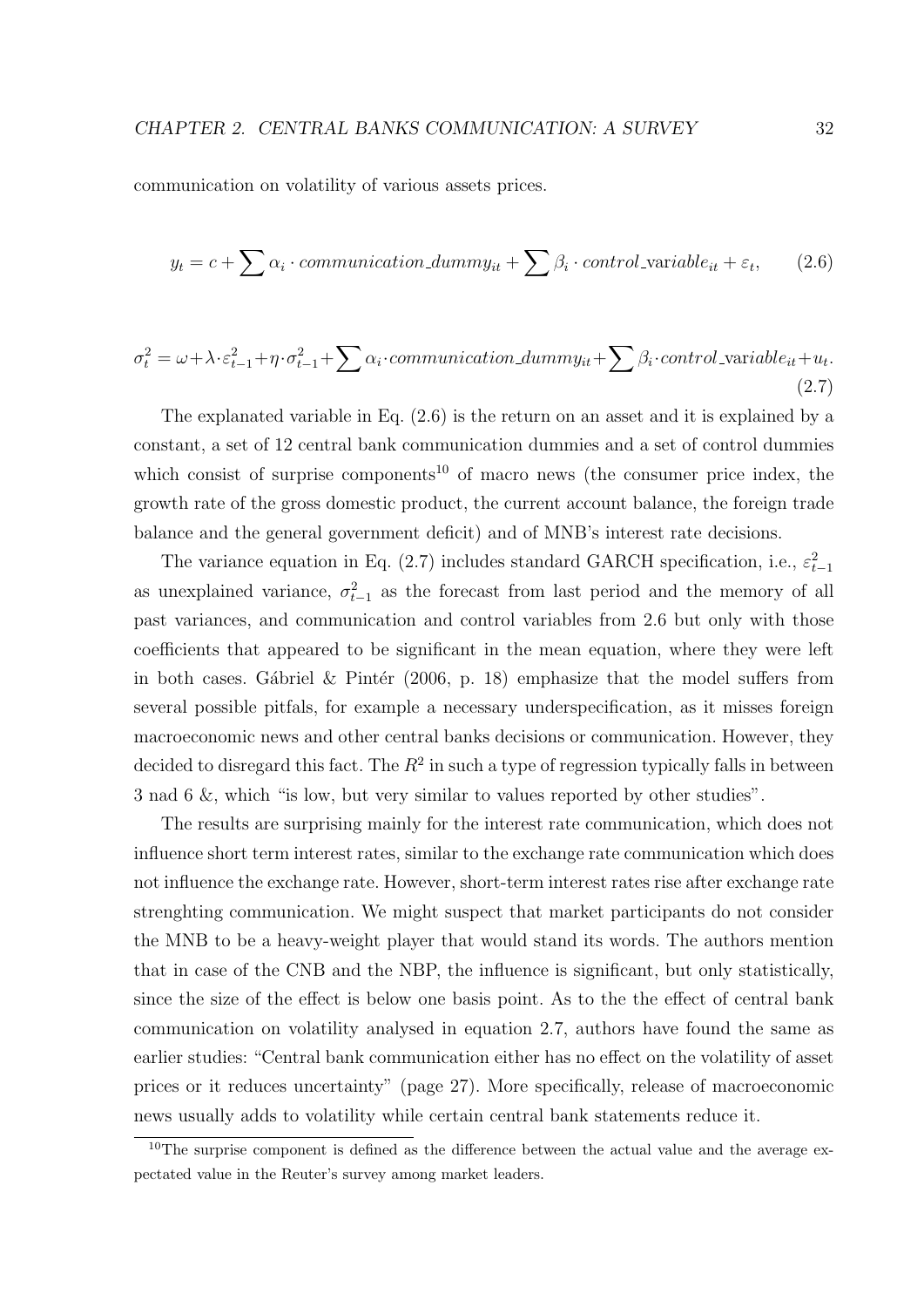Authors explain the influence of the exchange rate communication by the fact that during the sample period, the MNB based its interest rates changes largely on its goals concerning a stable exchange rate (p. 28). Since the volatility of exchange rate was high, it sometimes required large changes in official interest rate. The step towards this ambiguity in what is, or what market participants percieve as, the primary goal was made in 2001 when the MNB adopted inflation targeting and added it as a nominal target to the already existing 1 % exchange rate band of forint with the central parity pegged to Euro; the band was widened to 15 % in that year.

Later, on February 26, 2008, the Monetary Council of the MNB abolished the band in favor of the floating exchange rate regime. The unannounced step resulted from the 7 year long experience of the coexistence of the two nominal targets: "Restricting exchange rate fluctuations in an inflation targeting system does not contribute to anchoring long-term inflation expectations," said the MNB's governor András Simor in a press con $f$ erence<sup>[11](#page-43-0)</sup> following the decision, bearing up to the opinion of many economists, according to a KBC's report:[12](#page-43-1) "The conflicting dual inflation and exchange rate targets have been mentioned by many observers as a possible source of instability." Simor further emphesized that the long-term sustaining of price stability is the most important objective. By saying that keeping an exchange rate band under inflation targeting harms the long-term expectations, Simor has confirmed the conclusion of Gábriel & Pintér [\(2006\)](#page-71-1).

[Rozkrut et al.](#page-73-1) [\(2007\)](#page-73-1) have analysed the communication of Czech, Polish and Hungarian central banks in period 2001-2004. The methodology on data, as well as results concerning the NMB, are similar to Gábriel  $&$  Pintér [\(2006\)](#page-71-1). They have discovered that the influence of communication of these central banks on asset prices is important, which has so far been proved only for central banks in the most developed countries.

They begin by introducing average ratios constructed by setting the ratio of tightening to easing statements against the ratio of actual interest rate increases to interest rates decreases, and analogically for the exchange rate. The result is that the CNB and its governer in particular provide the best guidance for markets.

Consistency ratio of interest rate communication is a sum of points given (respectively subtracted) if for example a tightening statement is (respectively not) followed by the

<span id="page-43-0"></span><sup>&</sup>lt;sup>11</sup>Source: "Monetary Council drops forint band, keeps rate on hold" in The Budapest Sun, February 27, 2008, available at <http://www.budapestsun.com/cikk.php?id=27942>.

<span id="page-43-1"></span><sup>12</sup>KBC Market Research Desk. "Hungary moves to free-floating FX to fight inflation". February 27, 2008. Available at [http://www.fxstreet.com/fundamental/analysis-reports/kbc-flash/](http://www.fxstreet.com/fundamental/analysis-reports/kbc-flash/2008-02-27.html) [2008-02-27.html](http://www.fxstreet.com/fundamental/analysis-reports/kbc-flash/2008-02-27.html).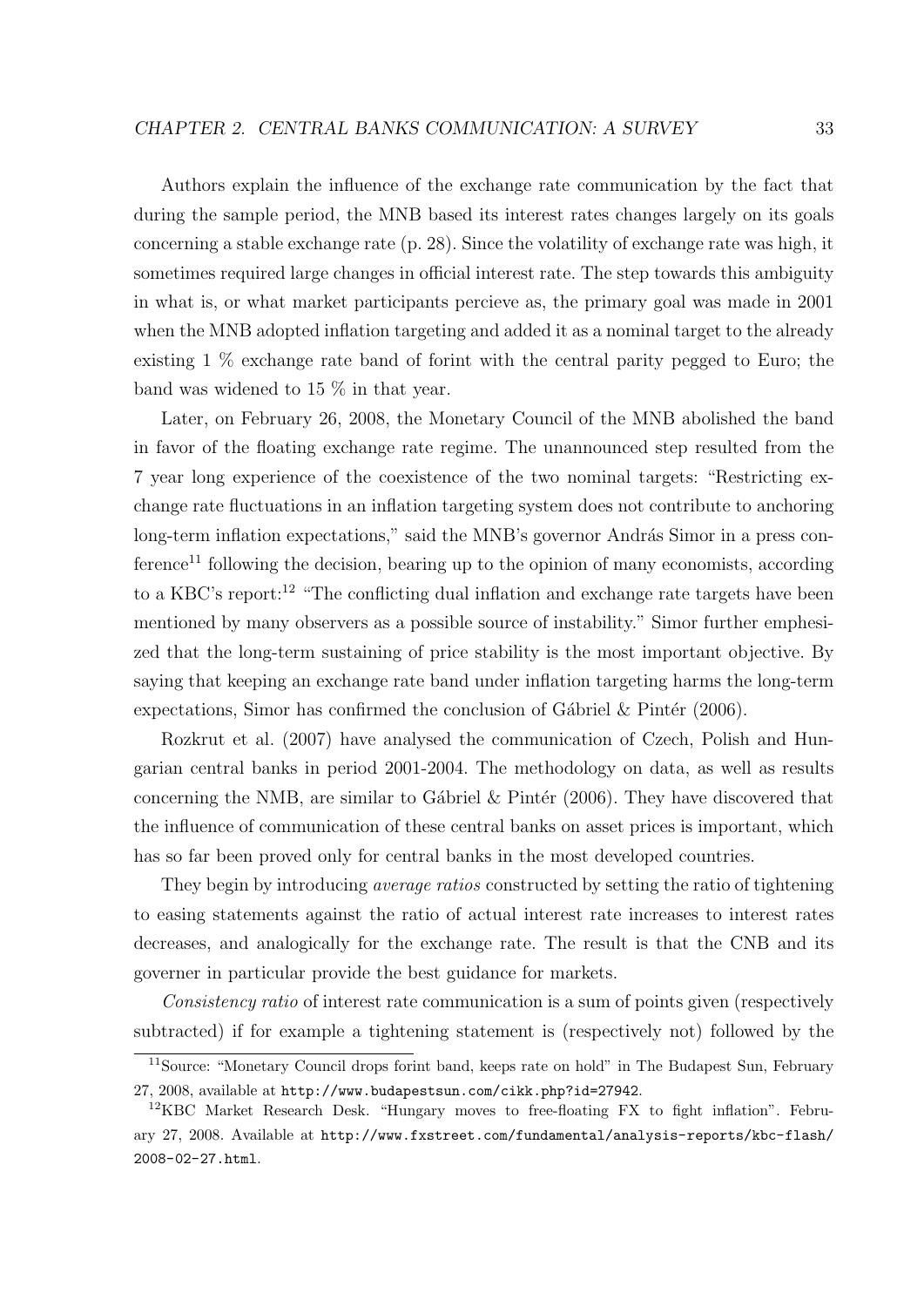increase of the interest rate. The communication of CNB has been found the most consistend while the two others banks failed to provide a more clear guidance, see Fig. [2.1;](#page-44-0) the authors provide some explanation. The MNB, a small open country in the world of massive capital flows, pursued the dual target of low inflation and an exchange rate band, which creates antagonistic pressure of higher interest rate on the upper border of the exchange rate band (the argument is the same as in the case of Gábriel  $&$  Pintér [\(2006\)](#page-71-1)). As to NBP, authors suggest several explanations, for example the initiation period for new Board members, pressure by the NBP on Polish government to improve fiscal balance and others.

<span id="page-44-0"></span>

Figure 2.1: Consistency indicator for central banks of Poland, Czechia and Hungary. Source: M. Rozkrut et al., European Journal of Political Economy 23 (2007) 176–206.

In the measure of the *effectiveness* of communication, similarly to the results of Gábriel & Pintér  $(2006)$ , the Hungarian central bank outstands for its inability to influence by monetary policy talk any yield curve ranging from 3 month maturity to 5 years maturity, contrarily to CNB and NBP. If anything, the yields move in the direction that is contraintuitive to the communication intentions. Continuing in the argument of the dual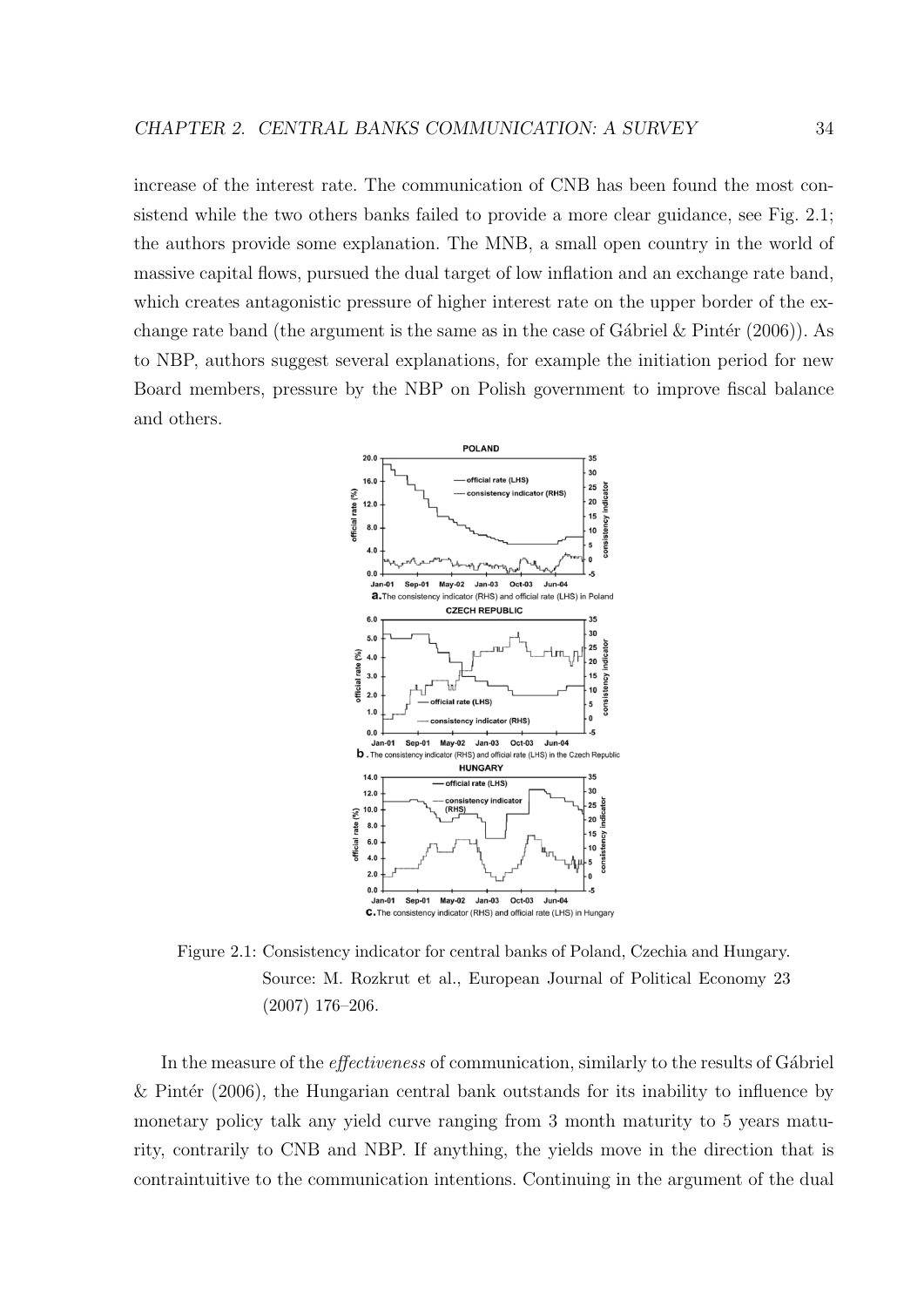target of the MNB, Rozkrut et al. suppose that market believed in the superiority of the exchange rate target, since it has been the exchange rate commmunication that has moved with yields curves.

Monetary surprise component (MSC), is the unexpected component of monetary policy decisions, approximated by the change in 1 month money market rate on the day of a central bank's board meeting, zero otherwise. By MSC, we can measure the level of assymetry of information between banks and market.

Rozkrut et al. cite [Ehrmann & Fratzscher](#page-71-2) [\(2005\)](#page-71-2) who measured MSC for the ECB, the Federal Reserve and the Bank of England; they have found out that the value of the |MSC| was 3.6, 5.6 and 6.0 respectively. Results by Rozkrut et al. might indicate that CNB belongs to the first league of central banks in terms of its policy predictability  $(|MSC| = 5.9$  basis points). The other two banks reached two (NBP) or three times (MNB) higher values. Rozkrut et al. present higher local market volatility as a possible non-communication factor that makes it harder for MNB and NBP to reach lower  $|MSC|$ . To be precise, they tried to explain the  $|MSC|$  by econometric means:<sup>[13](#page-45-0)</sup>

<span id="page-45-1"></span>
$$
\frac{|MSC_t|}{volatility_t} = \beta_0 + \beta_1 stock\_ratio + \beta_2 |consensus\_ratio| + \sum_{j=1}^{m} \beta_j^{mac} mac_{j,t} + \varepsilon_t,
$$
 (2.8)

where *volatility* is measured on the basis of daily changes in one-month money market rate, *stock ratio* is a number of statements on monetary policy while the *consensus ratio* is a measure of their unity concerning likely move of interest rates. According to the results of regression of [2.8,](#page-45-1) the more statements in public, the more is the CNB predictable, and the more unified statements it provides, the less is the CNB predictable. The effects in Hungary are opposite. In Czechia, the regression suggests, markets prefere the detailed knowledge of single opinions of decision-makers of as many as possible Bank Board members. Rozkrut et al. mention that this fact reflects the individualistic character of the Bank Board and that in this case, additional information is more valuable than outside consensus. However, under this situation, markets ability to predict CNB's actions is worse if the CNB's inter-meeting communication is more unified in opinion, which is simply strange; it might originate in possible communication errors. However, this fact might be tackled in the empirical part of this study. In Hungary, markets want to know mainly the governor's opinion and the more consistent it is, the better.<sup>[14](#page-45-2)</sup>

<span id="page-45-0"></span><sup>&</sup>lt;sup>13</sup>The results are the same both for standardized  $|MSC|$  and for  $|MSC|$  as the explained variable.

<span id="page-45-2"></span><sup>14</sup>Contrary to CNB and NBP, communication of MNB is dominated by the governor.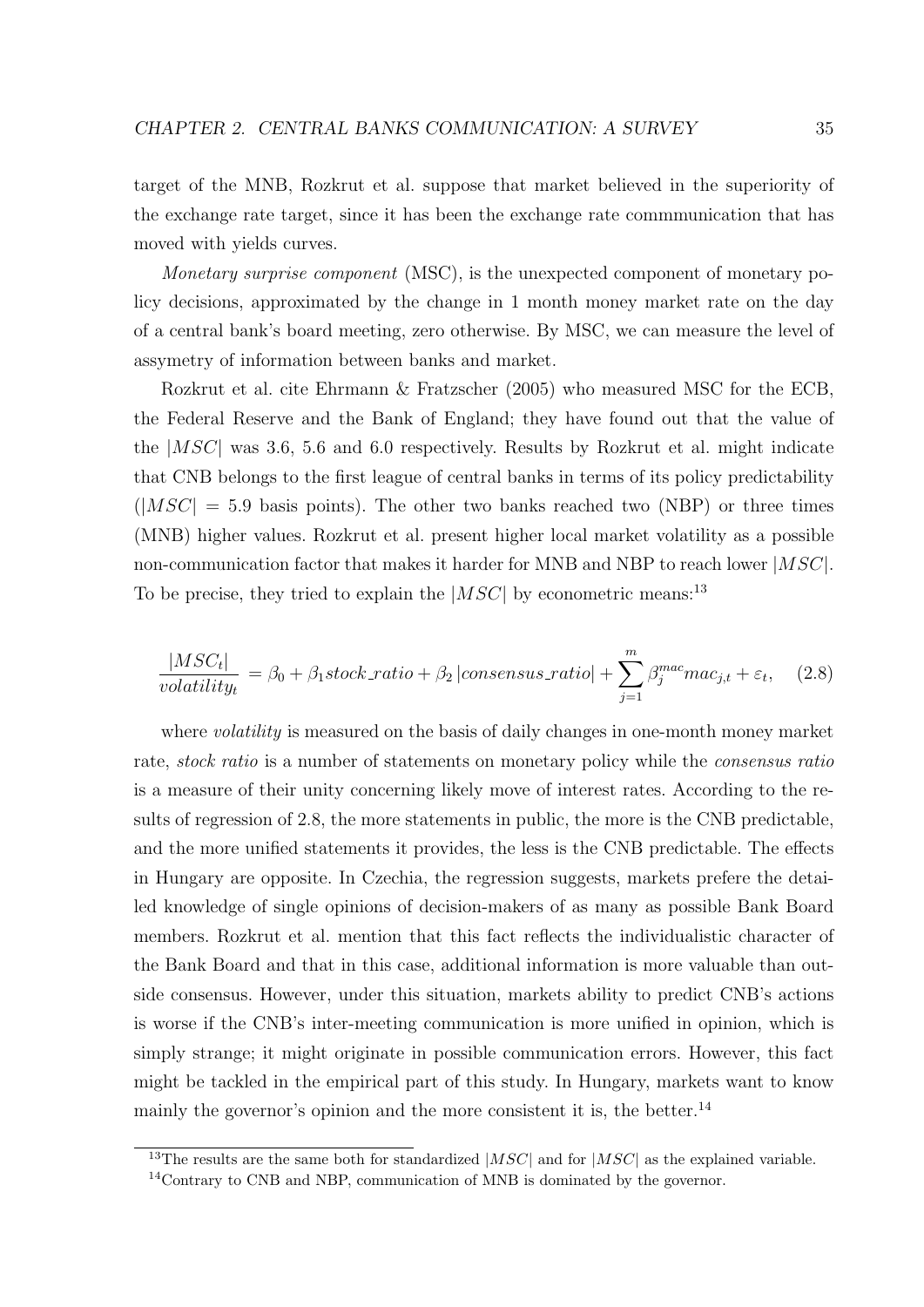### Chapter 3

# Czech National Bank's Communication

The key objective of this chapter is the analysis of the influence of the Czech National Bank's communication on the volatility of the return on the exchange rate between Czech crown (CZK) vis- $\acute{a}$ -vis euro (EUR).<sup>[1](#page-46-0)</sup> The secondary objective, that originated as an attempt of explaining the results of the primary objective analysis, is the analysis of the impact of macroeconomic news announcements on the volatility. Prior to the econometric analysis I describe the means of CNB's communication and its development.

### 3.1 A general view on the Czech National Bank

I briefly describe the institutional position of the CNB, its objectives and ways of achieving them and the way it communicates with public.

#### 3.1.1 Institutional background

This section is based mainly on the information in the Act No. 6/1993 Coll. of 17 De-cember 199[2](#page-46-1), on the Czech National Bank,<sup>2</sup> and on the information published on CNB's

<span id="page-46-0"></span><sup>&</sup>lt;sup>1</sup>To avoid any misunderstanding, I declare that by any reference to the exchange rate between CZK and EUR, I mean the amount of CZK for 1 EUR.

<span id="page-46-1"></span><sup>2</sup>Available online at [http://www.cnb.cz/m2export/sites/www.cnb.cz/en/legislation/acts/](http://www.cnb.cz/m2export/sites/www.cnb.cz/en/legislation/acts/download/act_on_cnb.pdf) [download/act\\_on\\_cnb.pdf](http://www.cnb.cz/m2export/sites/www.cnb.cz/en/legislation/acts/download/act_on_cnb.pdf).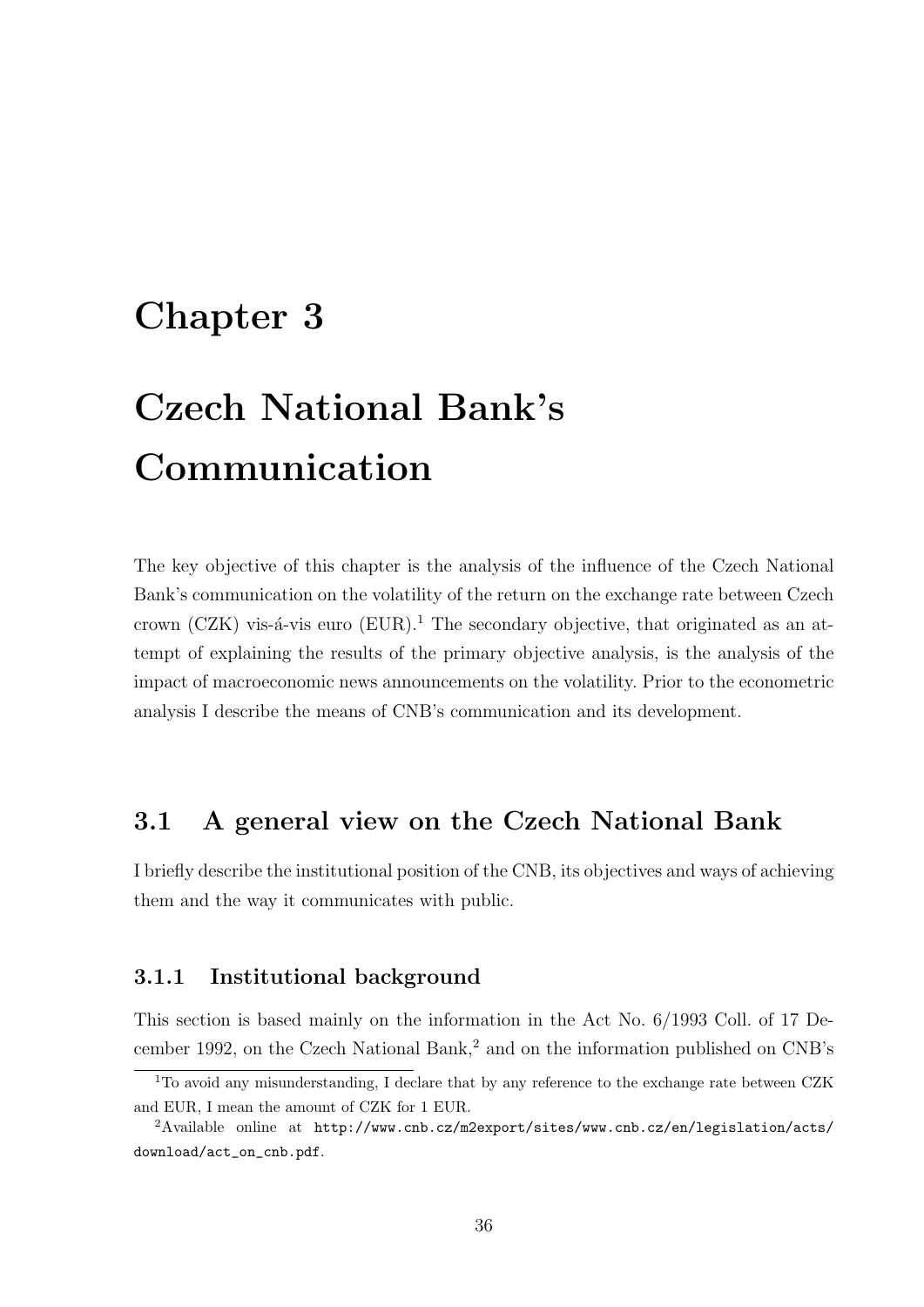website<sup>[3](#page-47-0)</sup> including citations in quotation marks.

The CNB is the central bank of the Czech Republic and its financial market supervisor; its primary objective is the maintaining of price stability and the secondary is, if not out of accord with the primary objective, the support of the government's economic policies. To fulfil the primary objective, CNB has been given the right to set the monetary policy (MP) of the Czech Republic. The governing body of the eCNB is the Bank Board. It governs MP, its strategy and instruments. It consists of seven members, a Governor, two Vice-Governors and four other members of the Bank Board; all of them are appointed and relieved from office by the President of the Czech Republic.

From the point of view of the CNB, the independence is a necessary shield against politicians preference of short-term economic growth, that threatens the objective of stable prices. The CNB has suffered a period of uncertainty in the period 2000-2002 when an amendment was made to the CNB Act, curbing its independence. However, in 2002 the law was restored to the pre-2000 state.[4](#page-47-1) The independence can be desribed from a few points of view. Personal independence concerns appointment and dismissal of members of the Bank Board. It is managed exclusively by the President of the Czech Republic. The CNB act names reasons for which a members of the Bank Board might be suspended from office; the reasons are specified in terms of personal integrity, education, absence of commercial activities; the law is more specific on the Governer, who might be relieved from office if he has been guilty of serious misconduct. Institutional independence is based on the fact that the Bank Board is forbidden to seek for of accept instruction from the Executive branch of the Czech Republic or any other institutional body. Functional independence consists in the CNB's autonomy in conducting of the MP, i.e., formulating inflation target and setting the instruments required to achieve it. The relation of the CNB and the Government is based on the "duty to inform each other on matters concerning the principles and measures of monetary and fiscal policy". Financial independence of the CNB is assured by the fact that the implemenation of the CNB's budget is not subject to an external inspection and is approved only by the Bank Board, including salaries of its members; CNB only has to let its annual accounts be audited by an external auditor, publish an annual financial report, and, every ten days, publish balance sheets on its financial position. The external pressure on CNB's sources is protected by the prohibition of CNB to finance any public sector body.

<span id="page-47-1"></span><span id="page-47-0"></span> $3$ <http://www.cnb.cz/>

 $4$ For details, visit [http://www.cnb.cz/en/faq/faq\\_mp/cb\\_indenpendence.html](http://www.cnb.cz/en/faq/faq_mp/cb_indenpendence.html).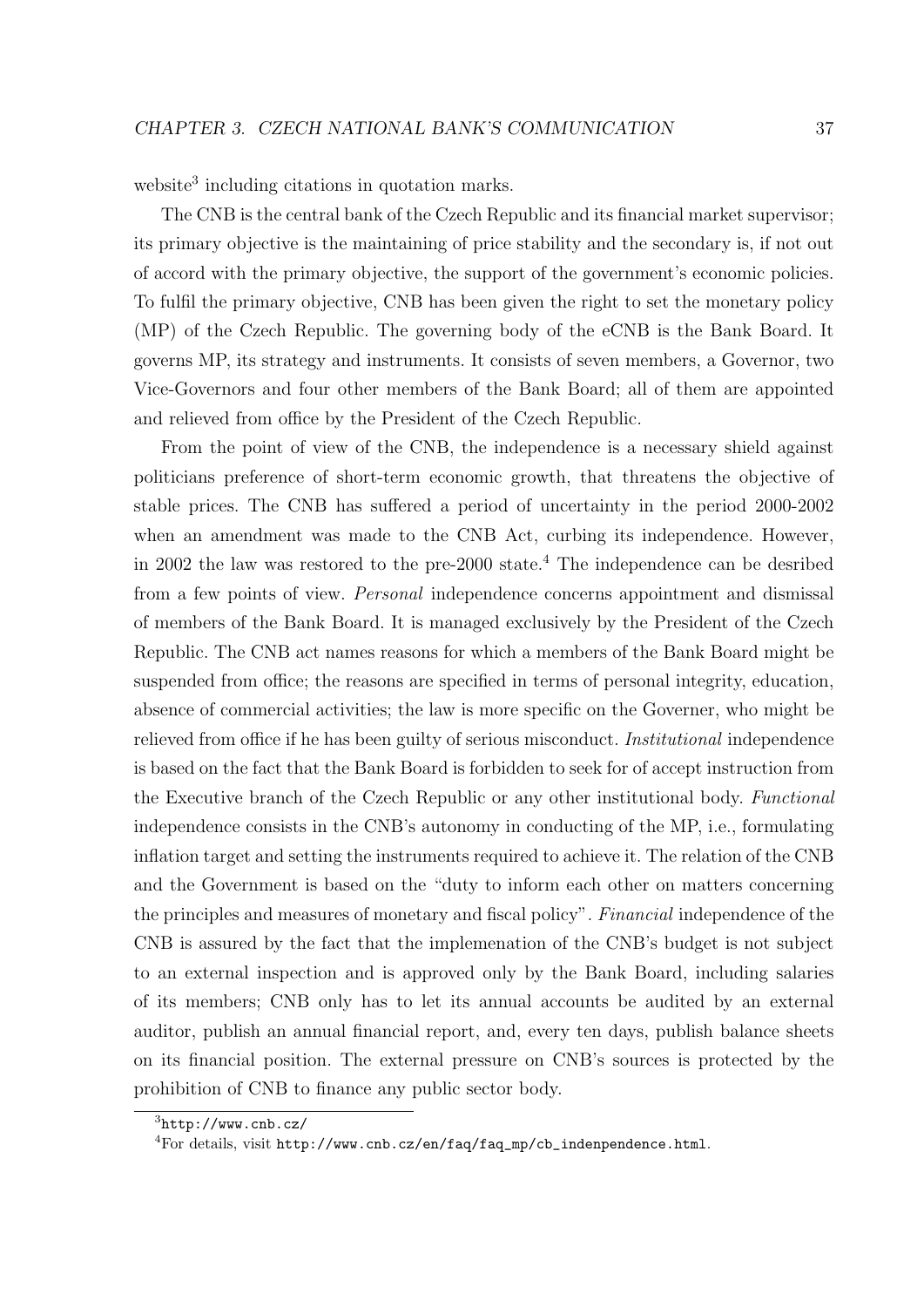#### 3.1.2 CNB's communication

A secret independent institution with monopoly power over the short-term interest rates is certainly not what market participants would welcome. To reach a high level of accountability, an independent bank must also be transparent, which is to be fulfilled mainly by communicating several type of information:

- monetary policy strategy and its target,
- decisions on monetary policy,
- economic analysis, the background of the monetary policy decisions.

Since 2008, the Bank Board of CNB meets eight times a year, while in the time before it used to meet every month. The meetings are planned at the beginnings of February (the 2nd month in year), May (5), Autumn (8) and November (11), and at the ends of March (3), June (6), September (9) and December (12). For four months, there are no meetings, i.e., in January (1), April (4), July (7) and October (10). The Bank Board decides by voting on possible increase or decrease of interest rates. The result of the vote is immediately made public in a print release and later in the day explained and commented in a press conference. The ratio of votes in the vote of the Bank Board is also made public. Usually one hour after the conference, an audio record of the conference is posted online on the CNB's website. A detailed description of Bank Board's discussion, so called minutes, is made public after eight days; minutes were published 12 days after the conference until 2005; since January 2008, they includes namely voting record. A complete transcript of the regular Bank Board meetings and the background materials for the Bank Board's members (the Situation Report on Economic and Monetary Developments, the Opinion of one of advisors to the Bank Board and Monetary policy recommendation; in Czech only) are published six years later.

There are many documents the CNB publishes. One of the most important is the quarterly (February, May, Autumn, November) Inflation Report focused on monetary and economic developments. Among others belong the macroeconomic forecast and the inflation target for the next year.

Except of the official ways of the CNB's communication, there are less formal channels; the comments of Bank Board members in media in the inter-meeting periods, $5$  which

<span id="page-48-0"></span><sup>&</sup>lt;sup>5</sup>In a step towards clarity in its communication, Bank Board has decided to publish namely voting results from its meetings in Minutes. One of the reasons is to make clear whether the Bank Board's members comments reflect a personal or rather an official stance.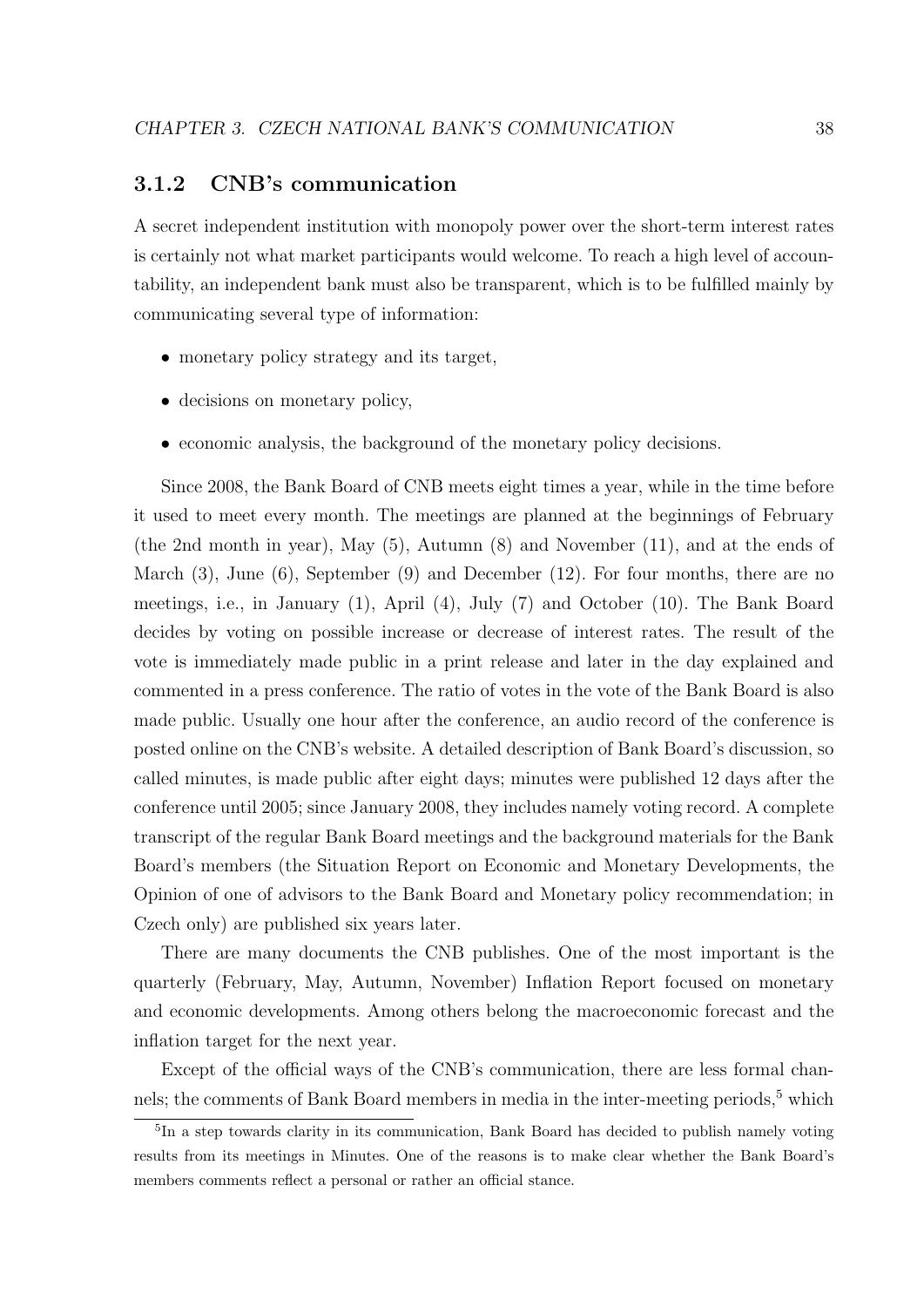"provide the flexibility to communicate changes in the committee's views to the public instantaneously" and allow the Bank Board to "respond to new information by adjusting the intensity or the timing of this particular type of communication" [\(Ehrmann &](#page-71-0) [Fratzscher,](#page-71-0) [2007\)](#page-71-0).

#### 3.1.3 Policy instruments

Since 1998 maintaining price stability has meant reaching an inflation target for CNB. The policy of inflation targeting has been introduced after a forced abandonment of the Czech crown peg to a besket of currencies caused by currency crisis in the beginning of the second half of the  $1990s<sup>6</sup>$  $1990s<sup>6</sup>$  $1990s<sup>6</sup>$  According to the CNB,<sup>[7](#page-49-1)</sup> "the purpose of the switch to this monetary policy regime was to provide the still transforming economy with a new nominal anchor." Until April 2001, inflation target was represented by net inflation. Since then, CNB switched to growth in consumer price index and to expressing the target trajectory in a continuous band. From January 2002 (inflation at 3-5 %) the target was set to 2-4 % in December 2005. From January 2006, the target of 3 % with a tolerance band of  $\pm 1\%$  has been set and in March 2007 (see Fig. [3.1\)](#page-50-0), a target of 2  $\%$  with the same band was announced to be valid for January 2010 and later, thus getting closer to the European Central Bank's target "below, but close to,  $2\%$ ".<sup>[8](#page-49-2)</sup> The overview of CNB's inflation targets can be seen in Fig. [3.3.](#page-51-0)

In Fig. [3.1](#page-50-0) we can see that at by the end of 2007, inflation climbed over the  $3\%$ rate and continued in its rapid increase. CNB's February 2008 forecast expects that the inflation will not get back to the target band sooner than in second half of 2009, see Fig. [3.2.](#page-50-1)

The tools that CNB uses to steer interest rates in order to maintain stable price level are as follows.

<span id="page-49-0"></span>• Open market operations

<sup>6</sup>Except of inflation and exchange rate targeting, there are two other basic types of MP regimes: a regime with an implicit nominal anchor and money targeting. Source: [http://www.cnb.cz/en/monetary\\_](http://www.cnb.cz/en/monetary_policy/inflation_targeting.html) [policy/inflation\\_targeting.html](http://www.cnb.cz/en/monetary_policy/inflation_targeting.html).

<span id="page-49-1"></span><sup>7</sup>Source: CNB, "The setting of the inflation target for 2001", available online at [http://tinyurl.](http://tinyurl.com/4g22rt) [com/4g22rt](http://tinyurl.com/4g22rt).

<span id="page-49-2"></span><sup>8</sup>For details, check CNB's site [http://www.cnb.cz/en/monetary\\_policy/inflation\\_targeting.](http://www.cnb.cz/en/monetary_policy/inflation_targeting.html) [html](http://www.cnb.cz/en/monetary_policy/inflation_targeting.html) and ECB's site <http://www.ecb.int/mopo/html/index.en.html>.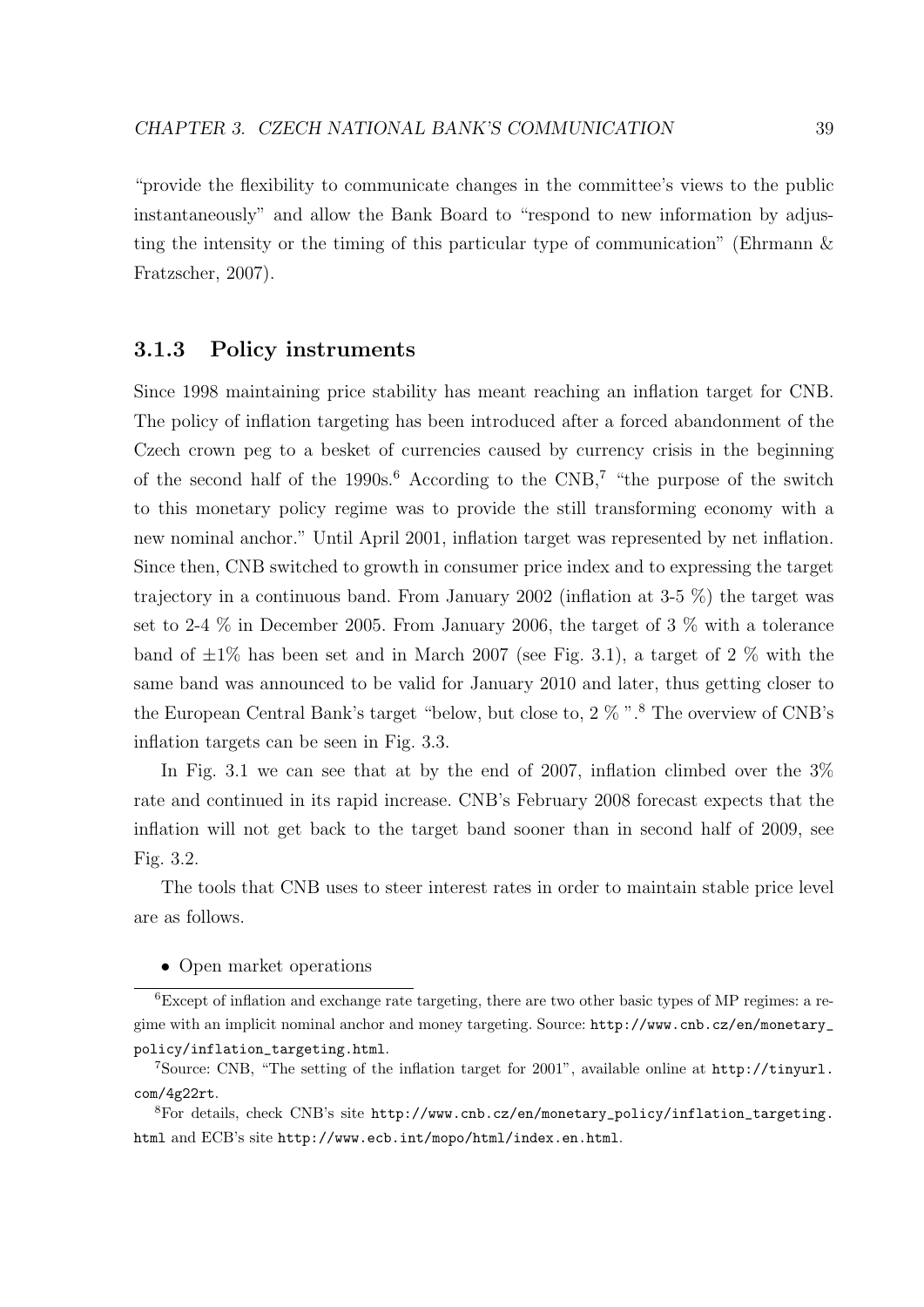<span id="page-50-0"></span>

<span id="page-50-1"></span>Figure 3.1: Fulfilment of the inflation target of CNB in the period from March 2006 to March 2008. Source: Inflation Report I/2008, CNB.



Figure 3.2: CNB's forecast for inflation at the monetary policy horizon, published in February 2008. Source: CNB's website, Monetary Policy - Forecast.

- The main policy instrument is the repo operation, i.e., a sale and a repurchase agreement backed by collateral. The usual duration of this operation is two weeks in the Czech Republic, therefore the two-week repo rate (2W repo rate) is considered to be the most important of interest rates set by the CNB. The organization of repo operations is realized by limited-size tenders, in which contenders (banks) may compete for the tender by declaring lower required rate than is the repo rate.
- Ad hoc instruments (foreign exchange and securities operations) are used to smooth the effects of unexpected liquidity fluctuations on interest rates.
- Automatic facilities serve for providing and depositing liquidity overnight.
	- The deposit facility is used by banks for overnight deposits at CNB for the discount rate, which is generally a minimum rate for short-term interest rates on the money market.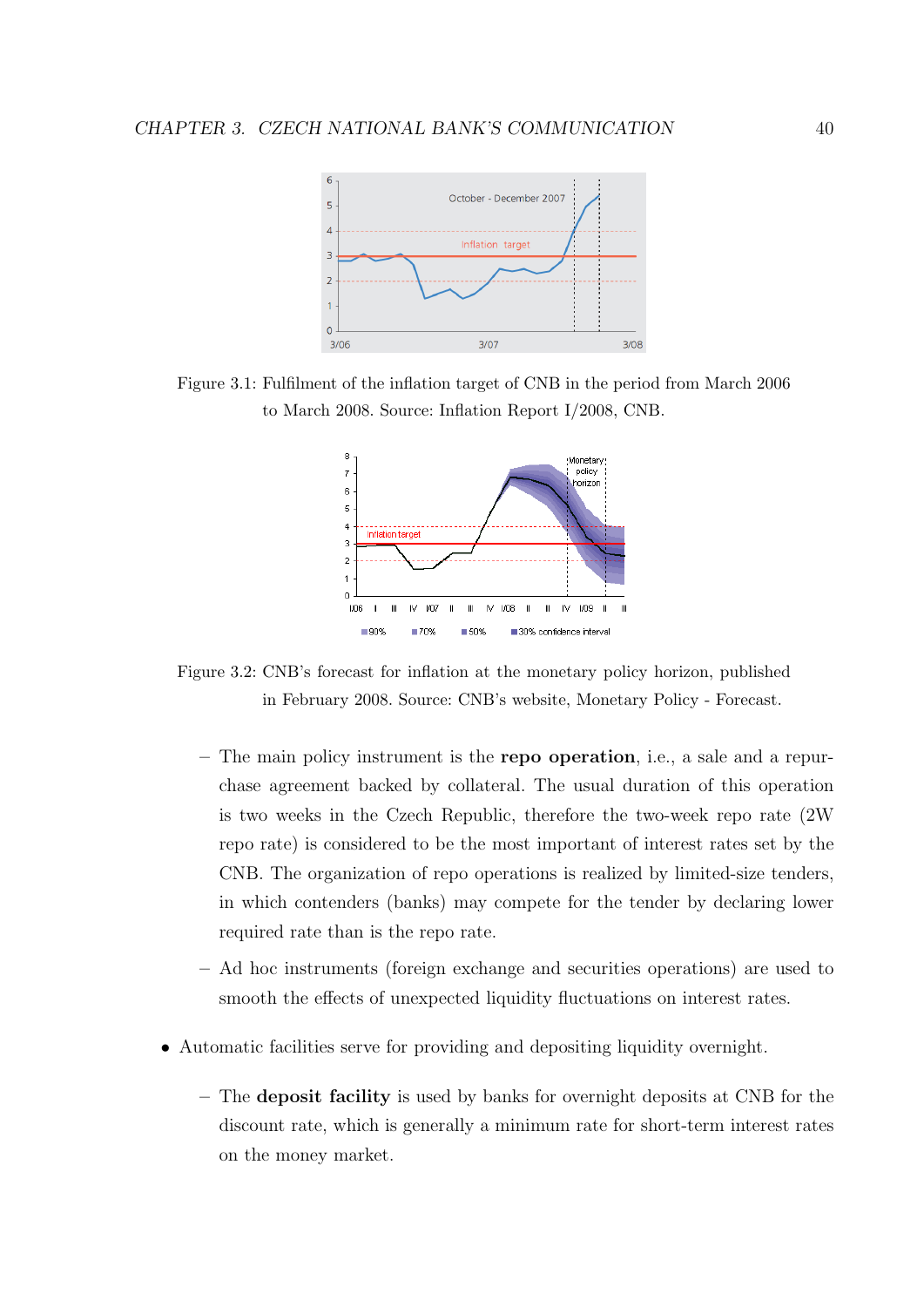<span id="page-51-0"></span>

12/02 12/03 12/04 12/05 12/06 12/07 12/98 12/99 12/00 12/01 12/08 12/09 12/10 12/1 12/97



- The marginal lending facility provides banks with overnight liquidity from the CNB in form of repo operations. The credit is charged by Lombard rate, which represents the ceiling for short-term interest rates on money market.
- Minimum reserves is a specified part of bank's liquid funds that has to be put on the CNB's account.

## 3.2 Analysis of the CNB communication's role in the volatility of exchange rate

This section is the core of this study. It aims at econometric analysis of the impact of comments of the members of the CNB's Bank Board occuring between its monetary policy (MP) meetings on the volatility of the return on the exchange rate CZK/EUR. It does so by estimating the GARCH model over a dataset with daily data on the exchange rate and a set of control variables. The area of interest is the variance equation which is the mirror for volatility for the exchange rate return. Kohn  $\&$  Sack [\(2003,](#page-72-3) p. 6) used the same methodology and names the basic idea of this analysis, i.e., "if policy statements have an effect on the financial variables, then their volatility should be higher on the days of policy statements than it otherwise would be".

[Kohn & Sack](#page-72-3) [\(2003,](#page-72-3) p. 8) did not use GARCH for the estimation of volatility, instead, as a measure of it he used the sole variance of  $\eta_t$  in OLS estimated equation  $\Delta y_t =$  $\beta_0 + \beta_1 \Delta f f_t^u + \sum_{n=1}^{\infty}$  $i=2$  $\beta_i$ · $mac_i^u + \eta_t$ , where  $y_t$  is a value of a financial variable,  $ff_t^u$  is the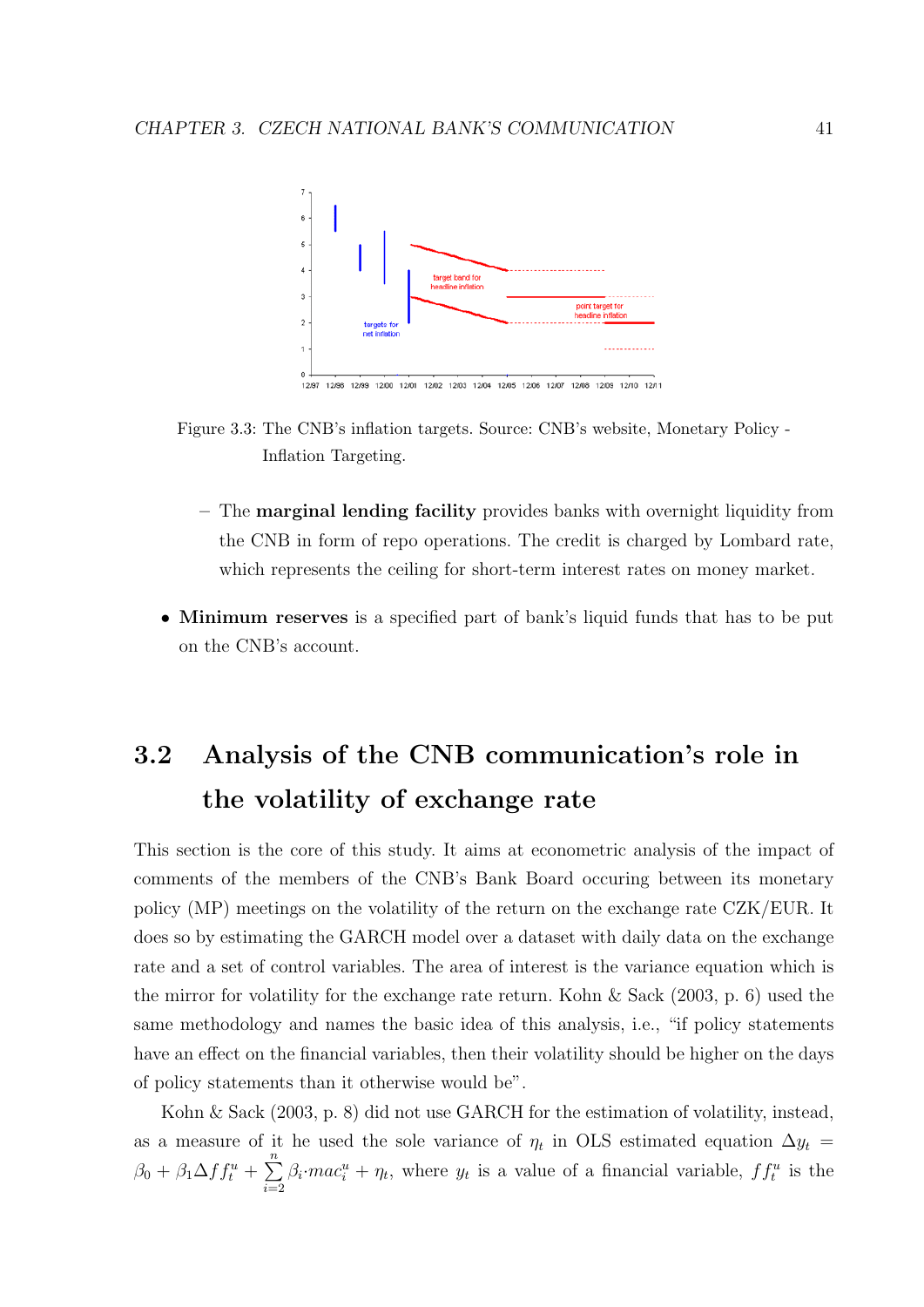unexpected component of policy decisions and  $mac_i^u$  is the macroeconomic data surprise. Not did GARCH used [Galati & Ho](#page-71-3) [\(2003,](#page-71-3) p. 9) for the analysis for the relation of macroeconomic announcements and euro/dollar exchange rate. One fo the drawbacks of using the ordinary least squares is that it does not utilitize the core feature of GARCH which is the estimation of volatility based on past values of it. This feature reflects the standard quality of financial time series, the volatility clustering.

The section is organized as follows. First I briefly summarize the results of other studies. Then I present my dataset and the variables I use in the subsequent regression of a GARCH model. Last but not least I take a closer look on the volatility from the perspective of the macroecnomomic figures announcements, since, as the control variable, they produced unordinary results. Finally I present the results of my regressions and compare them on the estimate of the model and compare the results with other studies.

#### 3.2.1 Literature overview

Methodologically, the closest study to this one is that by Gábriel & Pintér [\(2006\)](#page-71-1). They tried to explain the return on the exchange rate and its volatility by a structured set of variables describing the MNB's communication which was created along the dimensions of type of communication (verbal or written), content (exchange rate, monetary policy, economic outlook) and direction (positive, negative). Then they estimated the  $GARCH(1,1)$ model; the mean equation was left with all variables, whether significant or not, and the variance equation was left with only the significant variables. The result for the variance equation is that every kind of communication which is significant decreases volatility on the exchange rate market. Since the insignificant variables do not matter, we can say that the MNB's communication either calms exchange rate market down or it has no influence. The significant variables are all kinds of economic outlook communication (defined as such a communication that "calls the attention to the increase or decline in risks in the longer term economic developments") and the communication of possible raise in the main MP interest rate. The control variables constructed as surprise components were found not significant. For other assets, namely the short term and long term yields, the control variables significantly increase volatility.

[Jansen & De Haan](#page-71-4) [\(2005,](#page-71-4) p. 6) mention the seminal paper by Andersen and Bollerslev  $(1998)^9$  $(1998)^9$  $(1998)^9$  that specifies the various effects on the volatility of exchange rates: calendar ef-

<span id="page-52-0"></span><sup>9</sup>Torben G. Andersen & Tim Bollerslev, 1998. "Deutsche Mark-Dollar Volatility: Intraday Activity Patterns, Macroeconomic Announcements, and Longer Run Dependencies," Journal of Finance, Ameri-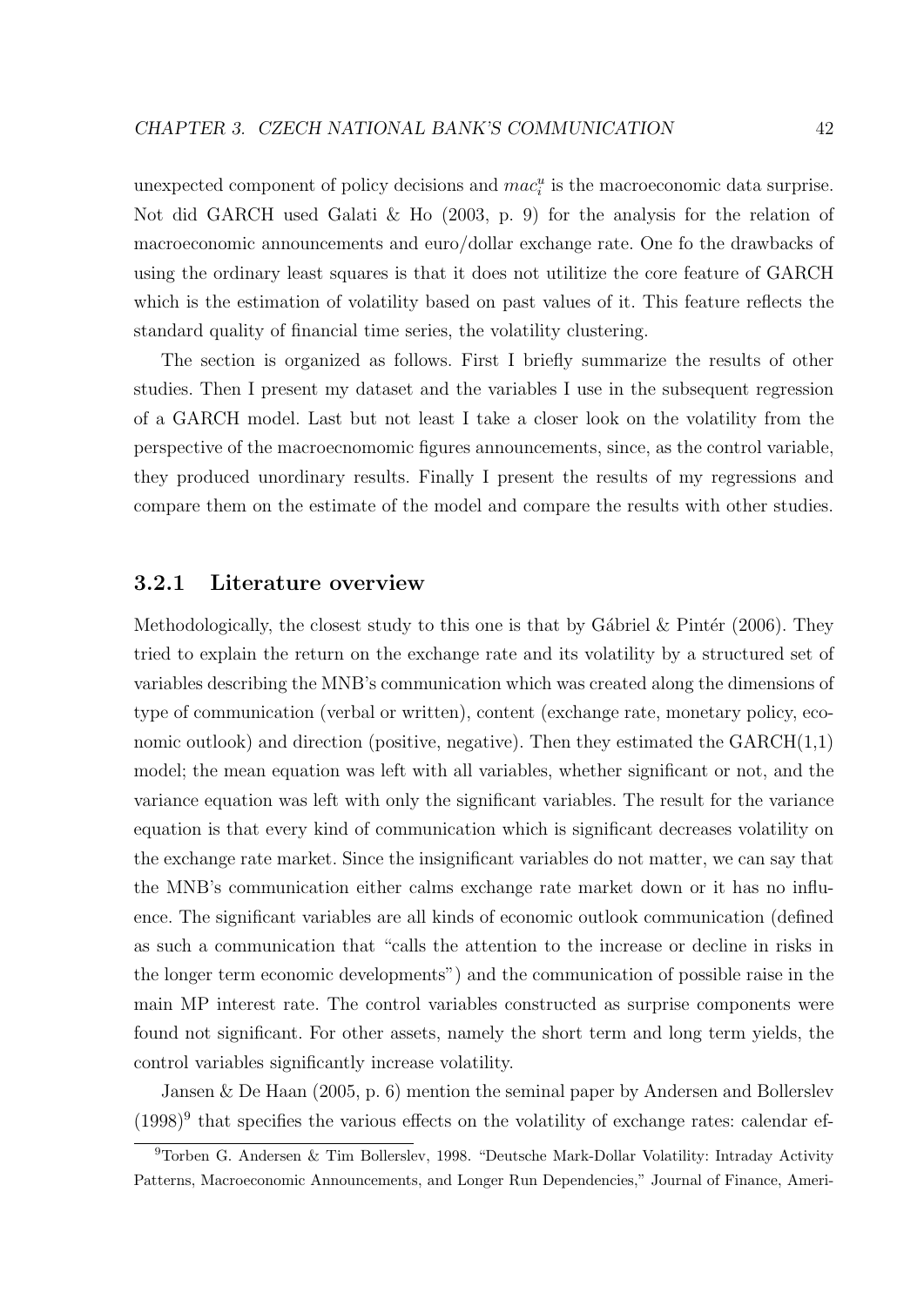fects (intraday, weekly, holiday, time-change), macroeconomic announcements effects and 'interdaily volatility dependencies'. Andersen and Bollerslev conclude that in explaining overall volatility, the announcements effect is secondary to the other two effects; however, the authors say that the effect of the announcements is large.

[Jansen & De Haan](#page-71-4) [\(2005\)](#page-71-4) analyse the influence of the ECB's communication on the euro-dollar exchange rate. Concerning calendar effects, they found lower volatility on Mondays and Fridays. Concerning communication effects, they considered, among others, statements

- from ECB's officials (a group including the executive Board) and found an unsignificant decrease of volatility on the day when the statement was published, and a significant increase one day after the statement was made;
- solely from the Executive Board's members, which insignificantly increased volatility.

To sum these results up, Hungarian central bank's talk decreases volatility of the exchange rate (Gábriel & Pintér, [2006\)](#page-71-1), while the talk of the European Central Bank has no significant influence, except of the positive effect in a one day lag.

Then there are many studies that analyse the relation of central banks communication and various yield curves. They differentiate the communication's content and reach mixed results. Some type of talk increases volatility of some yields while the other decreases. However, for the case of the Czech National Bank, [Rozkrut et al.](#page-73-1) [\(2007,](#page-73-1) p. 191) found that statements of the Bank Board, as well as minutes from the MP meetings increase volatility of prices of all examined interest bearing assets.

#### 3.2.2 The data set

In the following paragraphs I use variables  $eur$  (exchange rate  $CZK/EUR$ ), int\_dif (interest rate differential between 3M Euribor and Pribor rates), timing (comments weighted according to distance from Bank Board's MP meetings) and dummy varibles macro news and macro news2 which have value 1 if an official macroeconomic figure is released (see details below), events (macro news and a selection of important political, natural and economic events), comments (Bank Board's members comments occurrance), minutes (releases of minutes from the Bank Board's MP meetings), cbc (a release of minutes or a

can Finance Association, vol. 53(1), pages 219-265, 02.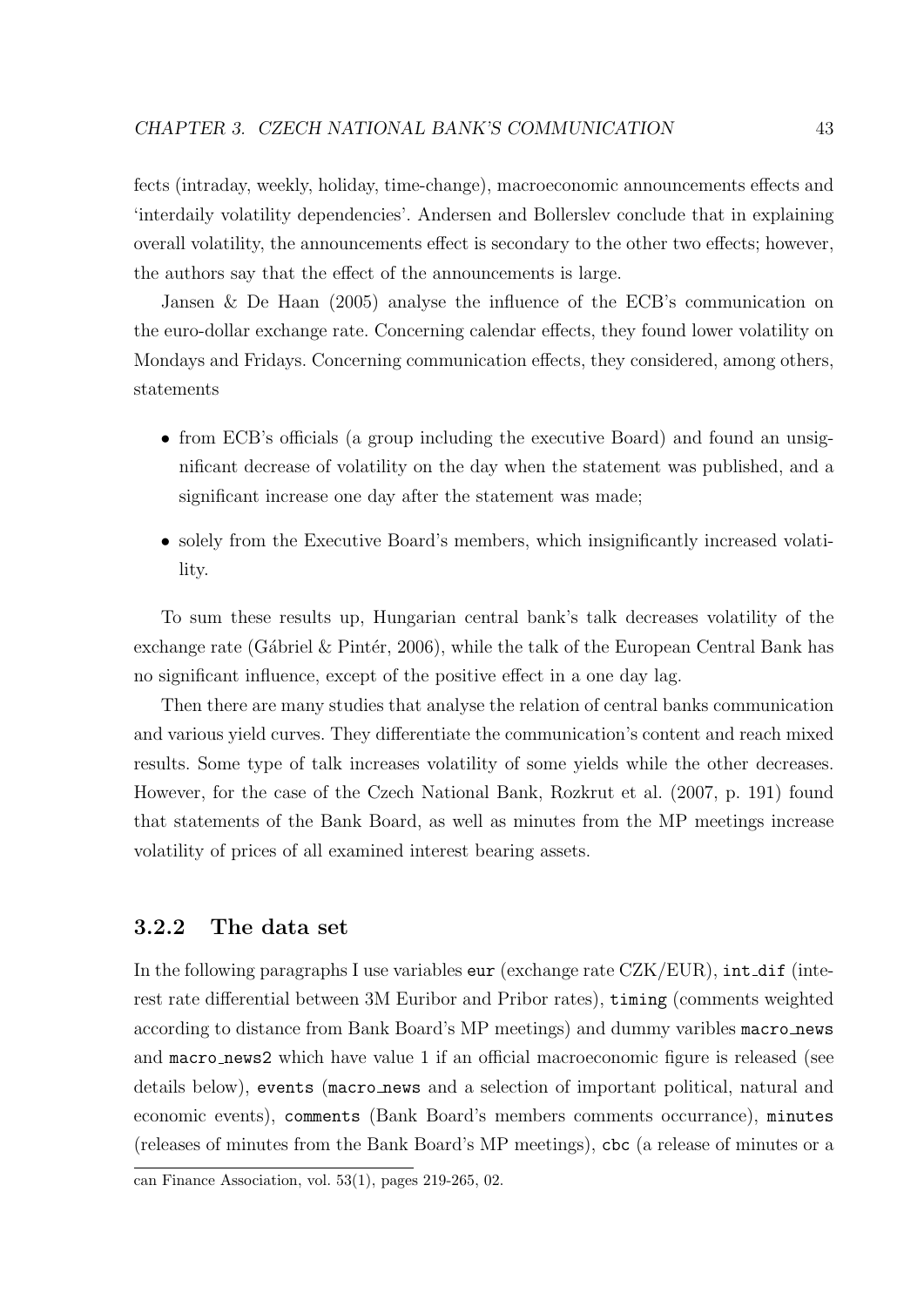commment in media), pre mn and pre mn2 (a macroeconomic figure announcement is due in a week, respectively in the second week from now), PPI (the PPI news was released; producers price index) , CPI (the CPI news was released), GDP (quarterly GDP), FT (foreign trade balance), PB (balance of payments). The detailed description of the variables follows.

- eur I obtained 535 observations of the exchange rate CZK/EUR from January 4, 2005, to February 14, 2007. The time series is plotted in Fig. [1.3](#page-27-0) and the return on it, plotted in Fig. [1.4,](#page-28-0) was constructed by taking first difference of the logarithm of it. The exchange rate in the examined period has been steadily appreciating after a three-month period of fluctuation at the beginning of 2005. By the end oo 2006, it depreciated. From Fig. [1.8](#page-31-0) it is clear that volatility was relatively highest in the beginning of 2005 (the period of fluctuation), followed by a relatively calm period of the stable appreciation and finally followed by a period of depreciation with high volatility. The aim of this study is to offer a structured view on the volatility from the point of view of the CNB's communication represented by minutes and comments.
- macro news Macroeconomic news reflect the macroeconomic condition of the economy and thus have influence on market participants expectations and subsequently on their behaviour that is reflected in volatility. To model the volatility as precisely as possible, it is necessary to pick up the moments of surprise on the market. To a certain degree of success, it can be done by using a dummy explanatory variable that has value 1 on the day when an important macroeconomic news is released. To be precise, the variable, as well as the variable comments, has value one not necessarily on the day of the release (althougn in practise most probably yes), but on the day when the release appears in the Reuters news stream which I use as a source of data in my data set. Controlling just for the day of the release (there is the possibility for controlling the effects on the subsequent day, for example) seems to be enough, since "after three hours most of the effect from the announcement has disappeared" as conclude for the case of  $DEM/USD$  exchange rate<sup>[10](#page-54-0)</sup> [\(Almeida](#page-70-3) [et al.,](#page-70-3) [1997\)](#page-70-3). On the other hand, [Evans & Lyons](#page-71-5) [\(2005\)](#page-71-5) findings provide "strong evidence that currency markets are not responding to news instantaneously", and that "news-induced changes in trading behaviour remain significant for days". [Jansen](#page-71-4)

<span id="page-54-0"></span><sup>10</sup>[DEM stands for the predecessor of Euro in Germany, the Deutsche Mark.](#page-71-4)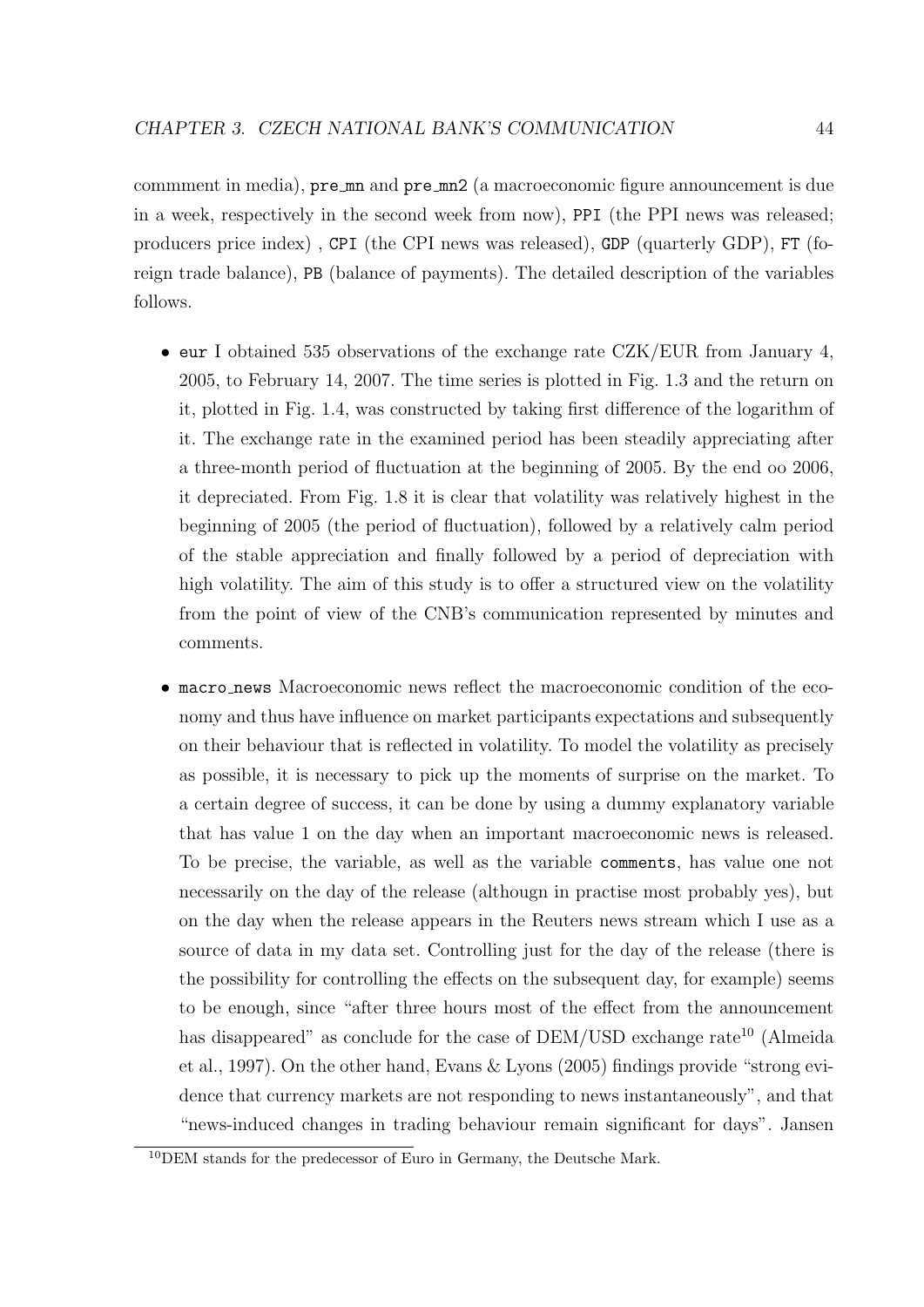[& De Haan](#page-71-4)  $(2005)$  comments this issue undirectly, talking about the use of highfrequency exchange rate observations: "If the effects of talking up the currency can only be observed using higher frequency data, ECB statements cannot be considered a very powerful instrument to influence developments in the foreign exchange market." However, one should take into account the degree of market-maturity. [Podpiera](#page-72-4) [\(2000\)](#page-72-4) found found in his analysis that "the Czech market lacks basic efficiency properties. It reacts to the expected part of the news announcement, and the adjustment is stretched over a period of several days." However, these findings are from year 2008 and the situation may be different today.

In my case, I control for the release of the PPI, CPI, quarterly GDP, balance of fo-reign trade,<sup>[11](#page-55-0)</sup> balance of payments,<sup>[12](#page-55-1)</sup> and for the days when the CNB's main policy interest rate was changed. As a source of these macroeconomic figures announcements I used Reuters. However, it should be noted that the release of macroeconomic announcements might be described with higher precision and effectivity by using a component of 'macroeconomic surprise' which is based on the difference between market expectations and the reality; Jansen  $\&$  De Haan [\(2005\)](#page-71-4) describe this 'news approach' to modeling exchange rates by the Eq. [\(3.1\)](#page-55-2):

$$
R_t = \alpha + \beta_1 (X_t^n - X_t^e) + \beta_2 Z_t + \varepsilon_t, \tag{3.1}
$$

<span id="page-55-2"></span>where  $R_t$  is the exchange rate return,  $\beta_1$  is the parameter of news on the exchange rate market and news is defined as the difference between new realizations of macroeconomic variables  $(X_t^n)$  and the expectations of them  $(X_t^e)$ , and  $Z_t$  is the matrix of control variables. The equation reflects the efficient market hypothesis according to which markets should move only in reaction to the unexpected news.

All of the aggregated announcements are also available in separate variables (ppi, cpi, gdp, ft, pb, board acted). Variable macro news2 is the same as macro news except of that it does not consider changes in CNB's main policy rate. In Fig. [3.4](#page-56-0) we see the distribution of comments (61 instances) and macroeconomics news releases (104) in time. The prior is distributed irregularly with long periods of silence in the last quarter of 2005, in the breaks of July and August of 2005 and November and December 2007. The latter is characterized by periodicity.

<span id="page-55-0"></span><sup>&</sup>lt;sup>11</sup>Managed by the Czech Statistical Office, available at  $http://tinyul.com/5ev38h$ .

<span id="page-55-1"></span><sup>12</sup>Managed by the CNB, available at <http://tinyurl.com/66m8pd>.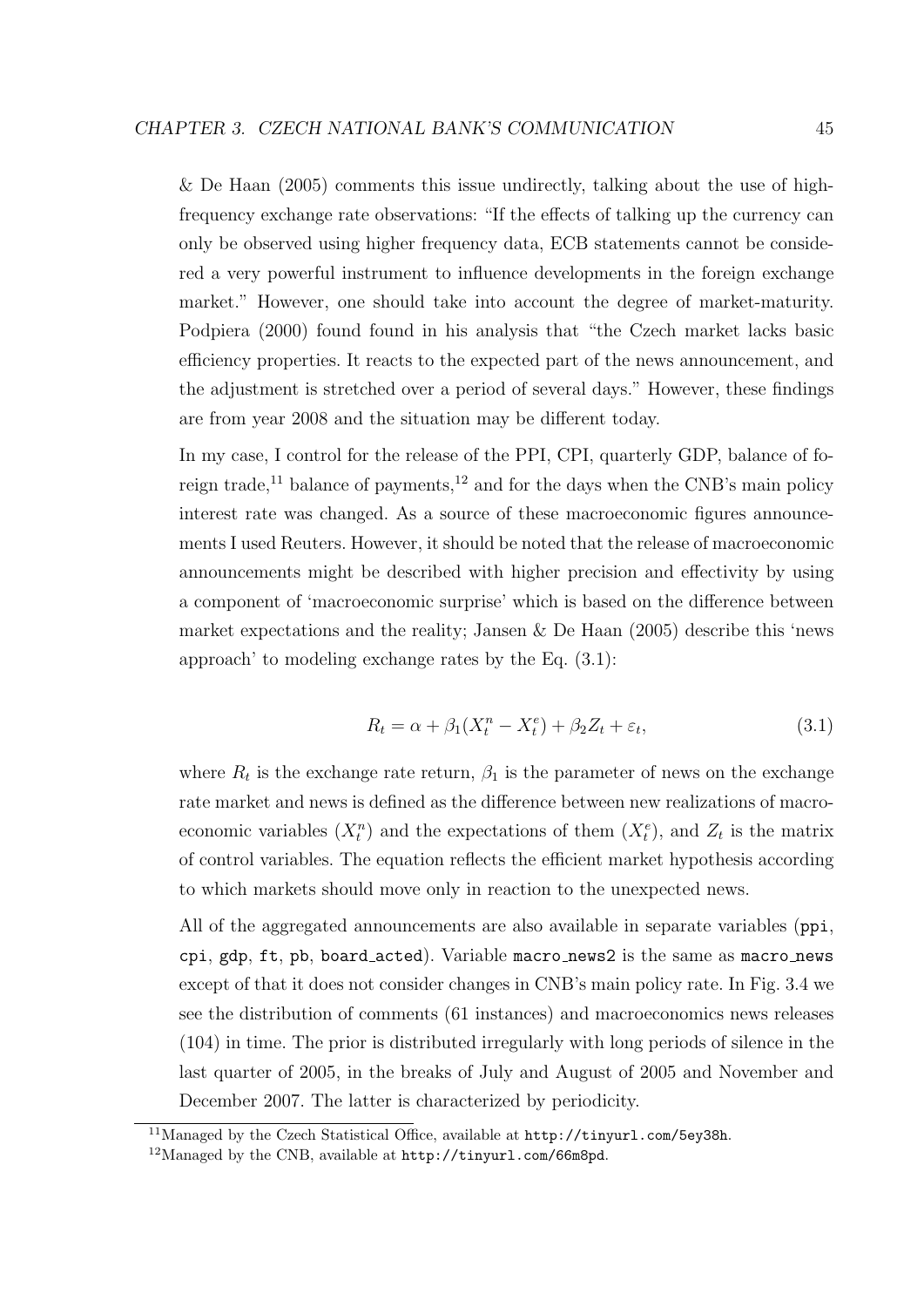- pre mn This variable checks for the period of seven days from today in which a macroeconomic figure announcement is due.
- pre mn2 The sense of this variable is the same as for pre mn except of the period, which is from 7 to 14 days from today.
- post mn This variable has value 1 if a macroeconomic figure announcement was released in past three days from today.
- <span id="page-56-0"></span>• board session This variable has value 1 for days in which the Bank Board met.



Figure 3.4: The distribution of comments (right) and macroeconomics news releases (left) in time.

- board session This variable has value 1 for days in which the Bank Board met.
- board acted This variable has value 1 for days in which the Bank Board changed CNB's main policy rate.
- comments The key (dummy) variable of this analysis shows whether there was a comment on a day or not. As a comment I take every written or oral expression of a member of the Bank Board towards the interest rates, economic outlook or the exchange rate. As a source of data I used the database of Reuters which is often used by financial institutions. Contrary to Gábriel & Pintér [\(2006\)](#page-71-1) I do not distinguish among content, type or the "direction" of the comments. Thus I cannot decompose the effects CNB's communication into particular parts. Instead I take a general look on the relation between Bank Board's MP meetings and the volatility of the return on the exchange rate CZK/EUR. The advantage of my approach is that I do not have to code the comments which can be ambiguous, to a certain degree. In Fig. [3.5](#page-57-0) we can see the histogram of comments distinguished by its distance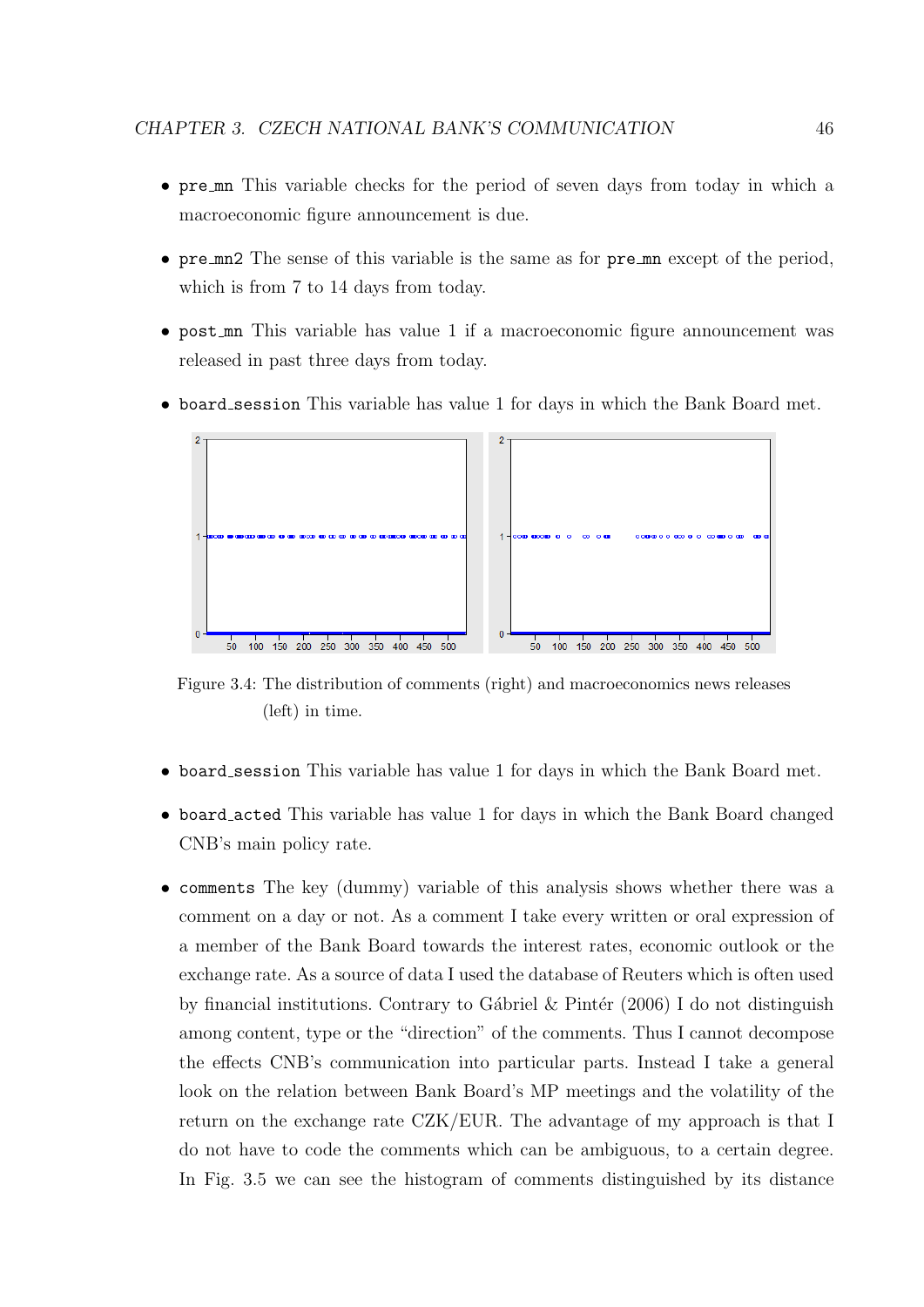from Bank Board's sessions; the closer, the higher the number (from 1 to 30). See Fig. [A.1](#page-75-0) for a comparison of the frequency of comments between the MP meetings across several central banks and the CNB; the time-occurence of the comments of Bank Board's members is similar to that of Federal Reserve's FOMC and Bank of England's MPC, i.e., gradually less and less dense as the meeting becomes closer, contrarily to the stable flow of comments of the members of the ECB's Governing Council.

<span id="page-57-0"></span>

Figure 3.5: The histogram of timing shows that in the period 2005-2007, comments of Bank Board members most often occured a week before its meeting. (The zero is the most often value; it marks days without any comments. The right panel is the zoomed version of the left panel.

- timing Comments that occur closer to the Bank Board meeting might have sounder influence than the more distant comments. This variable has values from 30 to zero. A comments that occurs on the day of Bank Board's meeting has 30, the comment from previous day has 29 and so on.
- minutes Minutes are a brief but insightful records of the meetings of the Bank Board released eight days after the MP meeting describing the arguments that were heard before voting on the possible measures the Board may take.
- cbc This variable has value 1 if variable comments or minutes has value 1.
- int dif The difference between three-month Pribor and Euribor rate represents the difference between main policy rates in Eurozone and the Czech Republic.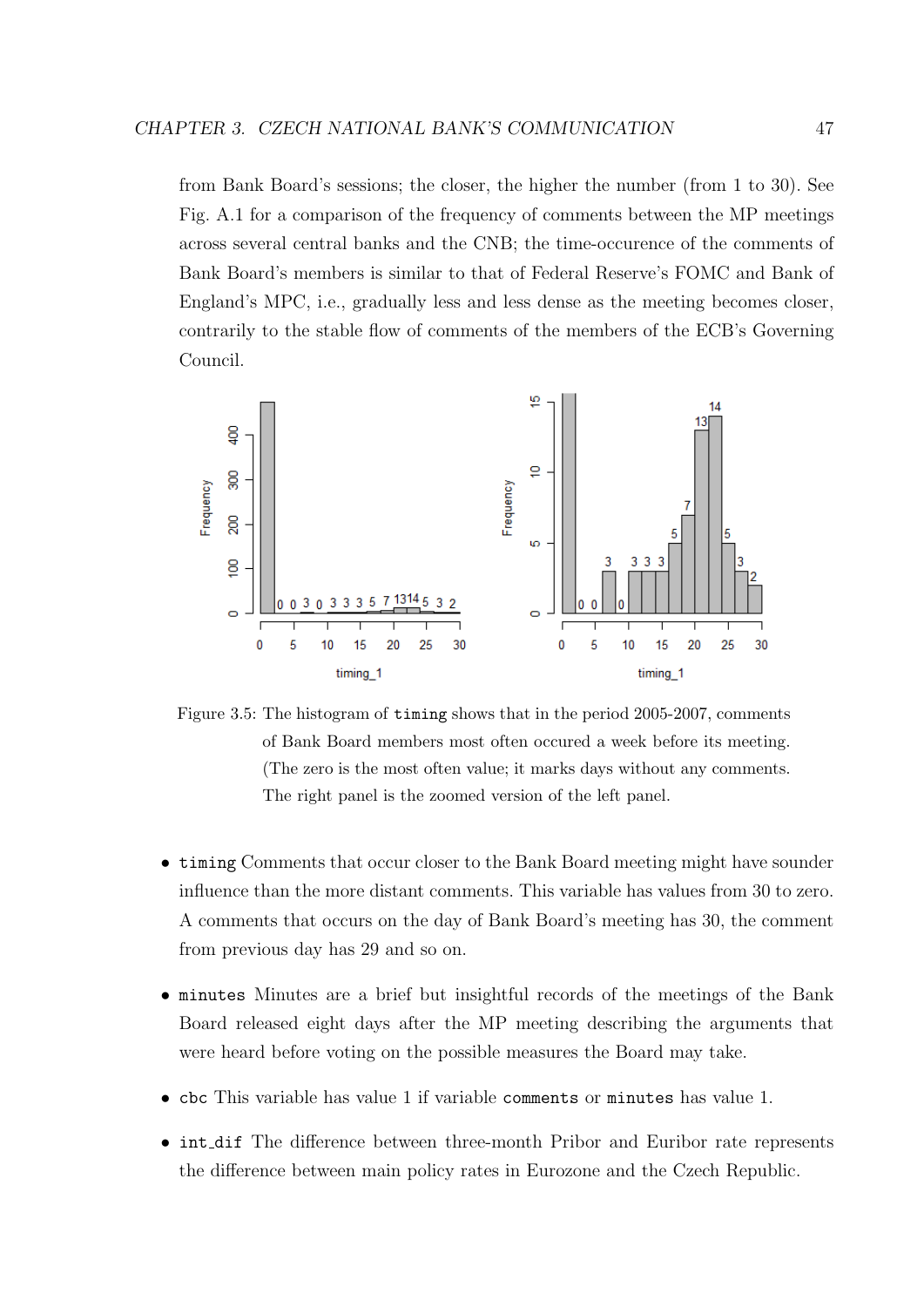• events This variable marks by value 1 these events: macro news and a selection of important political, business and natural events like terrorists attacks, referendum in France on the Eupoean Union's constitution, hurricanes in the United States, revaluation of the Chinese Yuan and so on.

#### 3.2.3 Assumptions

First, I will consider the time series whose volatility is to be modeled. Then I will check whether all assumptions of proper use of the modeling methods hold; if they do not, I will try to find an alternate solution. Then I will try to estimate the mean equation and the variance equation. The latter is the part I am primarily interested in. By including external regressors in the equation, we can measure their significance and the direction and the magnitude of their influence on volatility.

There are several reasons why the already mentioned empirical studies of central bank communication do not model the level of exchange rate but instead its change (i.e., return) or the logarithmic change. First, market is generally interested in the volatility of return, and secondly and more importantly, level of exchange rate rarely is a stationary time series (for our case see Fig. [1.3,](#page-27-0) while the yield of the exchange rate usually is (for our case see Fig. [1.4](#page-28-0) where the logarithmic return is plotted). Finally, in finance, logarithmic return is more often used because it has some desirable properties over the ordinary return.

A nonstationary time series has a trend. Regressing a trending variable against another, for example against time, leads a regression we call spurious. It suggests a strong statistical relationship where, in reality, a no economic relationship may exist. There are at least three types of statistical tests that recognise nonstationarity. The first are informal procedures, i.e., visual identification of a mean and variance that are fixed in time. The second type, which has already been mentioned in Section [1.1.1,](#page-14-0) is based on the fact that the value of the autocorrelation function of a stationary series falls as the number of lags becomes large. The Box-Ljung's Q statistics is tested against the null hypothesis that the autocorrelation coefficients are zero. Such a state would confirm the series to be stationary. Usually, this test is being used for testing of the presence for autocorrelation in residuals of a fitted model. The third type of tests are unit-root tests that try to estimate whether  $\rho$  in an AR(1) process  $y_t = \rho y_{t-1} + \varepsilon_t$  is strictly less than one or not. If it were not, then, based on the discussion of random walk in Section [1.1,](#page-13-0) the time series would be non-stationary.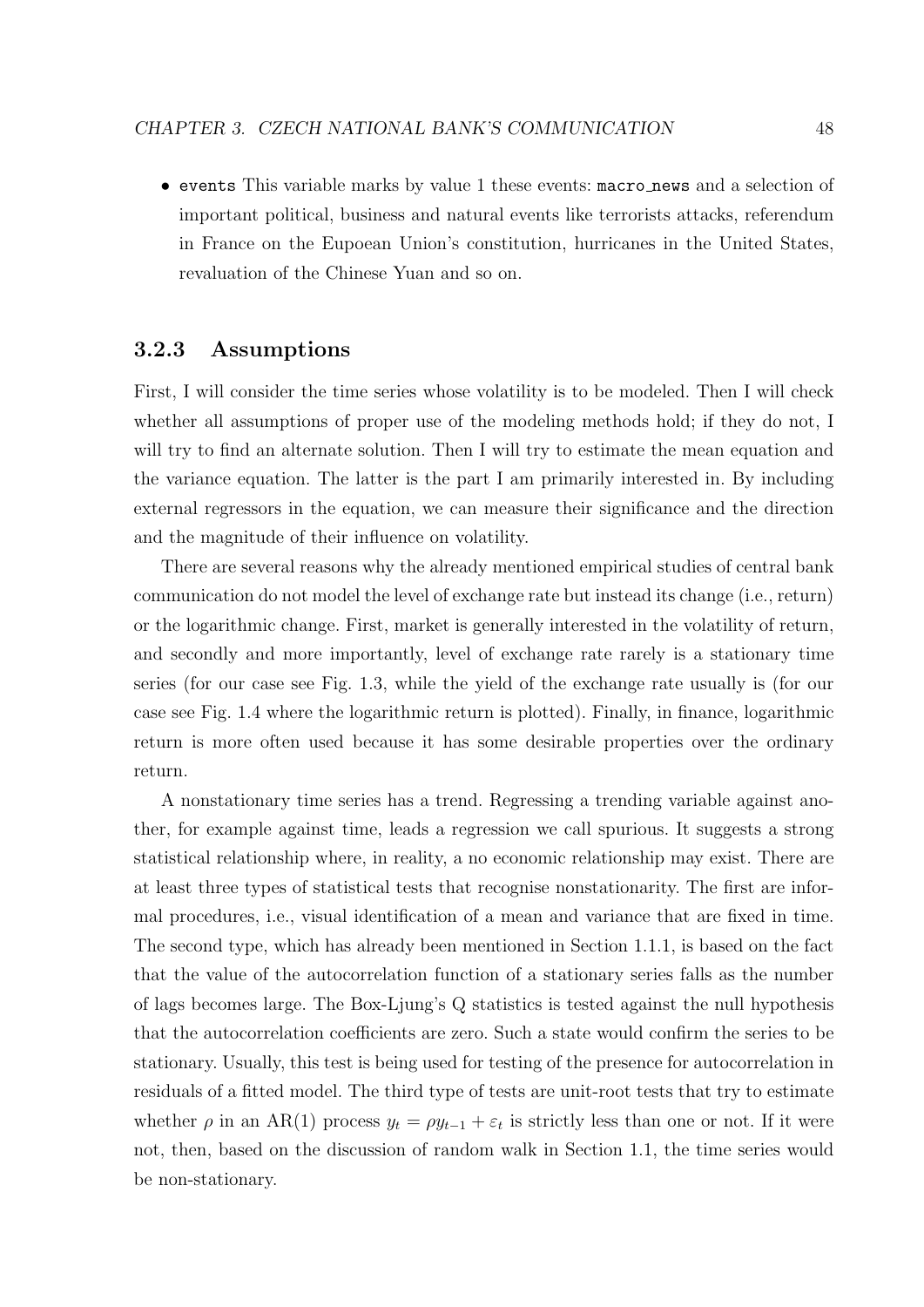Since the time series of the CZK/EUR exchngee rate is clearly non-stationary, I create the logarithmic return series  $d \log(eur) = \log \left( \frac{ER_t}{ER_t} \right)$  $ER_{t-1}$  $\big), t = 2, \ldots, 534$  which I will refer to as the returns series. To check whether the series is stationary we may examine Fig. [1.4](#page-28-0) which suggests stationarity. To confirm this hypothesis, let's check the correlogram in Fig. [3.6](#page-59-0) which plots the autocorrelation function. It suggests that there is no significant autocorrelation in the returns series. The Box-Ljung's Q statistic, for some lags, rejects the null hypothesis of zero autocorrelation coefficients on the significance level of 5 %. The final decision is made by the Augmented Dickey-Fuller (ADF) which strongly rejects the hypothesis of unit root. The returns series is thus stationary.

<span id="page-59-0"></span>

Figure 3.6: Autocorrelation function of the returns series.

#### 3.2.4 Modeling volatility and the central bank communication

The aim of this section is to answer questions on what effect does the CNB's communication have on the volatility of the return on CZK/EUR exchange rate. [Blinder et al.](#page-70-2) [\(2008,](#page-70-2) p. 29) define the basic idea of this type of analysis in the way that "if communication affects the returns on financial assets, the volatility of these returns should be higher on days of central bank communications, ceteris paribus, because the signals contain news." This is exactly what Gábriel & Pintér  $(2006)$  examined in their mean and variance model. However, their conslusion is reverse, mainly for the exchange rate and the short-term yield. On the other hand, the results of [Rozkrut et al.](#page-73-1) [\(2007\)](#page-73-1) are generally in accordance with the pattern [Blinder et al.](#page-70-2) [\(2008,](#page-70-2) p. 29) suggested.

The analysis uses for the regressions only the fact that an instance of communication occured, leaving the content analysis for further examination. The communication is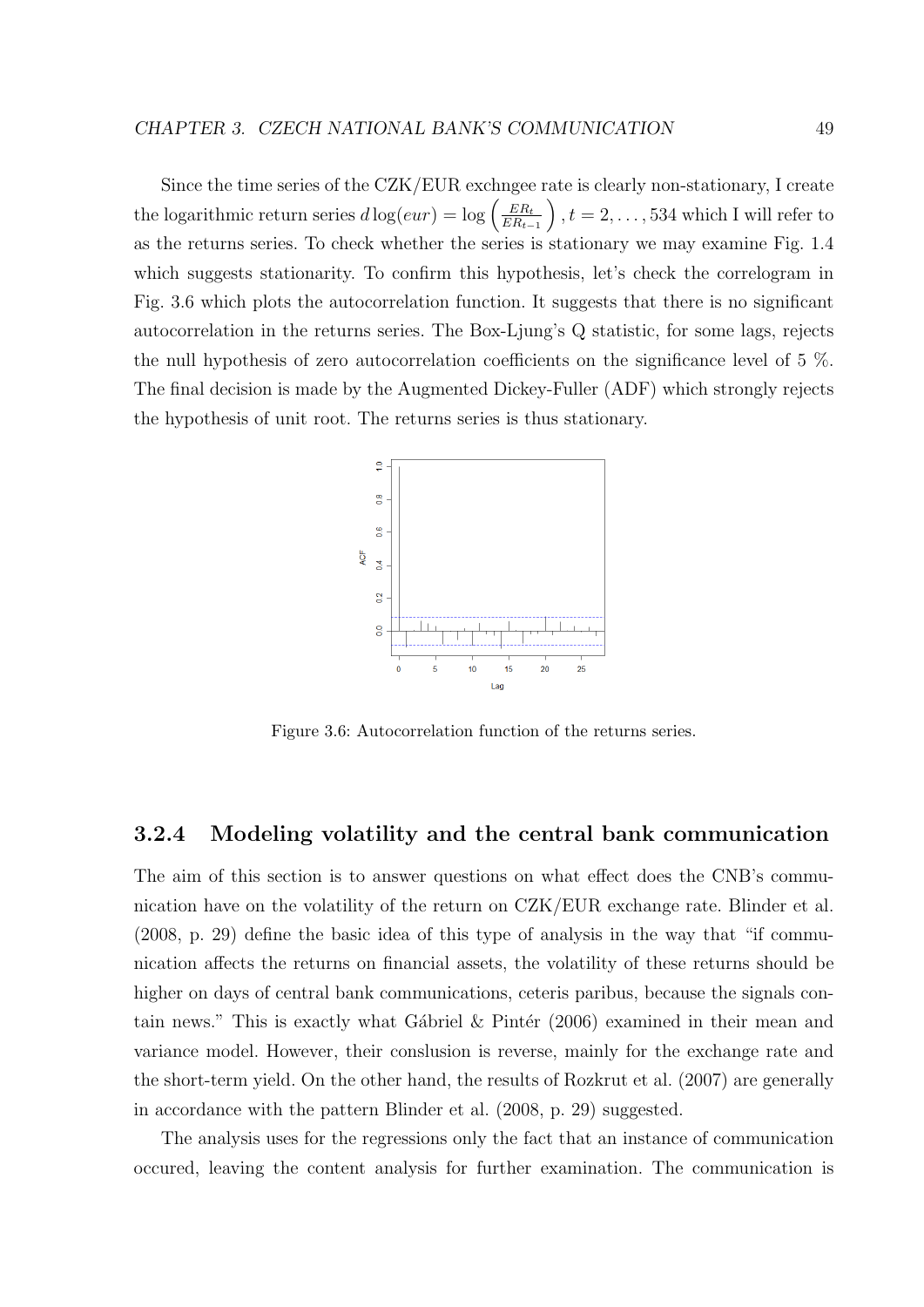described by the variable minutes; minutes are about a 1000 words descriptions of the Bank Board's meetings, released eight days after the meeting by the Bank Board. The unofficial, or less official, stream of communication is represented by the variable comments which catches all expressions of opinion of the members of the Bank Board in the period between monetry policy meetings.

[Blinder et al.](#page-70-2) [\(2008\)](#page-70-2) list problems of the volatility analysis. To catch the effects of communication, one should ideally control for all other possible sources of volatility; the volatility may then be caused by communication itself and not only by the content of the communication.

In the two following regressions I use two control variables. The interest rate differential reflects the difference between main policy rates in Czechia and the Eurozone. Macro news is a dummy variable that marks the announcement of various macroeconomic figures. To increase the controlling power, I checked the results listed below by using the variable events instead of macro news; the prior includes a selection of important world events. The results remained as they were. As the regression tool, I use  $GARCH(1,1)$ , described in equation [1.16,](#page-21-0) as it suits the needs best. The mean equation consists of only a constant since no ARMA behaviour was recognised. Each regression has been checked for the presence of ARCH effects in residuals, with the result of not rejecting the null hypothesis of no further ARCH processes. The correlograms of squared residuals after GARCH estimation were also checked with no problematic results.

#### 3.2.4.1 Volatility and minutes

The first regression asks what is the influence of the release of the document that describes the discussion of the Bank Board of the CNB prior to its decision on the main policy rate of the CNB. The result is summarized in Table [3.1.](#page-61-0) In the variance equation

 $GARCH = C(2) + C(3) * RESID(-1)^2 + C(4) * GARCH(-1) + C(5) *INT_DIF +$ + C(6)\*MACRO\_NEWS + C(7)\*MINUTES

all explanatory variables are very significant, except of the ARCH term. Interest rate differential, intuitively, adds to volatility. Since minutes are a record of the Bank Board's discussion, it might also be considered to be intuitive that their publication adds to volatility. Market participants cannot be sure what to take of the message minutes bring. On the other hand, the releases of macroeconomic announcements lower volatility. Their calming effect stems from the power to effectively confront market expectations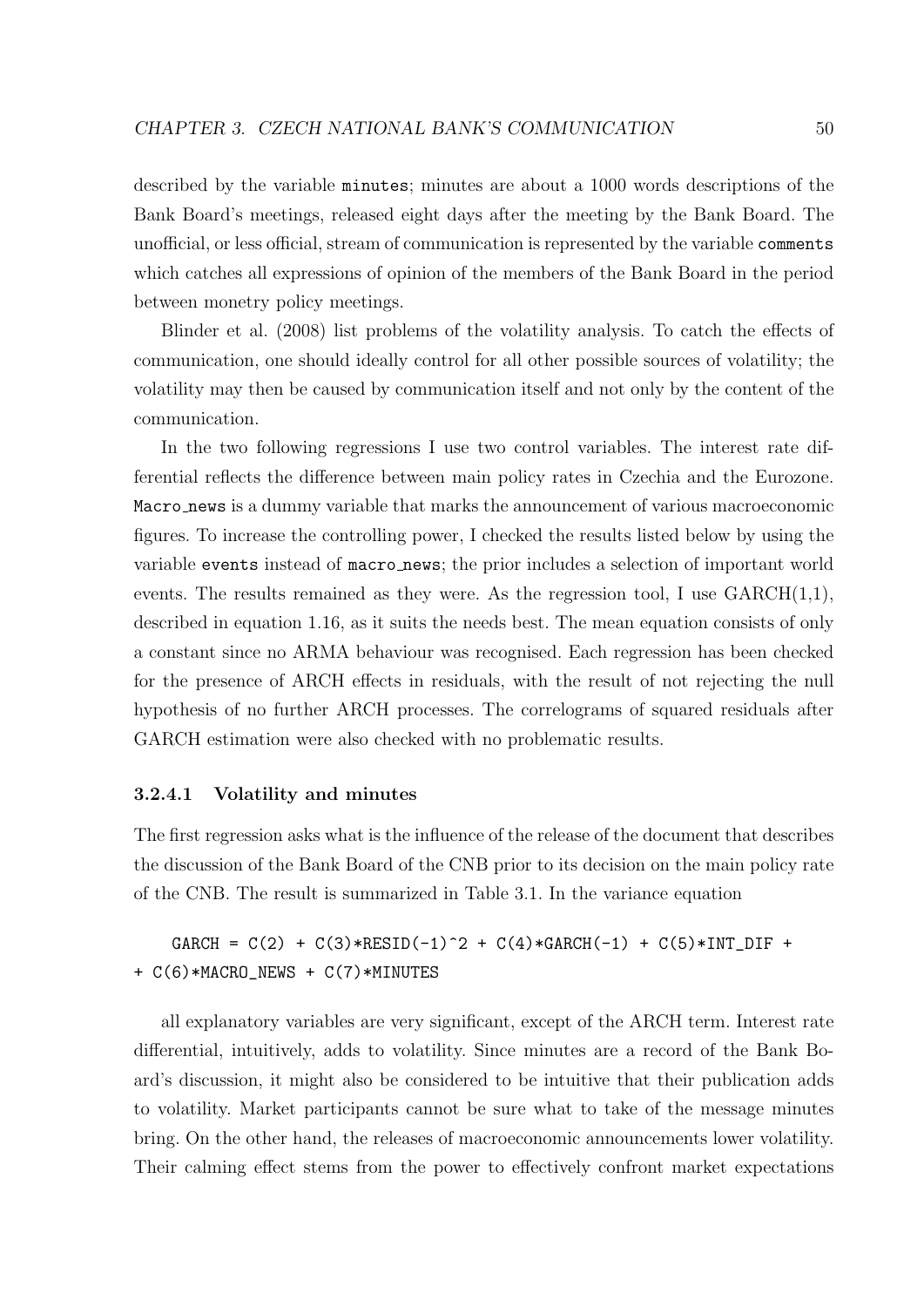with reality, i.e., limiting uncertainty that causes the exchange rate swings. Markets are probably nervous in the time when the macroeconomic figures are coming. We might even imagine that the main exchange rate movers regard the Czech economy as emerging and thus unstable and thus in need of exact figures; however, this is just a help in the understanding of the interpretation.

| Variable          | Coefficient        | Std. Error | p-value |  |  |
|-------------------|--------------------|------------|---------|--|--|
| Mean Equation     |                    |            |         |  |  |
| $\mathcal{C}$     | $-0.000124$        | 0.000118   | 0.2964  |  |  |
| Variance Equation |                    |            |         |  |  |
| $\mathcal{C}$     | 5.13E-07<br>***    | 1.72E-07   | 0.0029  |  |  |
| $RESID(-1)^2$     | 0.009607           | 0.009834   | 0.3286  |  |  |
| $GARCH(-1)$       | $0.950667$ ***     | 0.016814   | 0.0000  |  |  |
| <b>INT DIF</b>    | 3.77E-07<br>***    | $1.04E-07$ | 0.0003  |  |  |
| <b>MACRO_NEWS</b> | $-1.38E-06$<br>*** | 4.19E-07   | 0.0010  |  |  |
| <b>MINUTES</b>    | ***<br>5.51E-06    | 1.24E-06   | 0.0000  |  |  |

<span id="page-61-0"></span>Table 3.1: Explaining volatility by the releases of minutes.

Asterisks \*\*\*, \*\*, \* indicate significance at the

99%, 95% and 90% levels, respectively.

#### 3.2.4.2 Volatility and minutes and comments

Modeling volatility by minutes and comments leads to, at least on the first sight, surprising results. Adding comments to the explanatory variables next to minutes forces minutes to change the direction of their relases effect. Now, macroeconomic news announcements, comments occurence and the minutes releases all cool volatility down. The reason may lie behind the fact that minutes have insufficient level of explanatory power, which, on the other hand, comments supply. The conclusion for minutes at the end fo the day is that their influence is not robust. The negative effect for comments and minutes suggests that they help market participants understand the behaviour and expected path of the policy action of the CNB's Bank Board.

[Rozkrut et al.](#page-73-1) [\(2007\)](#page-73-1) has examined market yields and found that on the Czech market, CNB's communication and its minutes increase volatility of interest bearing assets. [Jansen](#page-71-4) [& De Haan](#page-71-4) [\(2005\)](#page-71-4) found that statements from the ECB add to volatility, but only one day after they were made public, otherwise not. On the other hand, the results of Gábriel  $\&$  Pinter [\(2006\)](#page-71-1) are quite on line with the results of this regression because the comments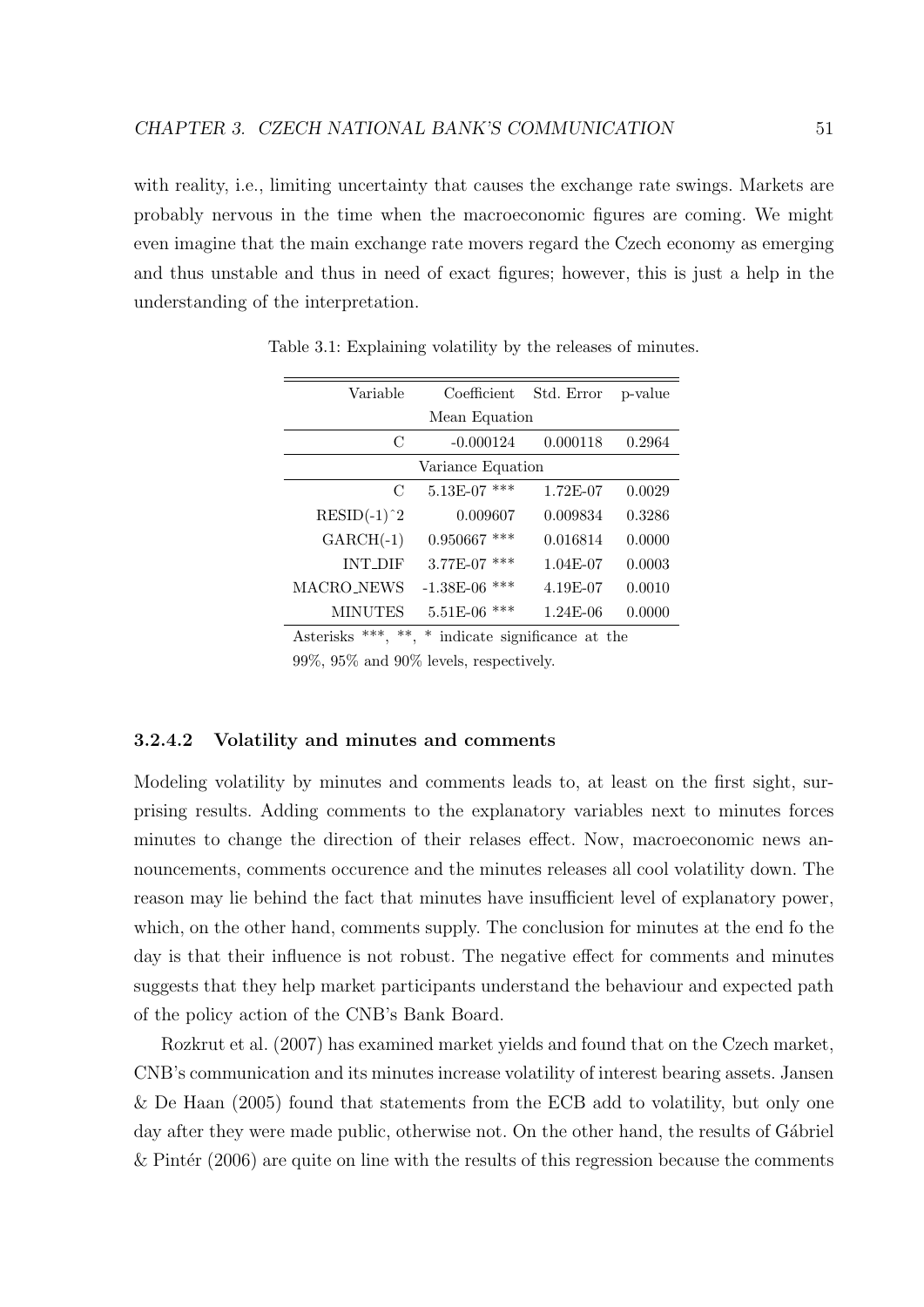from the members of the MNB's Monetary Council have calming effect on the volatility of the exchange rate between forint and euro.

The significance of the regression increases when we replace comments by weighted comments that reflect, as confirmed by its significance, the timing effect. Market participants probably step up their curiosity of the Bank Board's decision and thus might be more responsive to comments that occur closer to the meetings. The result of the regression of variance equation is in Table [3.2.](#page-62-0)

| Mean Equation     |                    |              |        |  |
|-------------------|--------------------|--------------|--------|--|
| Variable          | Coefficient        | Std. Error   | Prob.  |  |
| $\mathcal{C}$     | $-0.000119$        | 0.000210     | 0.5718 |  |
| Variance Equation |                    |              |        |  |
| $\mathcal{C}$     | $6.76E-06$<br>**   | $2.62E - 06$ | 0.0100 |  |
| $RESID(-1)^2$     | $0.149996*$        | 0.088074     | 0.0886 |  |
| $GARCH(-1)$       | 0.599990<br>***    | 0.153141     | 0.0001 |  |
| <b>INT DIF</b>    | 1.78E-06           | $1.22E-06$   | 0.1443 |  |
| MACRO NEWS        | $-3.53E-06$ *      | 1.87E-06     | 0.0600 |  |
| <b>MINUTES</b>    | $-5.45E-06$<br>*** | $1.51E-06$   | 0.0003 |  |
| TIMING            | $-1.58E-07$<br>**  | $6.52E-08$   | 0.0153 |  |
|                   |                    |              |        |  |

<span id="page-62-0"></span>Table 3.2: Explaining volatility by the releases of minutes and comments.

Asterisks \*\*\*, \*\*, \* indicate significance at the

99%, 95% and 90% levels, respectively.

The most straighforward way of demonstrating the GARCH's abilities in modeling time-varying volatility is the predicted conditional standard deviation series, plotted over the original series, thus identifying the periods of high and low volatility. In Fig. [3.7](#page-63-0) I compare three different series of conditional standard deviations with the returns series. One is from the model that models volatility by minutes, the second is from the model with minutes and weighted comments and the third is from a regression without external regressors. The second series forecasts the volatility of the original series more accurately then the first one which is generally slightly better than the ordinary series but fails to capture two spikes in the returns series. The second series suggests that the volatility of returns was especially high at the beginning of the year 2005 and at the end of 2006. In Fig. [A.2](#page-76-0) there is another comparison of the models, particularly of the variance series they generated. The left top one is from the second regression and it shows that the volatility has been steadily declining and that the depreciation of the Czech Crown at the end of 2007 was a big blow to volatility.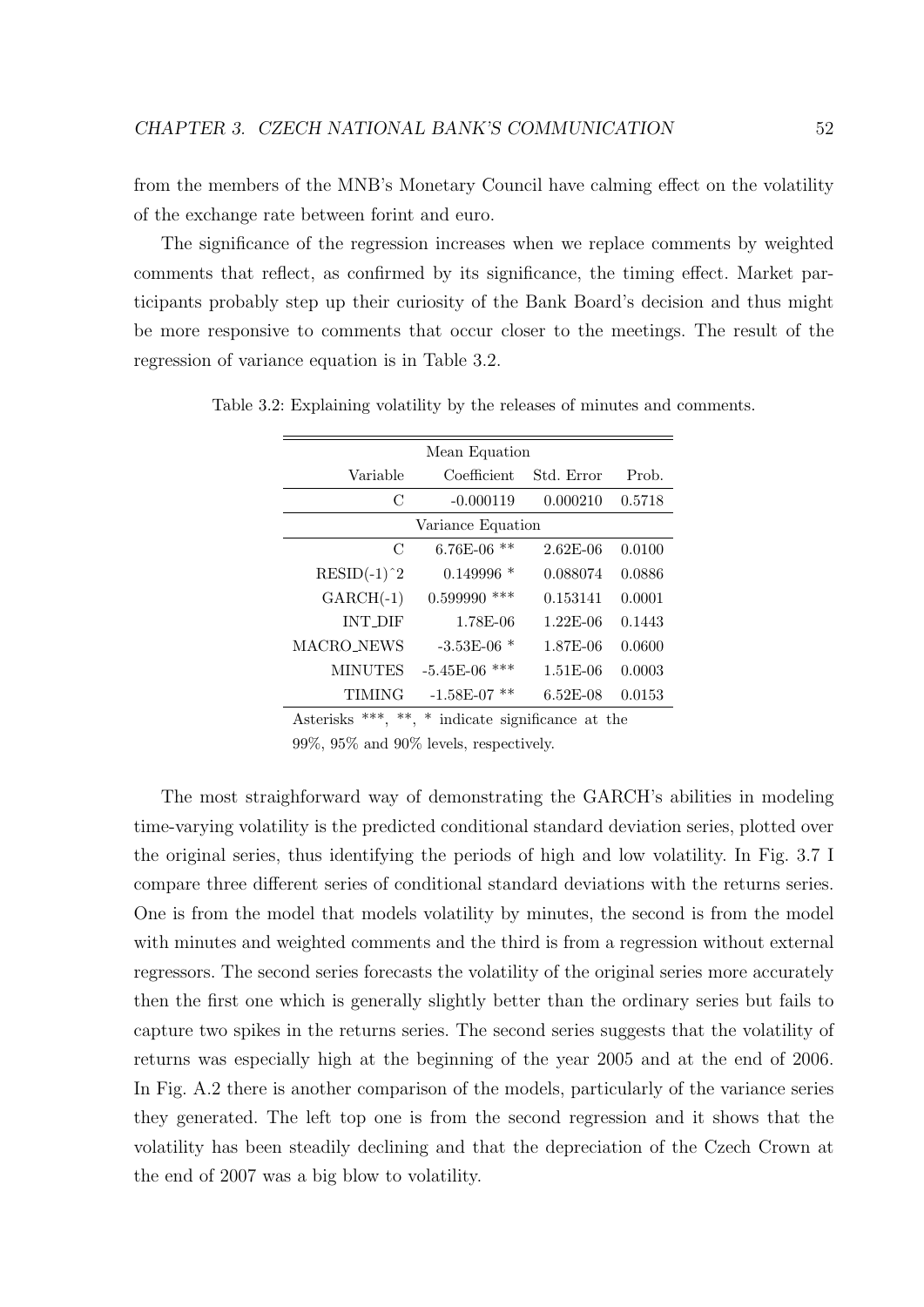<span id="page-63-0"></span>

Figure 3.7: Returns series and the estimated conditional standard deviations compared to a GARCH model without external regressors.

To sum up the findings up, I have discovered that the releases of minutes from the CNB's Bank Board's meetings significantly add volatility to the exchange rate market for CZK/EUR. However, when accompanied with the comments of the members of the Bank Board that occur between MP meetings, minutes and comments both cool market volatility down by shedding light on the uncertainty about the behaviour and future policy path of the Bank Board, which is consistent with the general conclusion of Gábriel & Pintér [\(2006,](#page-71-1) p. 27) for the case of Hungary that "the central bank communication either has no effect on the volatility of asset prices or reduces uncertainty." The control variable containing releases of macroeconomic news has been found with a significantly negative effect on volatility. I will talk about this particular result in next section.

#### 3.2.5 A closer look on the macro news

On the first sight, it is surprising that news about for example growth in producers and consumers prices should decrease volatility in markets including the exchange rate market,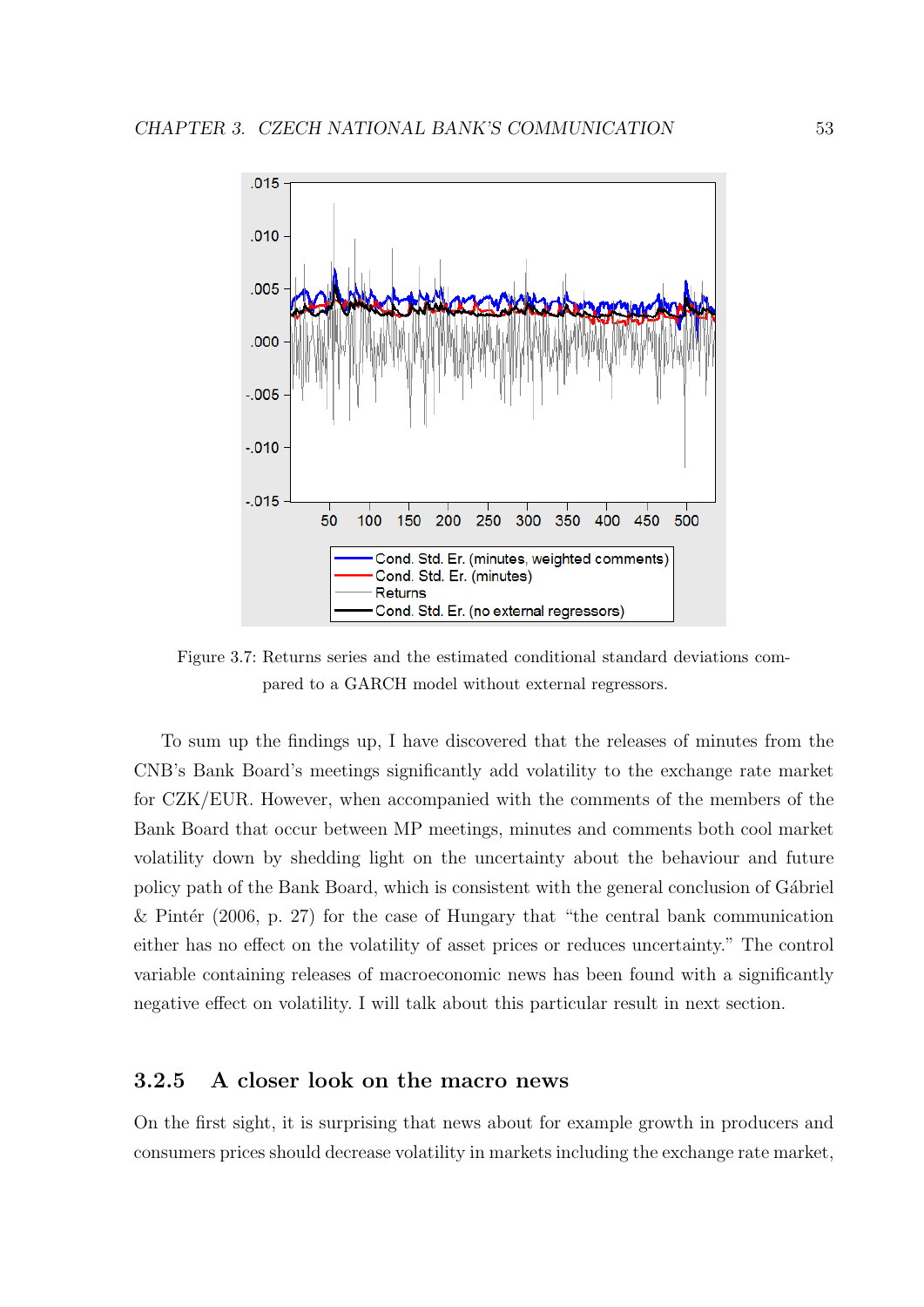because it is news. On the second look, it might seem natural because market participants estimate the growth in prices so as to avoid risk in medium and long term contracts. Exact figures from the (Czech) Statistical office pour certainty into their decision-making processes, making end to the pre-release speculative expectation-driven market operations (speculations).

In the preceding section I found that macroeconomic news releases overally decrease volatility. The term news might be misleading since I did not use the macroeconomic surprise component (for details, see Eq. [\(3.1\)](#page-55-2)). The result is surprising because one would typically assume news to support the business, i.e, amount of transactions. In the exchange rate market volatility is the higher the bigger are the swings of the level of the exchange rate which depend on the difference in demand and supply. The decrease in volatility of the return,  $ret_2 = \frac{ExRate_2}{ExRate_1}$  $\frac{ExRate_2}{ExRate_1}$  – 1, is in fact a slowdown in appreciation or depreciation, which occurs if demand and supply, for example, for the Czech crown, get closer to each other.

It is difficult to identify the particular powers behind the decrease of volatility. Generally, it can be said that the figures straighten out the market expectations, confront them with reality, thus getting them closer to each other.

#### 3.2.5.1 Survey of literature on macro-news effects

The empirical studies on the effects of macroeconomic announcements have been older than their counterparts that analyse central bank communication. Some of them analyse solely the effects of releasing the news, others control the nature of the news, others examine the effects on a single market while others across markets. [Kim et al.](#page-72-5) [\(2004\)](#page-72-5) has found that "markets do not respond in any meaningful way to the act of releasing information by the government". For DEM/USD, releases of PPI and balance of trade were significant negatively, resp. positively, while for the JPY/USD, only nominal retail prices were significant, positively. Kim et al. have also studied the volatility under the flow of macroeconomic news releases differed according to being below or over market expectation. In that case, in the variance equation, only positive PPI remained negatively significant on DEM/USD market, on JPY/USD none remained significant. However, in the mean equation positive balance of trade news became negatively significant and the negative news vice versa. [Kim et al.](#page-72-5) [\(2004,](#page-72-5) p. 226) see the reason in the implication that increased spending (induced by the surplus on the current account) will purge imports which cause the currency to lose value. However, the authors probably do not consider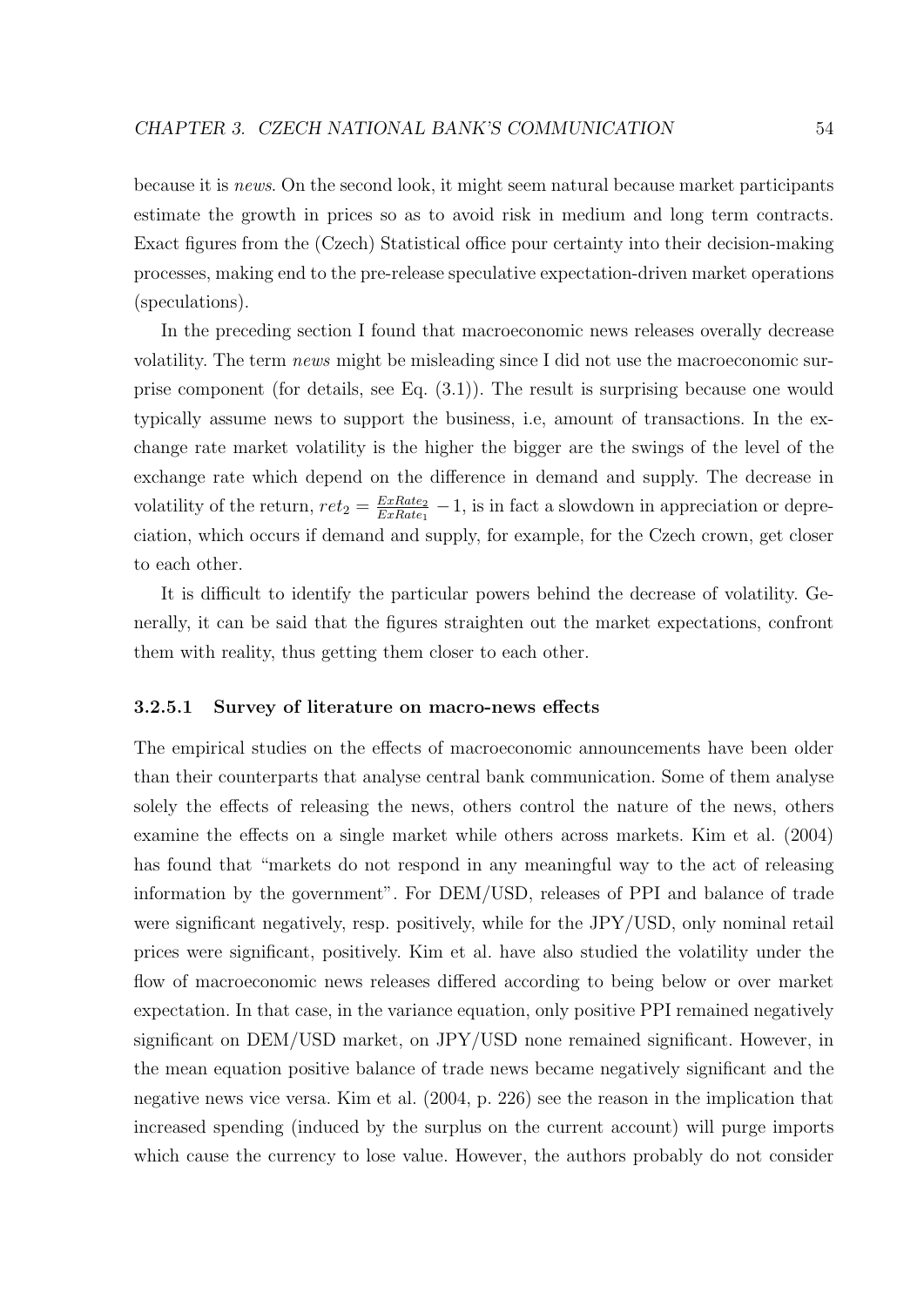the fact that exports push the value of the currency on the opposite direction. To sum the results up, [Kim et al.](#page-72-5) [\(2004\)](#page-72-5) have found that only the releases of PPI have consistently negative effect on volatility and that the balance of trade releases affect the mean of the return.

Kopecký [\(2004\)](#page-72-6) examined the exchange rate CZK/USD using high frequency data in relation to macroeconomic announcements emanating from both the United States and the Czech Republic. To analyse volatility, he calculated standard deviations of the returns on the exchange rate, leaving the method unspecified, with a link to [Ederington & Lee](#page-70-4) [\(1996\)](#page-70-4) who used the implied standard deviation, which is standard deviation (volatility) that yields the current market price in a particular pricing model. Kopecky used the series of standard deviations to visually depict the volatility of the return on the exchange rate for days both with and without any announcement(s). He found "a large spike between the time 8:00 and 8:10. This corresponds to the time when the announcements are released. During this time, the volatility is 7 times its average value over the graphed time interval where it remains practically flat" (page 17).

[Laakkonen](#page-72-7) [\(2004\)](#page-72-7) examined the impact of the US and European macroeconomic news on the USD/EUR exchange rate volatility using the Flexible Fourier Form method instead for the usual ARCH class of models, which "does not seem to work at all when modeling the intraday returns; this is due to the systematic periodical structure of volatility during the course of a day that ARCH models fail to consider." The most relevant conslusion of this study is that "macro news in general do increase the volatility" (page 36). The author also checked the volatility potential of so called no-news, i.e., those news for whom  $X_t^n - X_t^e = 0$  in Eq. [\(3.1\)](#page-55-2). The estimated parameter for the no-news is significantly positive and is higher than the parameters for all news and for the surprising news.

Eddelbuttel  $\&$  McCurdy [\(1998\)](#page-70-5) have examined the effect of general news on the volatility of the exchange rate  $\mathrm{DEM}/\mathrm{USD}$  measured in a high-frequency (5 minutes intervals)  $^{13}$  $^{13}$  $^{13}$ and concluded that the frequency of news and the interest rate differential significantly increase volatility of the exchange rate return.

Gábriel & Pintér [\(2006\)](#page-71-1) found no significant effect "of the surprise content of interest rate decisions and of the disclosure of macroeconomic data" on the volatility of the return on the exchange rate. For yield curves, [Rozkrut et al.](#page-73-1) [\(2007,](#page-73-1) p. 191) found mixed results for the Czech Republic; PPI release increases volatility of short-term yields, while the release of retail sales and GDP figures decrease; for 1Y and older maturities, the releases

<span id="page-65-0"></span><sup>13</sup>They used the data set 'HFDF93' collected by Olsen & Associates, available at [http://mihd.net/](http://mihd.net/kzq046m) [kzq046m](http://mihd.net/kzq046m), thus making it possible for reader to "check the results".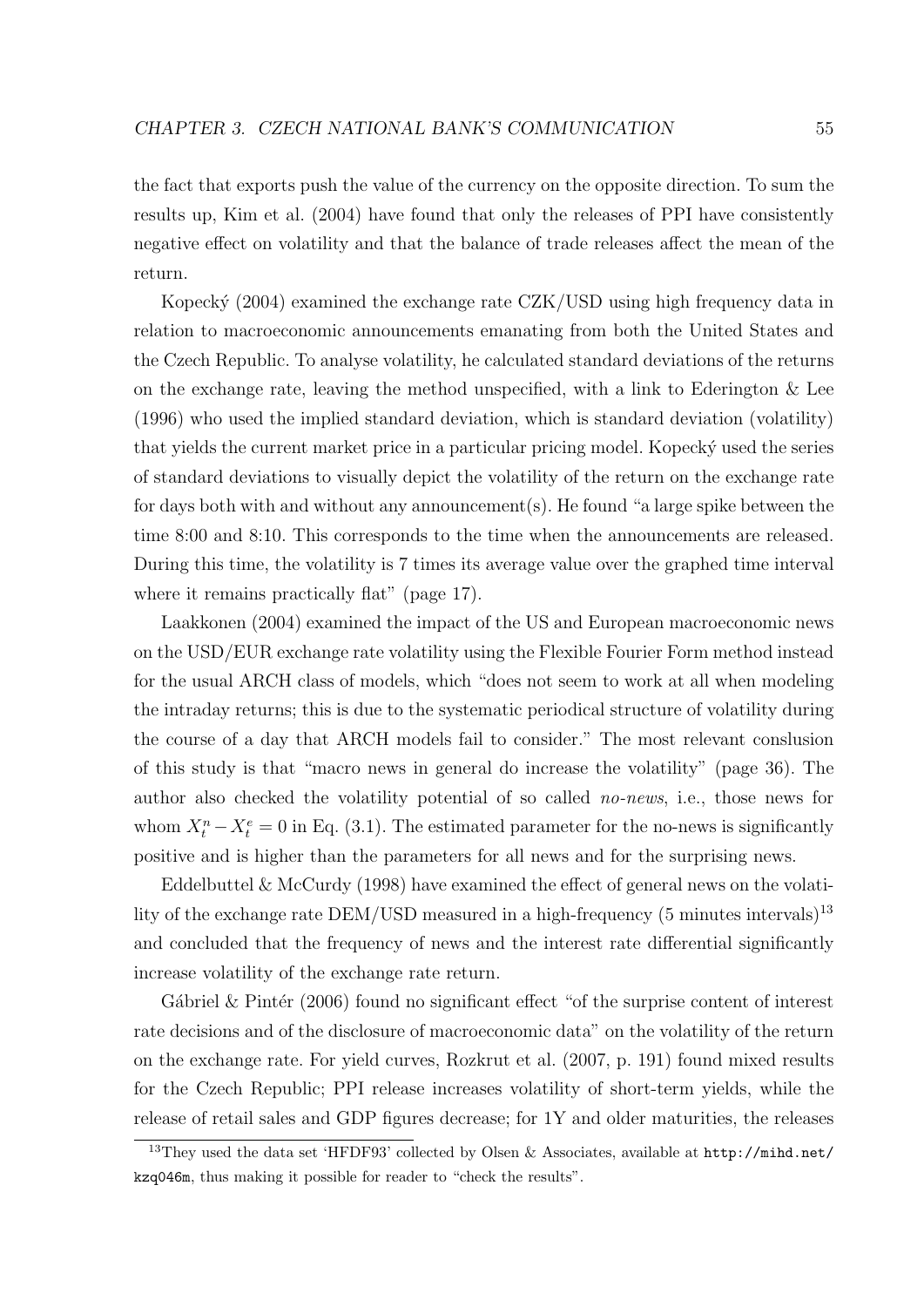generally decrease volatility.

To sum up the conclusions from the examined literature, there is no general conslusion. Some studies did not found any significant impact, some found mixed effects and some concluded that macro news increase volatility.

#### 3.2.5.2 Analysis of the macro news releases effect

Now I will try to disassemble the effects of the variable macro news on the volatility of the yield on CZK/EUR exchange rate. It consists of the releases of the PPI, CPI, balance of payments, current account balance (all monthly), quarterly GDP estimates and the Bank Board's acts (a no-act is not considered to be an act here). In the regression I will use only the releases of macroeconomic figures. I encountered one problematic issue. The presence of both the balance of payments release (pb) and the foreign trade balance cause other variables become insignificant. Therefore I excluded the variable on the foreign trade balance since it is included in the other variable. Contrary to preceding method of analysis, I included the variable pb into the mean equation since for a small open country it is highly relevant.

The result of the regression of the model which describes volatility and the mean of the CZK/EUR exchange rate market return by means of the macroeconomic news releases is depicted in Table [3.3.](#page-66-0)

| Mean Equation     |                   |            |        |  |  |
|-------------------|-------------------|------------|--------|--|--|
| Variable          | Coefficient       | Std. Error | Prob.  |  |  |
| $\mathcal{C}$     | $-0.000170$       | 0.000202   | 0.4000 |  |  |
| <b>PB</b>         | $0.001048$ ***    | 0.000304   | 0.0006 |  |  |
| Variance Equation |                   |            |        |  |  |
| $\mathcal{C}$     | 6.17E-06<br>***   | 1.86E-06   | 0.0009 |  |  |
| $RESID(-1)^2$     | 0.149826<br>***   | 0.052777   | 0.0045 |  |  |
| $GARCH(-1)$       | $0.599492$ ***    | 0.133927   | 0.0000 |  |  |
| <b>PPI</b>        | $-7.05E-06$ *     | $3.62E-06$ | 0.0513 |  |  |
| CPI               | $-8.19E-06$<br>** | 3.53E-06   | 0.0203 |  |  |
| GDP               | **<br>$-7.31E-06$ | 2.87E-06   | 0.0107 |  |  |
| РB                | **<br>$-7.17E-06$ | 3.45E-06   | 0.0378 |  |  |

<span id="page-66-0"></span>Table 3.3: Explaining volatility by the releases of macroeconomic announcements.

Asterisks \*\*\*, \*\*, \* indicate significance at the 99%, 95% and 90% levels, respectively.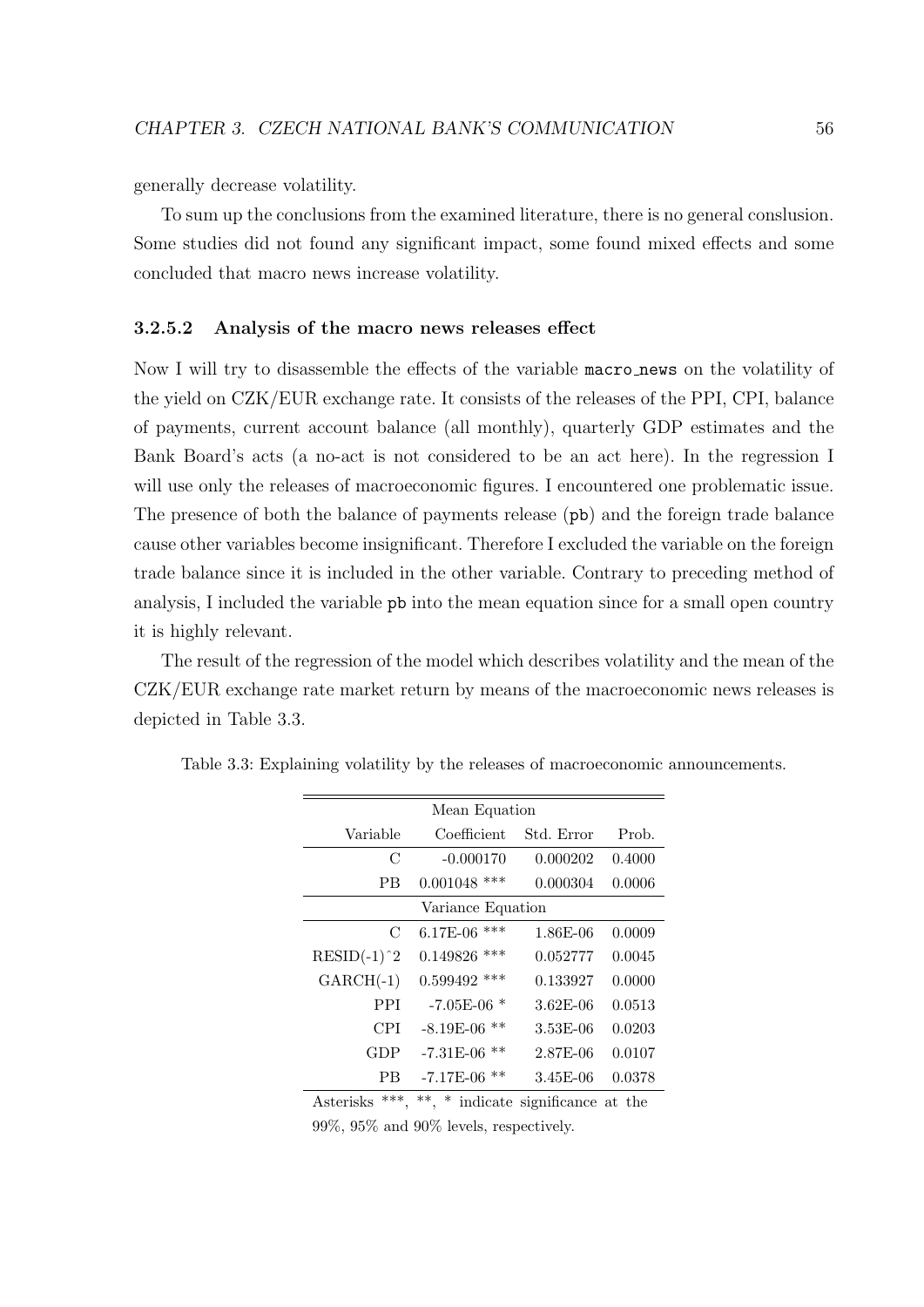I have found that the macroeconomic news releases in the examined period have been decreasing volatility of the exchangee rate return. All of them have been found with negative sign and significant. The release of PPI has been often found significant in similar studies; in [Kim et al.](#page-72-5) [\(2004,](#page-72-5) p. 225) it has the same sign. The balance of payments release in the mean equation has positive sign; since in the period of years 2005-2007, foreign trade balance was in surplus,<sup>[14](#page-67-0)</sup> we could apply the Kim's explanation of the foreign exchange market's behaviour–that the arrival of good news implies depreciation since higher subsequent spending in abroad will put downward pressure on the value of the currency.

To sum up the analysis of particular macroeconomic figures announcements effects, it was found that the the releases of information on the actual figures on PPI, CPI, GDP and balance of payments have significant negative effect on the volatility of the return on the CZK/EUR exchange rate. The mean of the return significantly increases on the day when a there is a release of the balance of payments figures. These results are unique in empirical literature which reports contrary or semi-contrary results; up to my knowledge, none of them found that all examined macro news releases decrease volatility.

It should be mentioned that from the economic point of view, the effect of considered variables on volatility is negligible and smaller than in the relevant studies, for example in the case of central bank communication (Gábriel & Pintér, [2006;](#page-71-1) [Rozkrut et al.,](#page-73-1) [2007\)](#page-73-1), and in the case of the analysis of the macroeconomic news announcements [\(Kim et al.,](#page-72-5) [2004;](#page-72-5) [Eddelbuttel & McCurdy,](#page-70-5) [1998\)](#page-70-5).

<span id="page-67-0"></span><sup>14</sup>Source: CNB's website, see [http://www.cnb.cz/cs/statistika/platebni\\_bilance\\_stat/](http://www.cnb.cz/cs/statistika/platebni_bilance_stat/).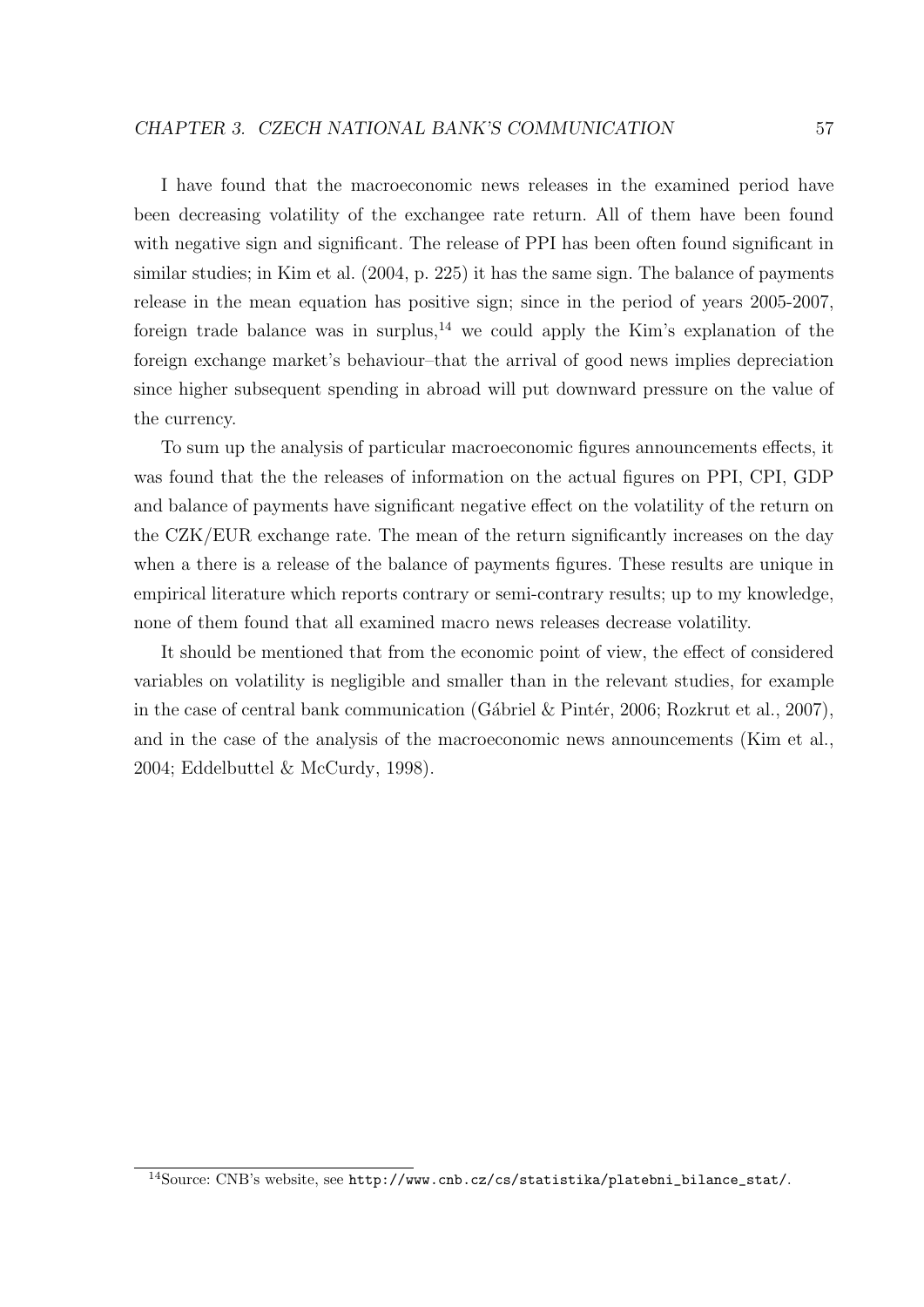# Conclusion

I attempted at working up a study on the communication of the Czech National Bank. I surveyd the literature that copes with the communication of central banks in different ways. In accordance with recent trends, I analysed econometrically the influence of the Czech National Bank's communication on the volatility of the return on the CZK/EUR exchange rate, using the GARCH model which I presented first. Overreaching the original outline of this study, I tried to analyse in detail the effect of macroeconomic announcements relases on the volatility.

First, I found that the effect of the releases of minutes, which are the interpreted record of the monetary policy meetings of the decision making body of the Czech National Bank, the Bank Board, is not robust. Alone, they increase the volatility. On the other hand, together with the comments of the CNB's Bank Board members, they calm the volatility down, as well as the comments alone. This finding is in line with the conclusion of Gábriel & Pintér [\(2006,](#page-71-1) p. 31). Second, I found that the fact of releasing a macroeconomic figure also lowers volatility of the exchange rate return. Results of similar studies are mixed but none of them reports negative effect on volatility for all examined figures releases.

The negative effect on volatility of both the CNB's communication and the macroeconomic news releases might be explained by the fact that they pour information into the markets which, successfully, narrows expectations and helps in clearing of the forces of supply and demand for the foreign currencies.

The study I realized could have been made more precise by confronting the macroeconomic announcements with the expectations of market participants, whose forecasts are regularly published by news agencies.

As a suggestion for future research in this topic, I would name the influence of the statements by politicians that have various interests, reflecting interests of various interests groups, in face of the appreciating Czech currency. The development is expected to be peculiar given the approaching acception of the euro. Secondly, choosing from the list of open topics in [Blinder et al.](#page-70-2) [\(2008,](#page-70-2) p. 58), I like the question of central bank commu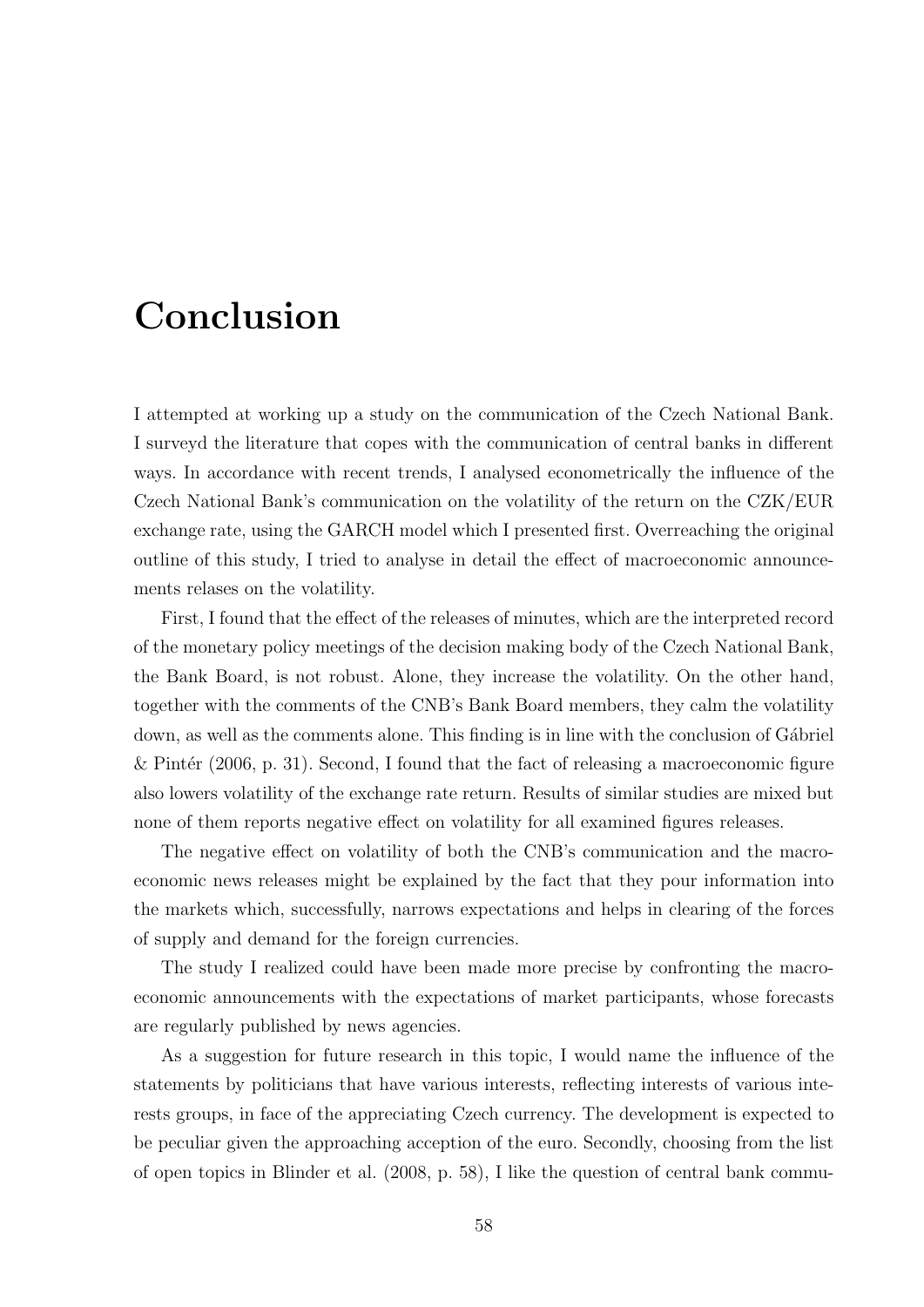nication and the general public (instead of financial markets). In the Czech Republic, for example, more and more people are interested in the strength of the crown and express their views in public, while the level of interest rates has always been a topic of common conversation, not only among mortgages holders.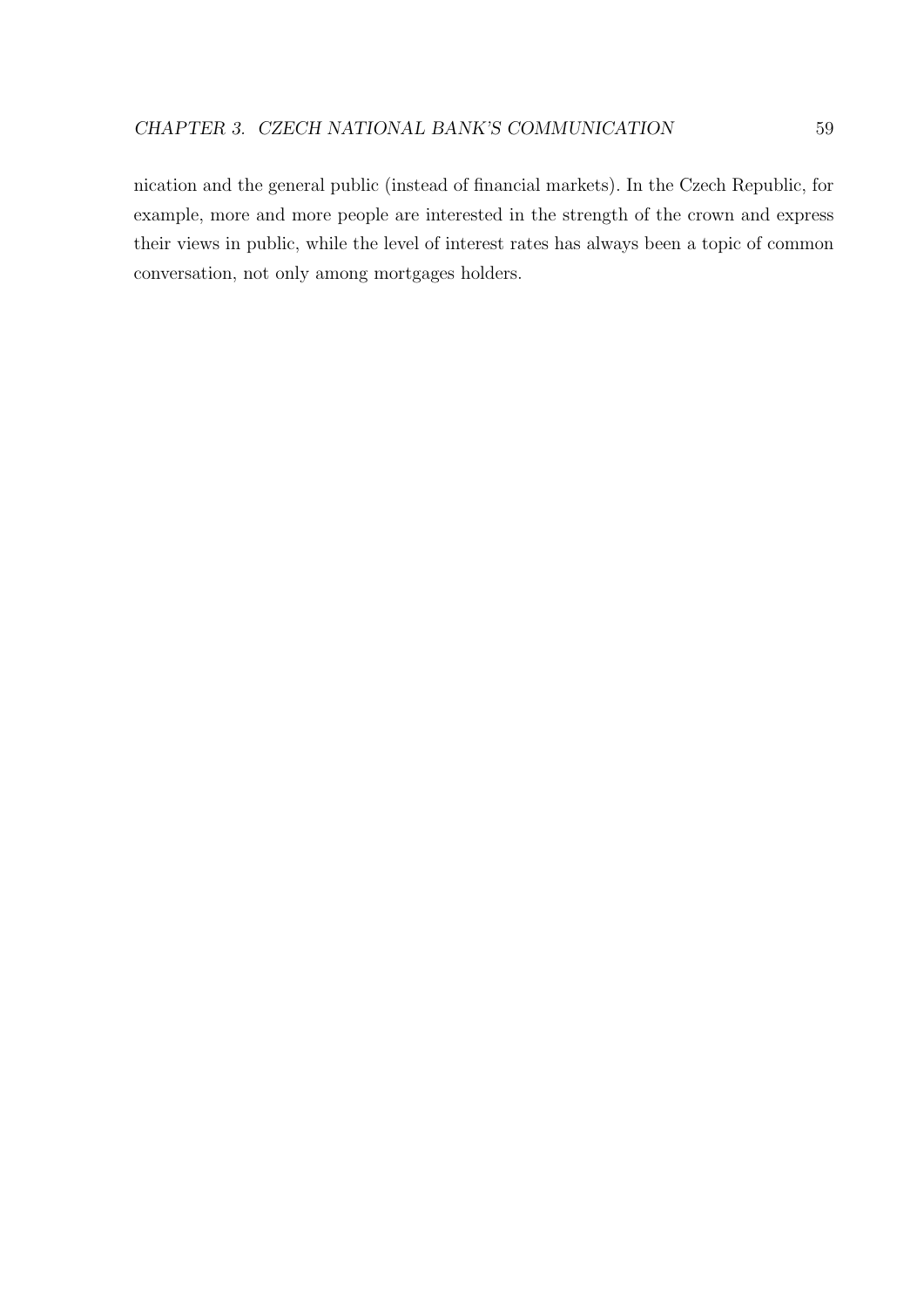### References

- <span id="page-70-3"></span>Almeida, A., Payne, R., & Goodhart, C. (1997). The Effects of Macroeconomic News on High Frequency Exchange Rate Behaviour. FMG Discussion Papers dp258, Financial Markets Group.
- <span id="page-70-1"></span>Amato, J., Morris, S., & Shin, H. S. (2003). Communication and Monetary Policy. Levine's Bibliography 506439000000000330, UCLA Department of Economics.
- Bernanke, B. S. (2004). Remarks by Governor Ben S. Bernanke At the Meetings of the American Economic Association, San Diego. Technical report, The Federal Reserve Board.
- <span id="page-70-2"></span>Blinder, A. S., Ehrmann, M., Fratzscher, M., Haan, J. D., & Jansen, D.-J. (2008). Central Bank Communication and Monetary Policy: A Survey of Theory and Evidence. Technical report, NBER Working Paper No. 13932.
- Bollerslev, T. (1986). Generalized Autoregressive Conditional Heteroskedasticity. Journal of Econometrics, 31, 307–327.
- Bollerslev, T., Chou, R., & Kroner, K. (1992). ARCH Modeling in Finance: A Review of the Theory and Empirical Evidence. Journal of Econometrics, 52, 5–59.
- <span id="page-70-0"></span>Chortareas, G., Stasavage, D., & Sterne, G. (2001). Does it pay to be transparent? International evidence from central bank forecasts. Bank of England working papers 143, Bank of England.
- <span id="page-70-5"></span>Eddelbuttel, D. & McCurdy, T. H. (1998). The Impact of News on Foreign Exchange Rates: Evidence from High Frequency Data. Technical report.
- <span id="page-70-4"></span>Ederington, L. H. & Lee, J. H. (1996). The Creation and Resolution of Market Uncertainty: The Impact of Information Releases on Implied Volatility. The Journal of Financial and Quantitative Analysis, 31, 513–539.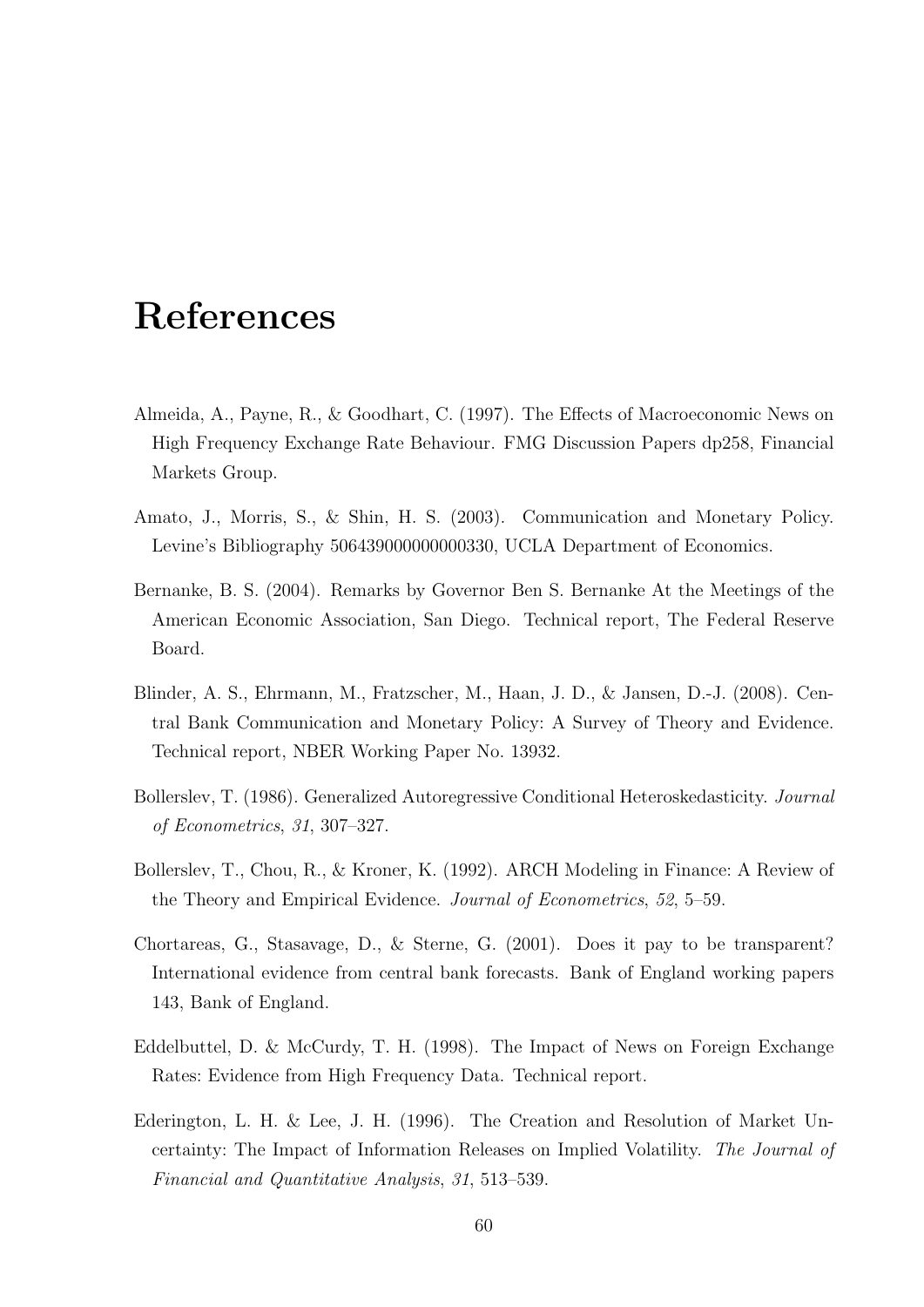- <span id="page-71-2"></span>Ehrmann, M. & Fratzscher, M. (2005). Communication and decision-making by central bank committees - different strategies, same effectiveness? Working Paper Series 488, European Central Bank.
- <span id="page-71-0"></span>Ehrmann, M. & Fratzscher, M. (2007). The timing of central bank communication. European Journal of Political Economy, 23 (1), 124–145.
- Engle, R., Focardi, S., & Fabozzi, F. (2008). Handbook Series in Finance, chapter ARCH/GARCH Models in Applied Financial Econometris. John Wiley and Sons.
- Engle, R. F. (1982). Autoregressive Conditional Heteroskedasticity with Estimates of the Varianceof U.K. Inflation. Econometrica, 50, 987–1008.
- Engle, R. F. (2001). GARCH 101: The Use of ARCH/GARCH Models in Applied Econometrics. Journal of Economic Perspectives, 15, 157–168.
- Engle, R. F. (2002). Lecture notes on Volatility models. From hisvisit at the School of Finance and Business Economics, Edith Cowan University, Australia.
- Engle, R. F. (2004). Risk and Volatility: Econometric Models and Financial Practice. American Economic Review, 94, 405–420.
- <span id="page-71-5"></span>Evans, M. D. & Lyons, R. K. (2005). Do currency markets absorb news quickly? Journal of International Money and Finance, 24 (2), 197–217.
- Franke, J., Härdle, W., & Hafner, C. (1995). *Introduction to Statistics of Financial* Markets (1 ed.). MD<sup>\*</sup>Tech - Method and Data Technologies.
- <span id="page-71-3"></span>Galati, G. & Ho, C. (2003). Macroeconomic News and the Euro/Dollar Exchange Rate. Economic Notes, 32 (3), 371–398.
- <span id="page-71-1"></span>Gábriel, P. & Pintér, K.  $(2006)$ . The effect of the MNB's communication on financial markets. MNB Working Papers 2006/9, Magyar Nemzeti Bank (The Central Bank of Hungary).
- Horváth, R. (2007). Lecture notes on Applied econometrics course. Institute of Economic Studies, Charles University.
- <span id="page-71-4"></span>Jansen, D.-J. & De Haan, J. (2005). Talking heads: the effects of ECB statements on the euro-dollar exchange rate. Journal of International Money and Finance,  $24(2)$ , 343–361.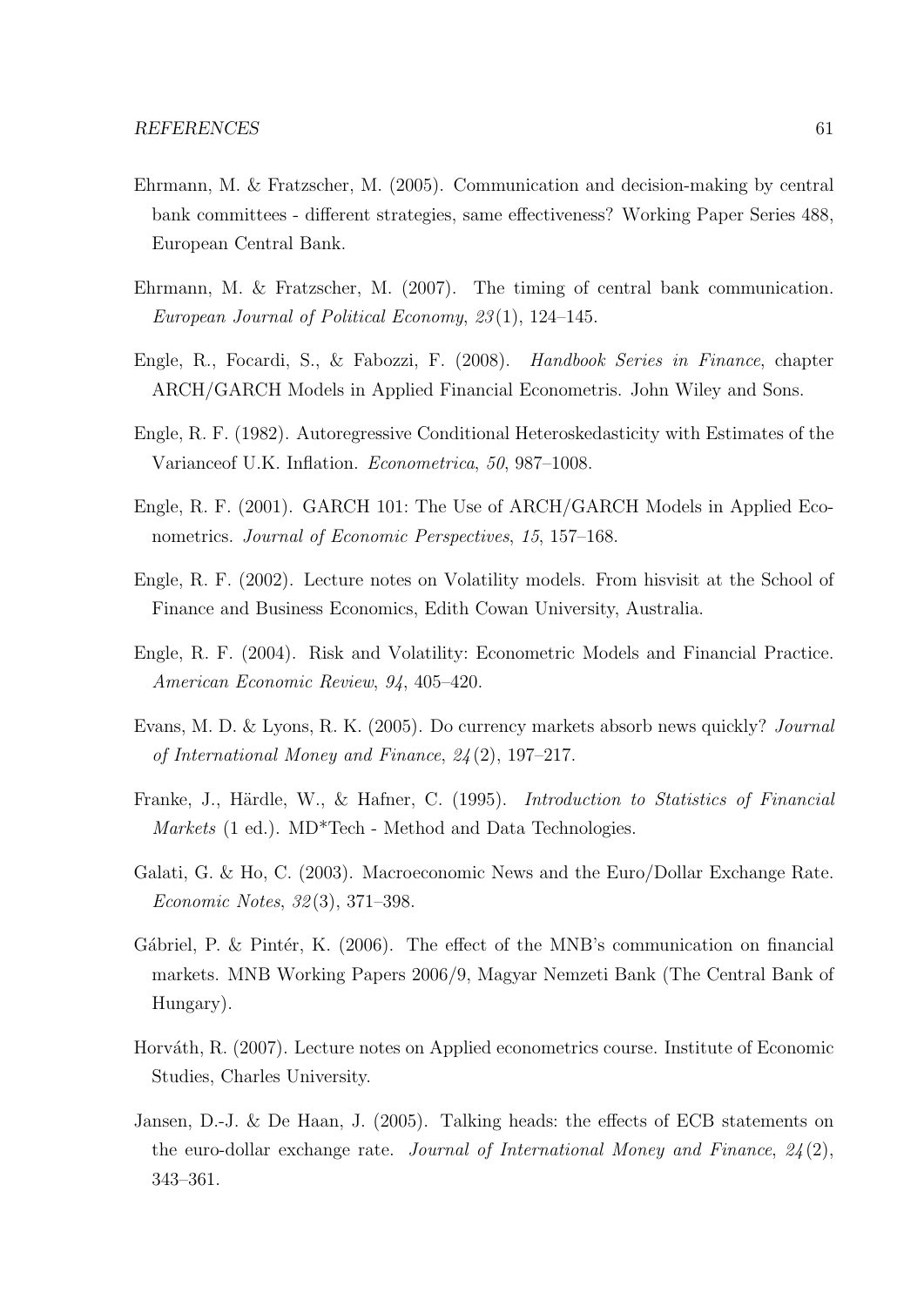- Jarmuzek, M., Orlowski, L. T., & Radziwill, A. (2004). Monetary Policy Transparency in Inflation Targeting Countries: the Czech Republic, Hungary and Poland. Technical report, Center for Social and Economic Research.
- Kim, S.-J., McKenzie, M. D., & Faff, R. W. (2004). Macroeconomic news announcements and the role of expectations: evidence for US bond, stock and foreign exchange markets. Journal of Multinational Financial Management, 14 (3), 217–232.
- King, M. (2000). Address to the American Economic Association and the American Finance Association. Technical report, Bank of England. Available online at [http:](http://www.bankofengland.co.uk/publications/speeches/2000/speech67.htm) [//www.bankofengland.co.uk/publications/speeches/2000/speech67.htm](http://www.bankofengland.co.uk/publications/speeches/2000/speech67.htm).
- Kohn, D. L. (2005). Remarks by Governor on the topic Central Bank Communication. Technical report, Annual Meeting of the American Economic Association, Philadelphia. Available at [http://www.federalreserve.gov/boarddocs/speeches/2005/](http://www.federalreserve.gov/boarddocs/speeches/2005/20050109/default.htm) [20050109/default.htm](http://www.federalreserve.gov/boarddocs/speeches/2005/20050109/default.htm).
- Kohn, D. L. & Sack, B. P. (2003). Central bank talk: does it matter and why? Finance and Economics Discussion Series 2003-55, Board of Governors of the Federal Reserve System (U.S.).
- Kopecký, M. (2004). Impact of macroeconomic releases on high frequency exchange rate behaviour: the case of the Czech crown/USD spot exchange rate. Discussion Paper No. 2004 - 115, January 2004, CERGE-EI.
- Laakkonen, H. (2004). The impact of macroeconomic news on exchange rate volatility. Research Discussion Papers 24/2004, Bank of Finland.
- Pindyck, R. S. & Rubinfeld, D. L. (1991). Econometric models and economic forecasts (4 ed.). McGraw-Hill.
- Podpiera, R. (2000). Efficiency of Financial Markets in Transition: The Case of Macroeconomic Releases. CERGE-EI Working Papers wp156, The Center for Economic Research and Graduate Education - Economic Institute, Prague.
- Reeves, R. & Sawicki, M. (2007). Do financial markets react to Bank of England communication? European Journal of Political Economy, 23, 207–227.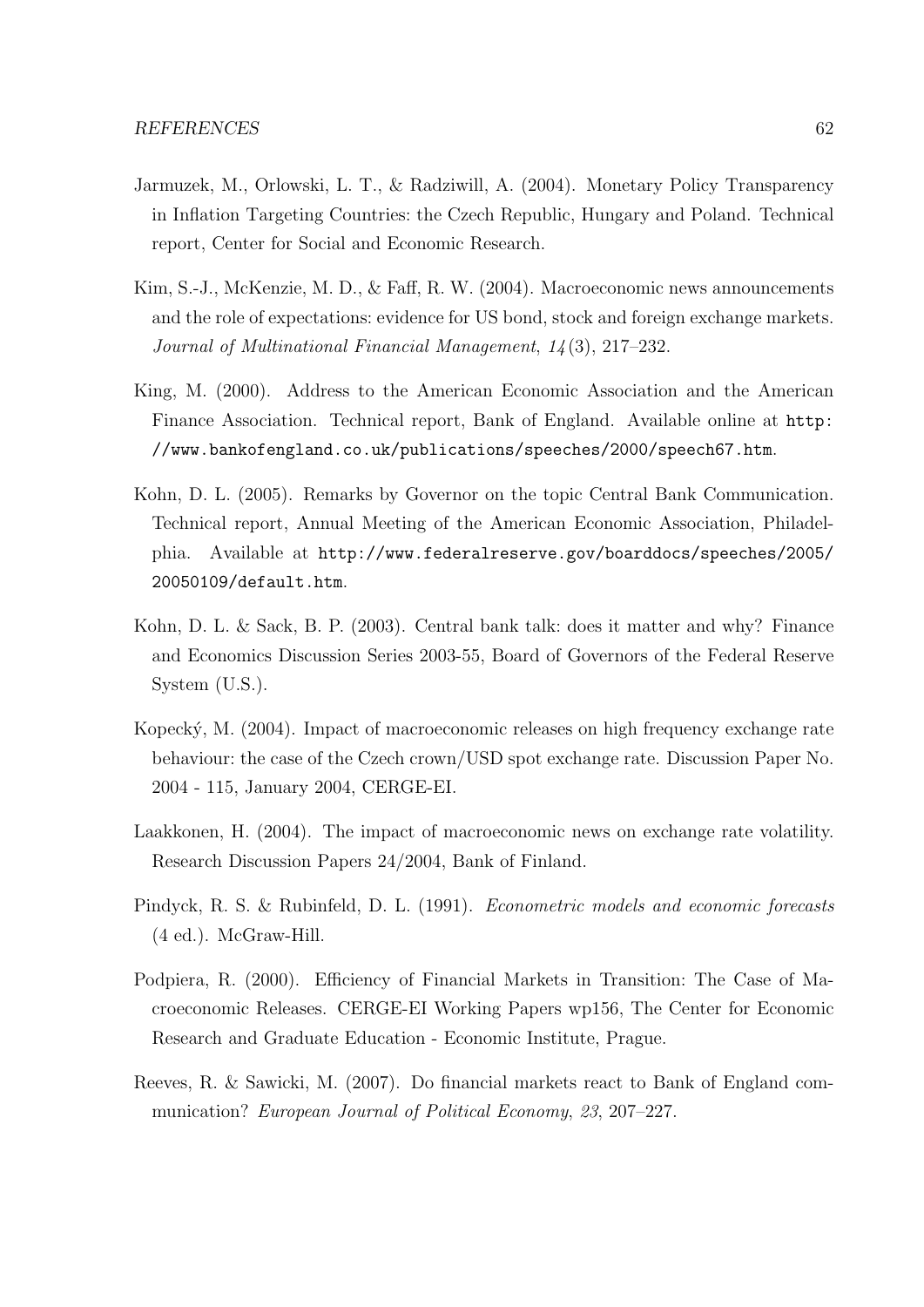- Rozkrut, M., Rybiński, K., Sztaba, L., & Szwaja, R. (2007). Quest for central bank communication: Does it pay to be "talkative"? European Journal of Political Economy, 23, 176–206.
- Smaghi, L. B. (2007). The value of central bank communication. Technical report, European Central Bank. Available at [http://www.ecb.eu/press/key/date/2007/](http://www.ecb.eu/press/key/date/2007/html/sp071120_2.en.html) [html/sp071120\\_2.en.html](http://www.ecb.eu/press/key/date/2007/html/sp071120_2.en.html).
- Tsay, R. S. (2002). Analysis of financial time series. Wiley.
- Woodford, M. (2005). Central bank communication and policy effectiveness. Proceedings, (Aug), 399–474.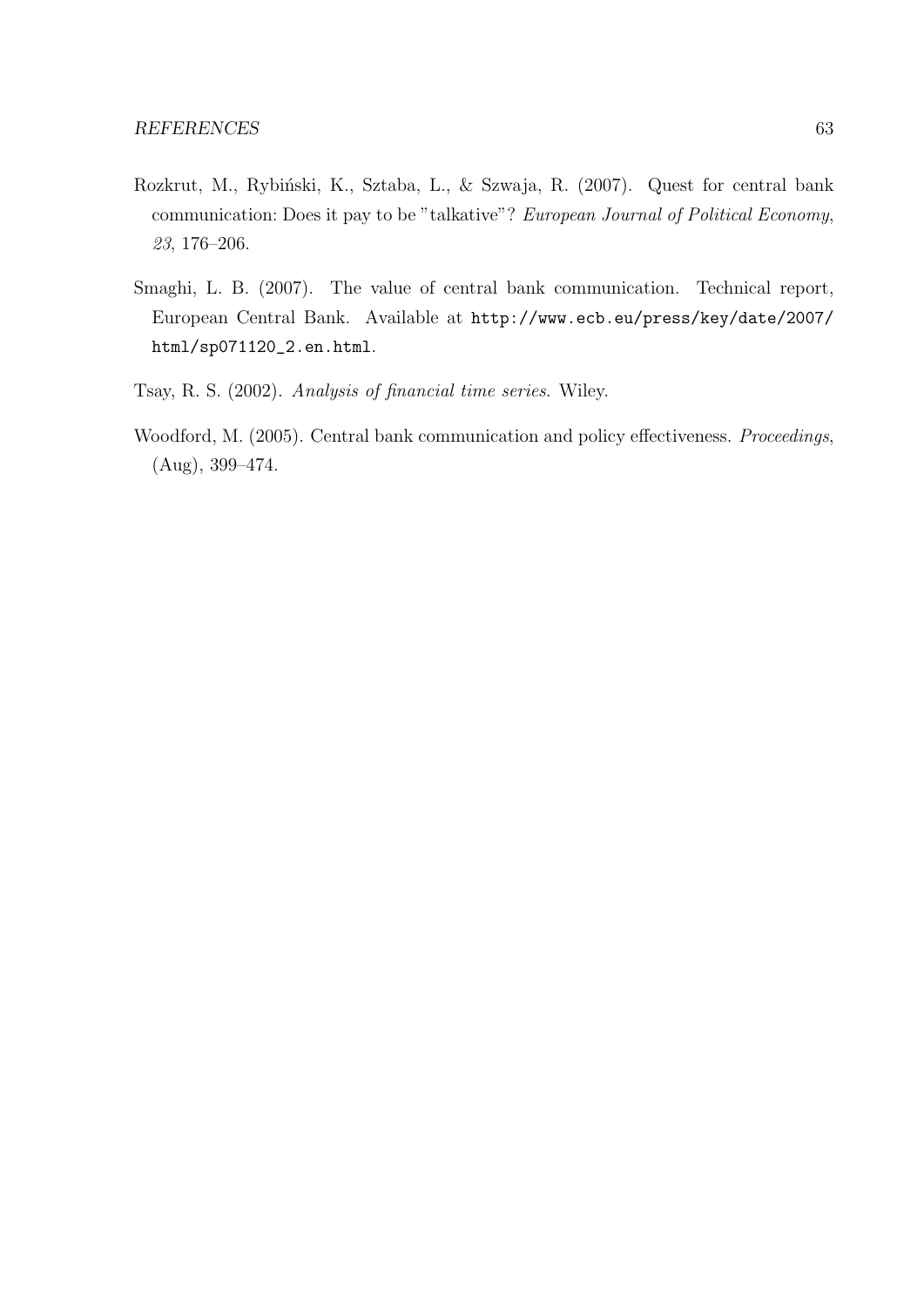## Appendix A

## Figures and tables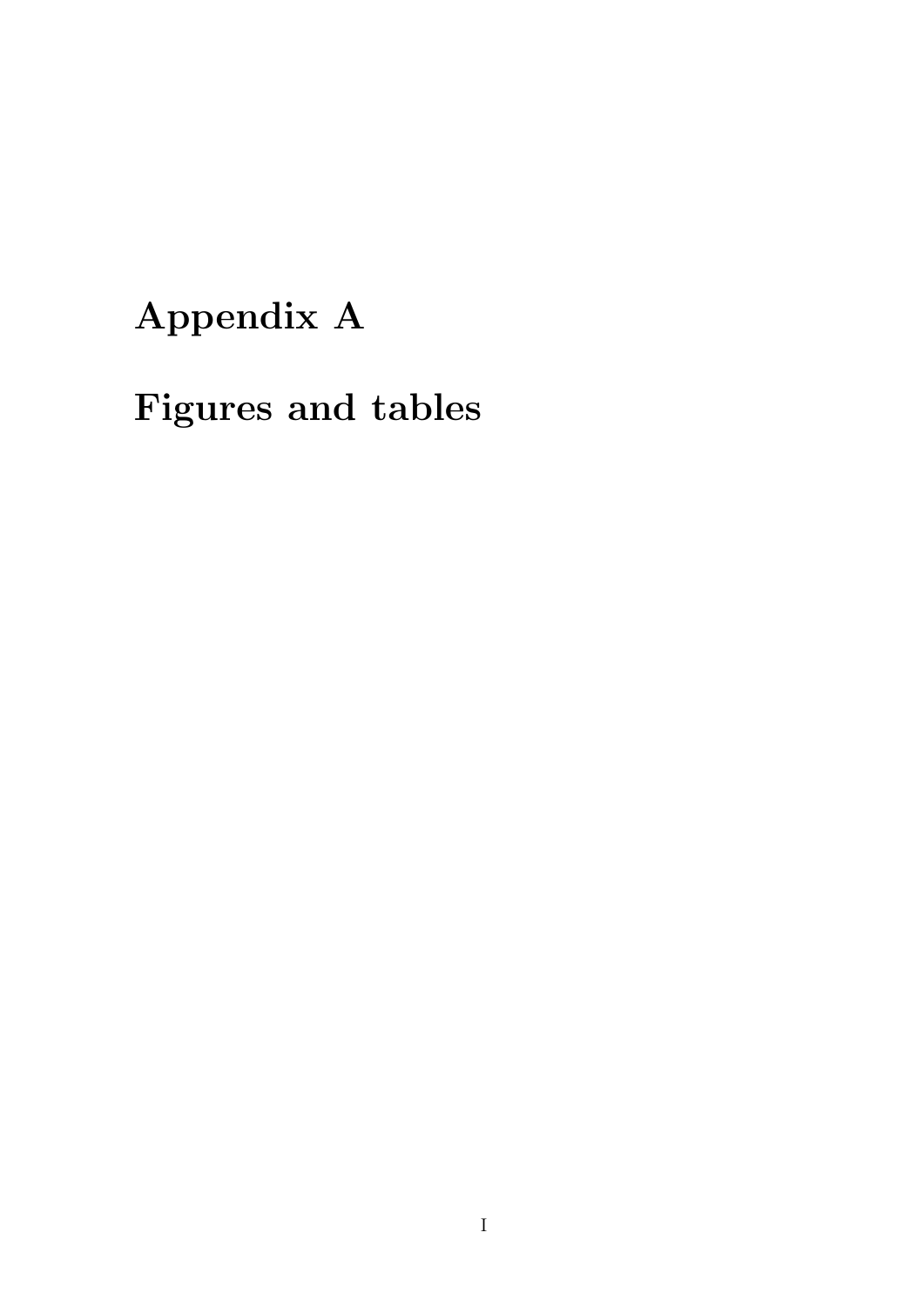

Figure A.1: The comparison of the frequency of communication around monetary policy meetings of (from top) the Federal Reserve's FOMC, the Bank of England's MPC, the ECB's Governing Council and the the CNB's Bank Board. The bars show number of meetings before and after the meetings, counted in groups of four days, i. e. 1-4, 5-8 and so on. Source of the upper three graphs: Ehrmann and Fratzscher (2005).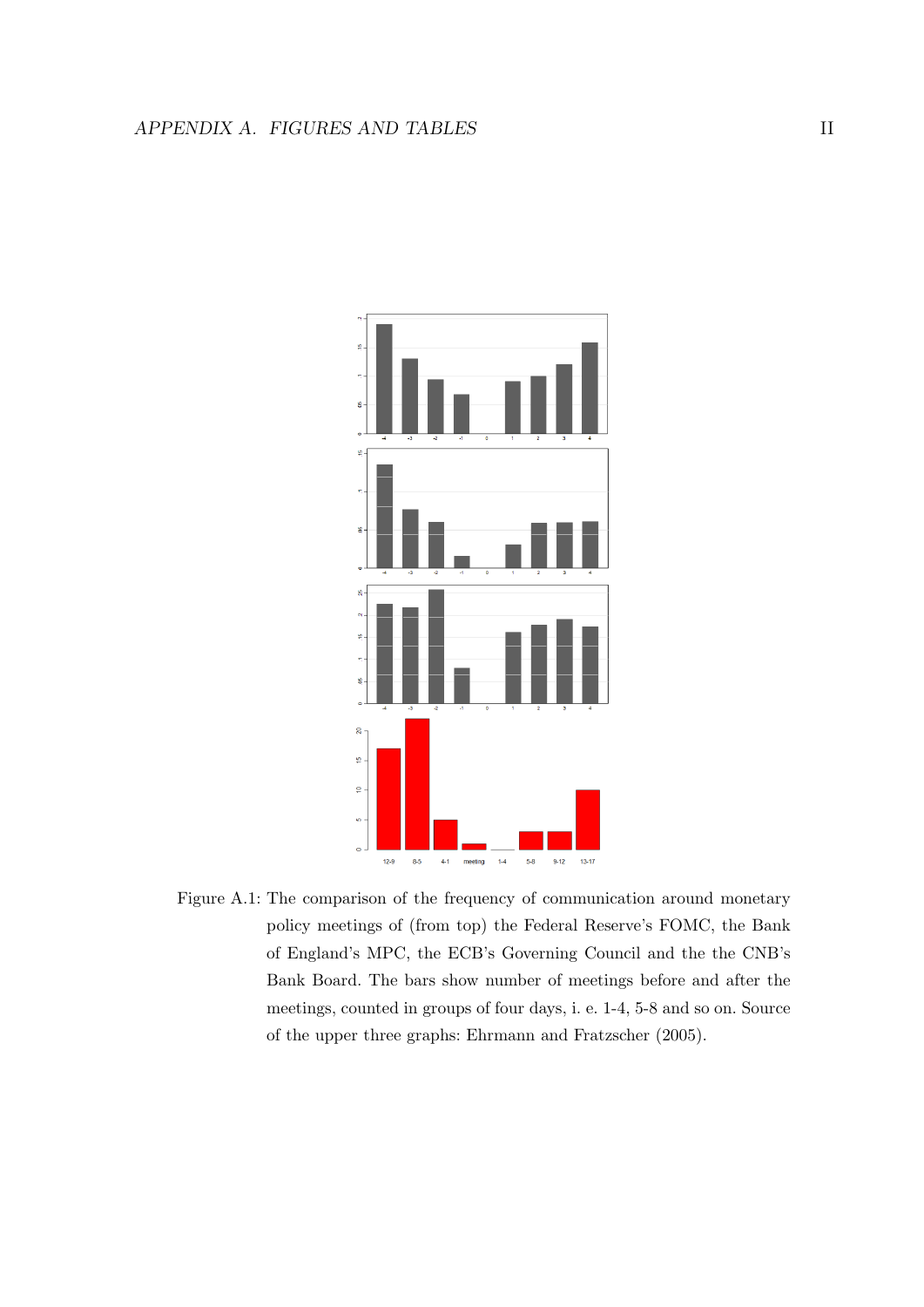

Figure A.2: GARCH variance series from different GARCH models with different external regressors.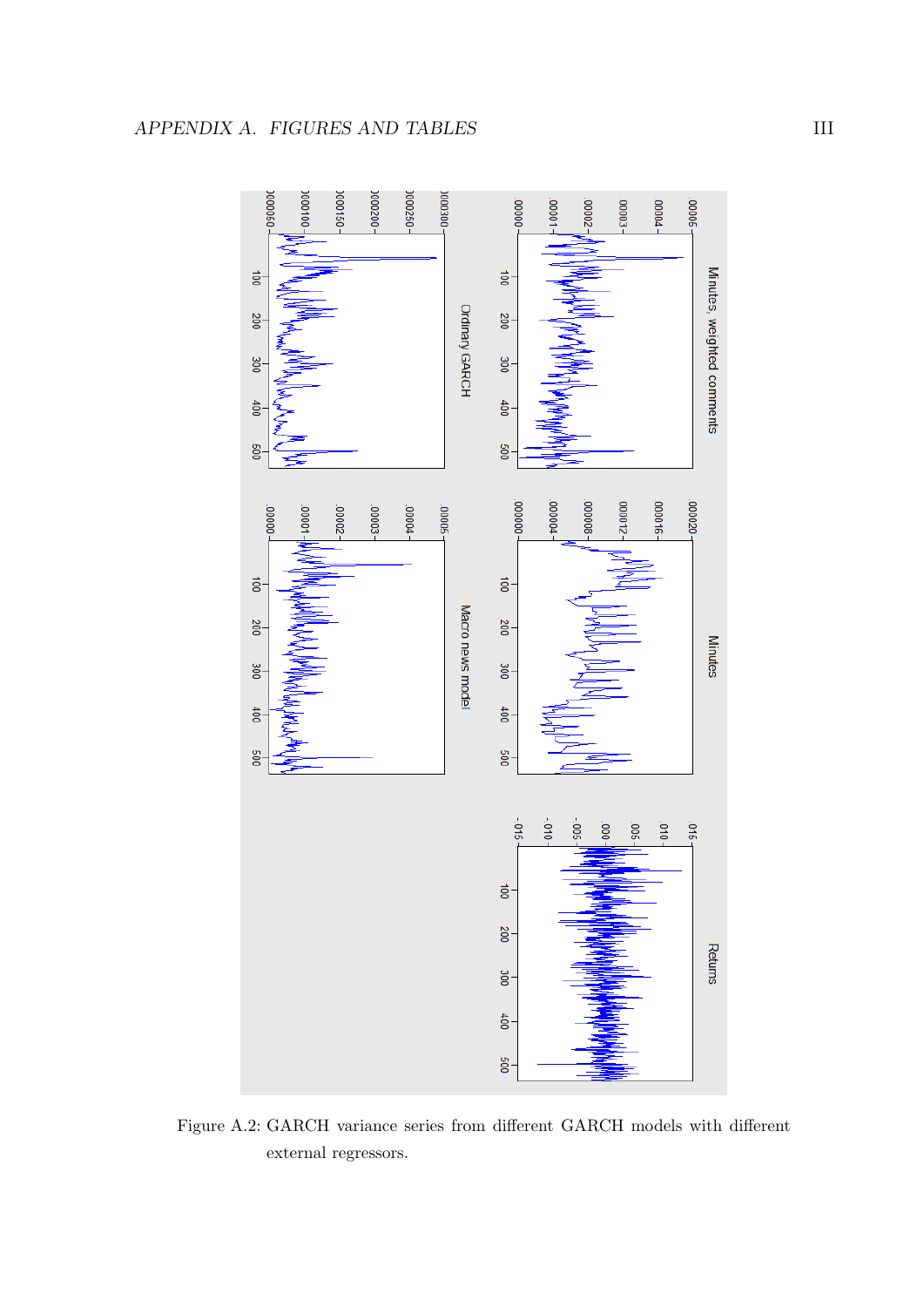

Figure A.3: GARCH variance series from the macro news model fitted to the returns series.



Figure A.4: GARCH variance series from the CNB's communication model fitted to the returns series.